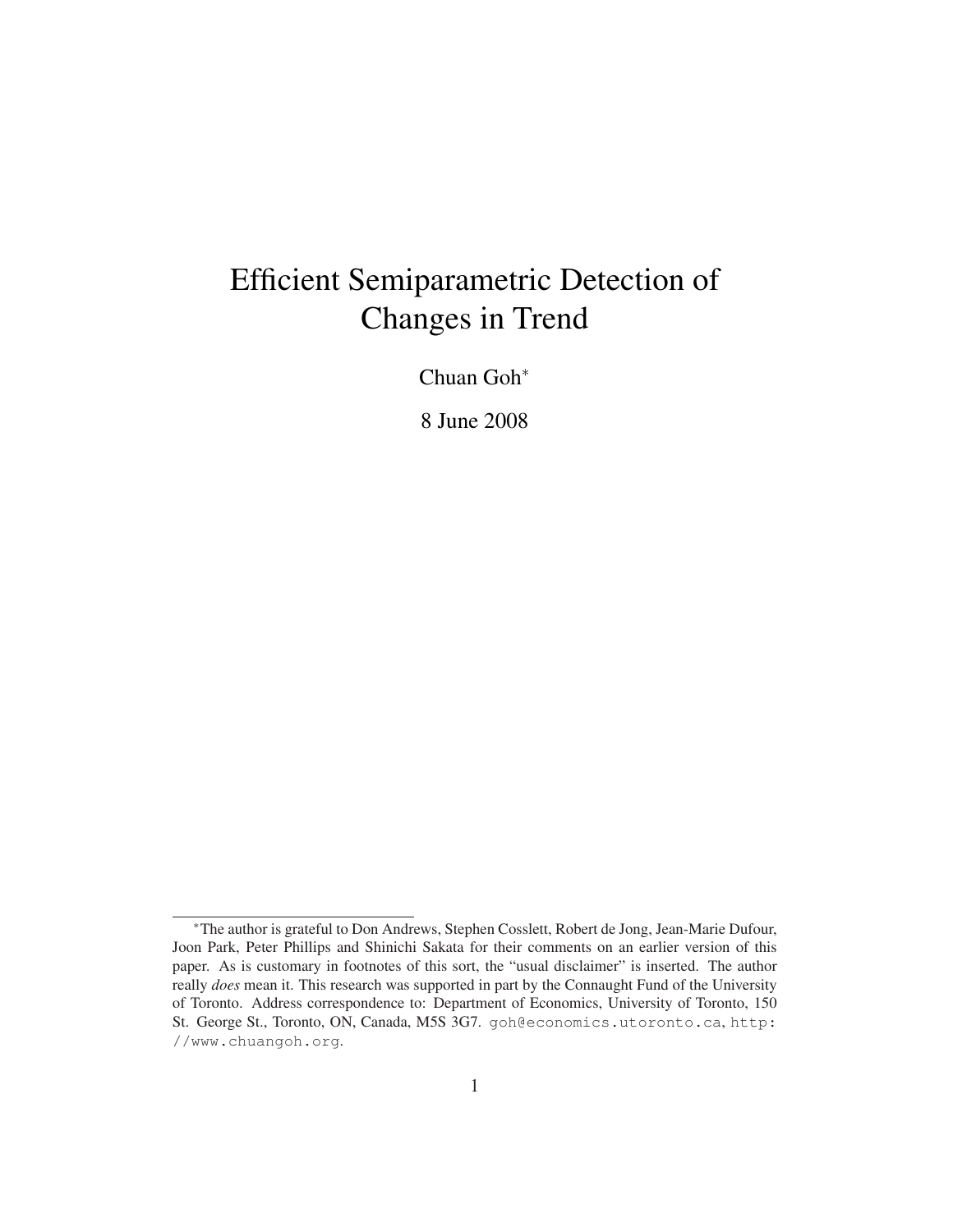#### Abstract

This paper proposes a test for parameter variation in the context of a dynamic time-series model that is stationary about a deterministic trend function. The trend function is taken under the null to be piecewise Lipschitzcontinuous, and the approach taken explicitly seeks an appropriately defined semiparametric power bound against contiguous alternatives to the null of parameter stability. This is done by deriving the efficient influence function of a least dispersed regular estimator of the total variation of each component of the trend parameter. This derivation is then used in the construction of a Wald-type test for parameter variation based on an asymptotically linear estimator of the vector of total variations whose influence function coincides with the efficient influence function. The resulting testing procedure is effectively an omnibus specification test for the adequacy of a model involving stationary fluctuations about a deterministic trend that evolves smoothly in intervals between the occurrences of an at most finite number of break points. The utility of this procedure to detect discrete changes or continuous variation in the trend parameter as well as unit-root alternatives is illustrated in simulation experiments. This paper also includes an application examining the adequacy of a linear trend-stationary specification with infrequent trend breaks for the historical evolution of U.S. real output.

#### *JEL Classification: C12, C14, C22*

KEYWORDS: Structural change, trend-stationary processes, nonparametric regression, efficient influence function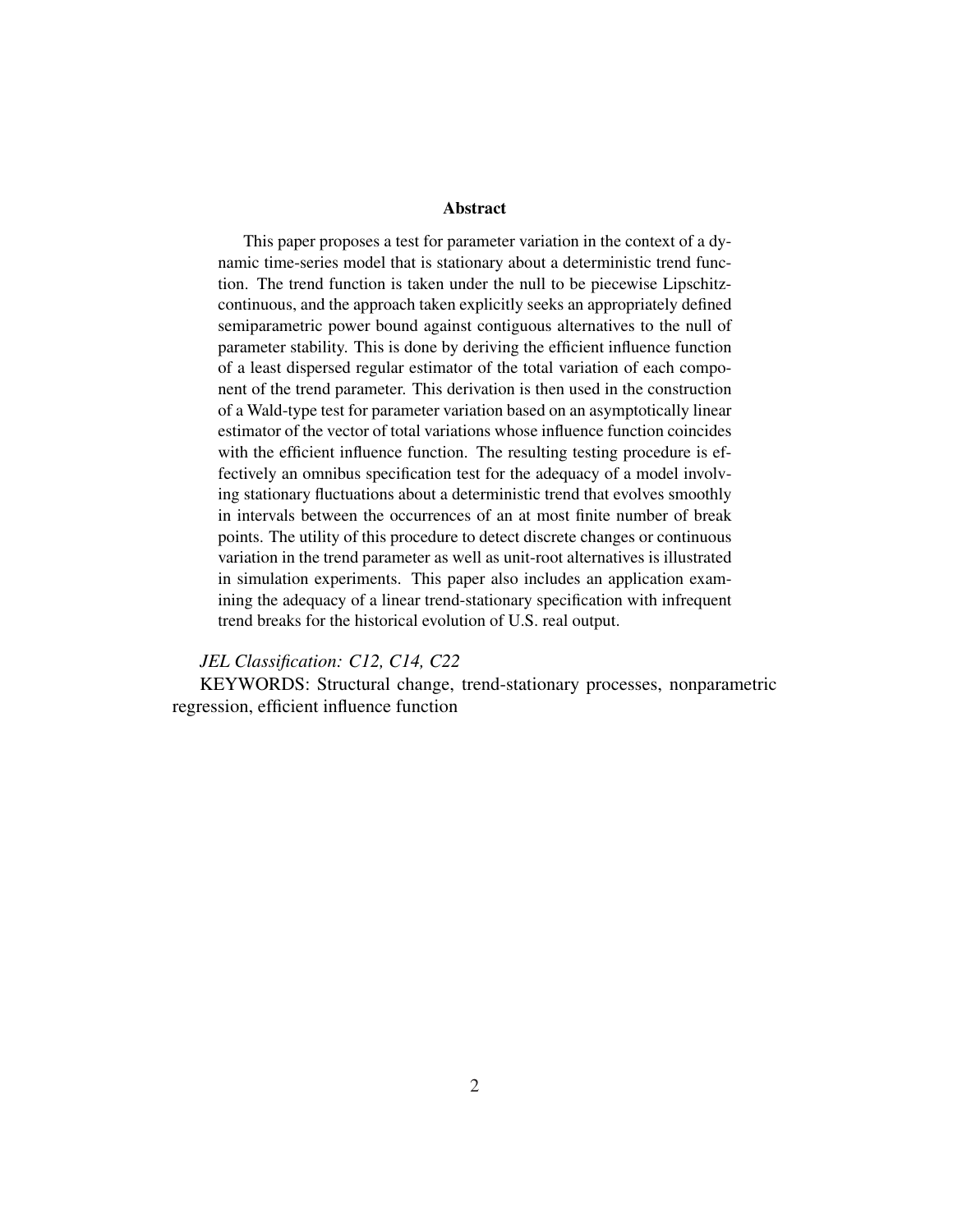# 1 Introduction

A particularly important class of model in econometric time-series analysis involves nonstationary processes characterized by stationary fluctuations about a deterministic trend function. In particular, suppose that data  $Y_1, \ldots, Y_T$  are observed from the model

$$
Y_t = \boldsymbol{d} \left(\frac{t}{T}\right)^{\top} \boldsymbol{\gamma} \left(\frac{t}{T}\right) + u_t, t = 1, \dots, T,
$$
 (1)

where  $u_t$  is a generated by a mean-zero stationary process. The deterministic component in (1) involves both a known function  $d : [0,1] \to \mathbb{R}^k$  and an unknown parameter  $\gamma : [0, 1] \to \mathbb{R}^k$ . The specification of "trend-stationarity" in (1) has generally been associated with a traditional "Keynesian" view of macroeconomic fluctuations alleging that the dynamic behaviour of most macroeconomic series is well described by stationary fluctuations about a smoothly evolving deterministic trend.<sup>1</sup> Beginning with the seminal study of Nelson and Plosser (1982), challenges to this traditional view have typically argued that the evolution of most macroeconomic series is better described by "difference-stationarity", or the behaviour of a unit-root process. In this paradigm, the trend function in (1) is random, and one-off shocks to the system have permanent effects. This challenge to the traditional conception of macroeconomic fluctuations has been influential in theoretical macroeconomics, as well as serving to inspire the development of an extensive empirical and methodological literature in econometrics.<sup>2</sup>

The "segmented trend" model of Gallant and Fuller (1973) provides a formulation intermediate between the trend-stationary and difference-stationary paradigms. In this case, the trend function is neither a smooth function of time as in the trendstationary view nor characterized by breaks every period, as would be the case if the data were realizations of a unit-root process. In particular, a segmented trend model involves dynamic behaviour similar to a trend-stationary model between

<sup>&</sup>lt;sup>1</sup>Cf. e.g., Kydland and Prescott (1980); Blanchard (1981).

<sup>&</sup>lt;sup>2</sup>Empirical studies essentially corroborating the results of Nelson and Plosser (1982) using the same Dickey–Fuller methodology but different datasets include Stulz and Wasserfallen (1985); Wasserfallen (1986) and Perron (1988). The notion of dynamic path dependence inherent in the difference-stationarity paradigm features in the model proposed by Blanchard and Summers (1986) to describe "hysteresis" in European unemployment in the 1980s as well as in real business cycle models of macroeconomic fluctuations (e.g., King et al., 1991). The theoretical literature on unit-root testing and the behaviour of statistical models involving integrated variables is vast. Recent surveys on unit-root testing and cointegration analysis can be found in Haldrup and Jansson (2006) and Johansen (2006), respectively.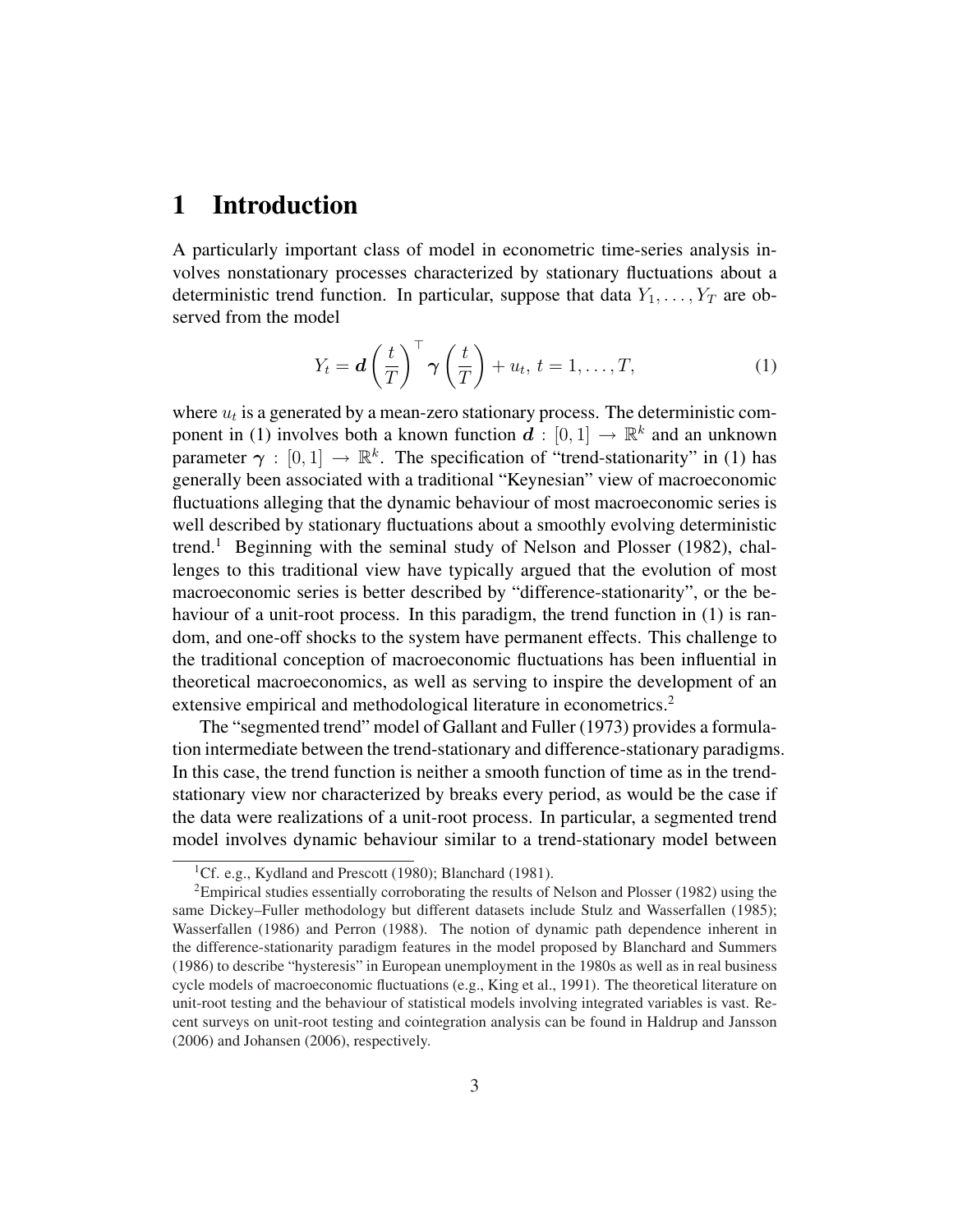the occurrence of infrequent trend breaks, which in the context of (1) show up as discontinuities in one or more components of  $d(\cdot)$ . Segmented trend-stationarity may be a more realistic reflection of the actual evolution of macroeconomic series than what one would get with a unit-root process when trend breaks are interpreted as the consequence of infrequent permanent shocks.<sup>3</sup> The statistical question treated in this paper is the development of a procedure to test whether the trend-function parameter  $\gamma$  in (1) is in fact time-varying when the deterministic component d exhibits at most a finite number of breaks at time periods selected by the researcher. As such, this paper develops a lack-of-fit test for the adequacy of a given segmented-trend model.

In this connection, the parameter of interest is taken to be the k-vector  $\chi(\gamma)$ , whose *j*th component is given by

$$
\chi_j(\boldsymbol{\gamma}) \equiv \int_0^1 \left| \gamma_j'(s) \right| ds,
$$

i.e., the total variation of the *j*th component of  $\gamma$  over the unit interval.<sup>4</sup> Note that unit-root behaviour in the dependent variable is associated with unpredictable changes each period in one or more components of the trend parameter, which translates into a value of  $\sum_{j=1}^{k} \chi_j(\gamma) = \infty$ . On the other hand, the existence of both a finite number of discrete breaks or smooth continuous change in one or both a linne number of discrete breaks or smooth continuous change in one or<br>more components of  $\gamma$  would naturally be associated with  $\sum_{j=1}^{k} \chi_j(\gamma) \in (0, \infty)$ . Under the null of parameter stability, on the other hand, each of the additive components  $d_j$   $\left(\frac{t}{7}\right)$  $(\frac{t}{T}) \gamma_{j0}$   $(j \in \{1, ..., k\})$  of the trend function evolves smoothly as a function of time between any two consecutive breakpoints in  $d_j$ , if in fact such breakpoints have been "built-in" by the researcher as the presumed reflection of a belief in the occurrence at certain periods of significant exogenous shocks having permanent effects.

The approach taken in this paper involves the development from first principles of a method for testing the hypothesis that  $\chi(\gamma) = 0$  for all  $\gamma$  in the space of  $\mathbb{R}^k$ valued functions on the unit interval. The resulting test is effectively an omnibus

<sup>&</sup>lt;sup>3</sup>Potential examples of such infrequent shocks having permanent effects include natural disasters, abrupt policy changes and large sudden movements in asset prices. Cf. Perron (1989); Rappoport and Reichlin (1989); Perron (1990) and Perron and Wada (2006).

<sup>&</sup>lt;sup>4</sup>The vector consisting of the  $L_2(Leb[0, 1])$ -norm of each component of  $\gamma$  may also be used. (Here  $Leb[0, 1]$  denotes Lebesgue measure on the unit interval.) Total variation is used here because it imposes less of a penalty on regions of the unit inerval where  $|\gamma_j'(s)|$  is large, thus allowing for a commensurately greater degree of "roughness" in  $\gamma$  that is still compatible with a decision in favour of a segmented trend-stationary specification in (1).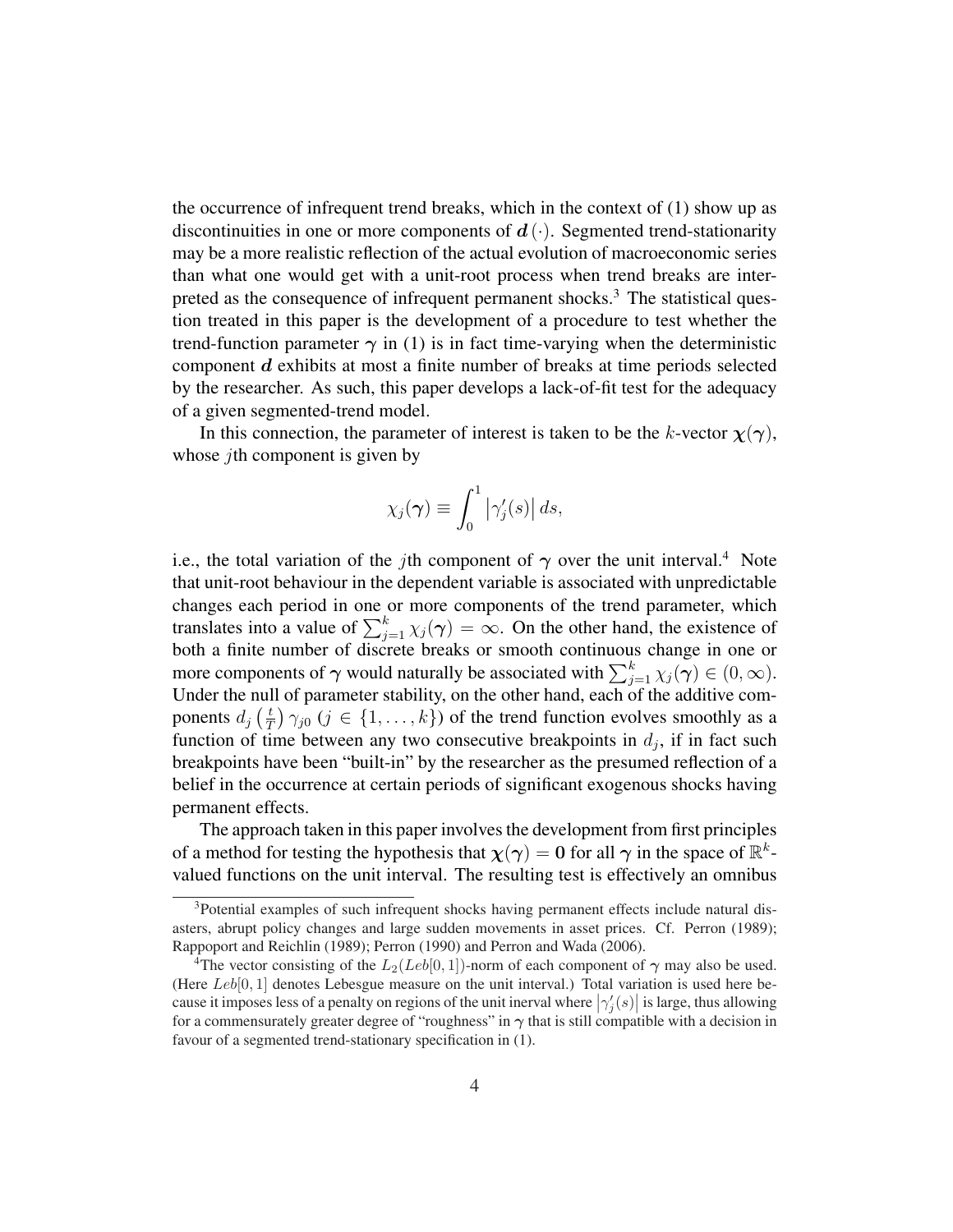lack-of-fit test for segmented trend stationarity with power against alternatives involving single or multiple unmodelled breaks in the trend function, as well as alternatives involving continuous unmodelled structural change or the presence of unit roots. The test proposed here will also be shown to be efficient in the sense of asymptotically attaining a localized uniform power bound against contiguous alternatives to the null of parameter stability.

The literature on detecting time variation in the trend-function parameters is vast, and is comprehensively surveyed in Perron  $(2006)$ .<sup>5</sup> The proposal presented in this paper is distinguished by the fact that it is explicitly designed—in the absence of strong assumptions imposed on the data-generating mechanism for the stochastic component—to attain a relevant semiparametric efficiency bound for local alternatives to the null of trend-parameter stability belonging to an appropriately defined tangent space.

In what follows, an efficient semiparametric detection procedure for time variation in the trend-function parameter is described. The test is based on the asymptotic behaviour of an efficient semiparametric estimator of the total variation of the components of the trend parameter  $\gamma(\cdot)$  over the unit interval. In particular, this Wald-type test statistic is shown to be both regular over the parameter space as well as asymptotically linear with influence function equal to the efficient influence function. A description of this basic idea in the specific context of the model given in (1) appears in Section 3. This description is preceded in Section 2 by a more general discussion of the semiparametric efficiency criterion used in this paper. Details on constructing a feasible efficient test statistic are provided in Section 4. Simulation evidence regarding how the feasible testing procedure described in Section 4 performs in small samples is provided in Section 5, while Section 6 gives the results of applications of the technique developed here to assessing the adequacy of a linear trend-stationary specification with infrequent trend breaks to the historical evolution of real GDP in the United States. Section 7 concludes. Proofs of most of the theoretical results given in Sections 3 and 4 are collected in the appendix.

#### Notation and terminology

This section summarizes for convenience certain notational conventions and definitions that are used extensively in the remainder of this paper.

<sup>&</sup>lt;sup>5</sup>Recent proposals for detecting structural change in trend functions include those of Chu and White (1992); Kuan and Hornik (1995); Bai (1996); Ploberger and Kramer (1996); Vogelsang (1997); Kuan (1998); Vogelsang (1998, 1999); Juhl and Xiao (2005) and Wu and Zhao (2007).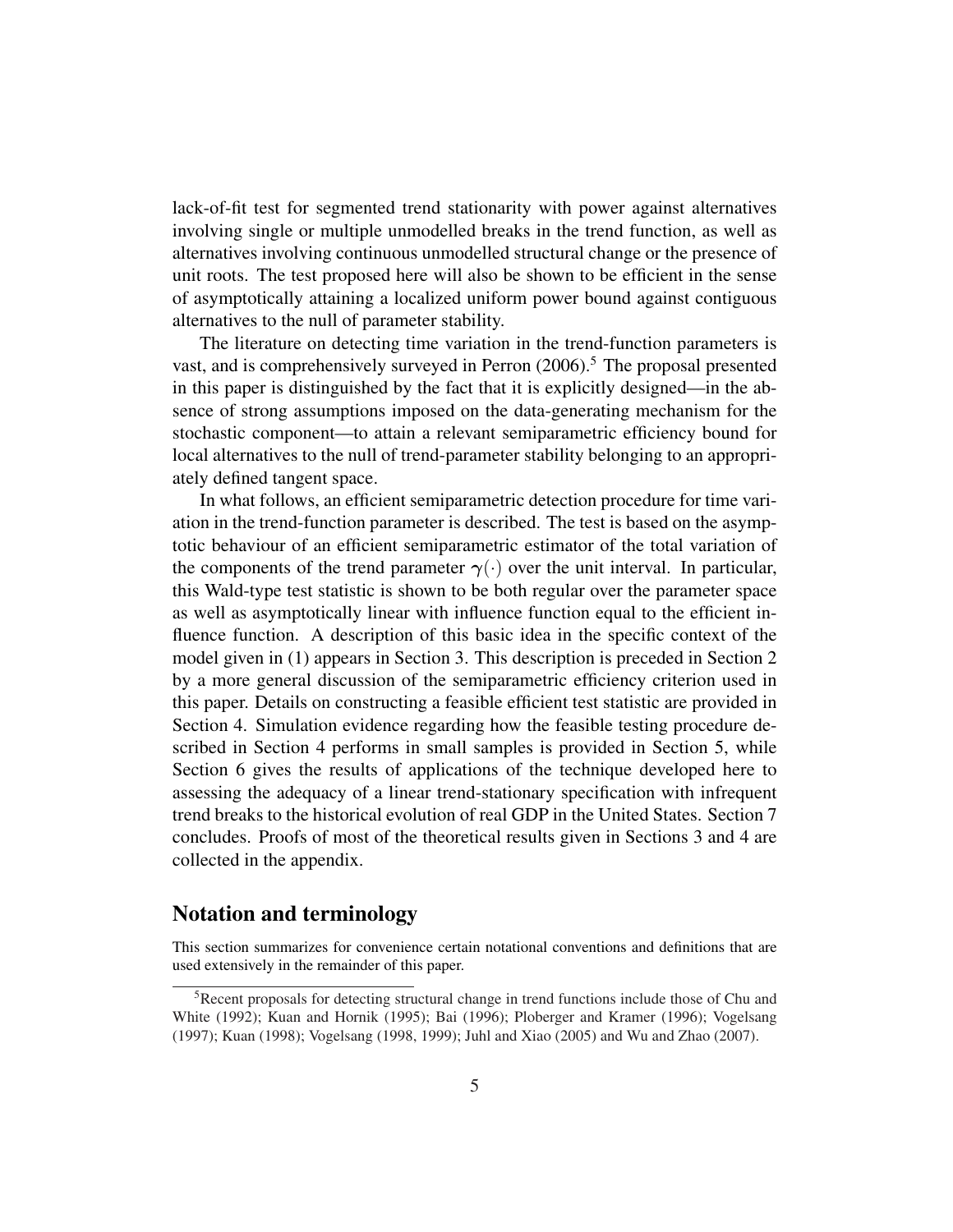- 1. For a vector  $x \in \mathbb{R}^k$ ,  $||x||$  denotes the Euclidean norm of x. For a random vector X taking values in  $\mathbb{R}^k$ ,  $\|\boldsymbol{X}\| \equiv \left(E\right)$ ب<br>- $\left\| \boldsymbol{X} \right\|^2 \bigg] \Big)^{\frac{1}{2}}.$
- 2. Consider a measurable space  $(X, \mathcal{B})$ . Let  $\{P_0, P_1, P_2, \ldots\}$  be a collection of probability measures defined on  $(X, \mathcal{B})$  dominated by some  $\sigma$ -finite measure  $\mu$ , and let  $\{p_0, p_1, p_2, \ldots\}$ denote the corresponding collection of densities with respect to  $\mu$ . For  $P \in \{P_0, P_1, P_2, \ldots\}$ , define  $\dot{P} \equiv \{h \in L_2(P) : \int h dP = 0\}.$  $\overline{a}$ ´  $\overline{a}$ ´

For each  $n \geq 1$ , consider the mapping  $P_n \to s$  $\frac{1}{\sqrt{n}}$ , where s  $\frac{1}{\sqrt{n}}$  $\equiv \sqrt{p_n}$ . Also define  $s(0) \equiv \sqrt{p_0}$ . Suppose that  $s(\cdot)$  is *Fréchet-differentiable* in  $L_2(\mu)$  at  $s(0)$ , i.e., that there exists a linear operator  $\dot{s}_0 : [0, 1] \rightarrow \mathbb{R}$  such that for every sequence of positive numbers  $\{\epsilon_n\} \to 0$  and a sequence  $\{d_n\}$  with each  $|d_n| < \infty$  with

$$
\left\| \frac{s(\epsilon_n d_n) - s(0)}{\epsilon_n} - \dot{s}_0(d_n) \right\| = \int \left( \frac{s(\epsilon_n d_n) - s(0)}{\epsilon_n} - \dot{s}_0(d_n) \right)^2 d\mu
$$
  

$$
\to 0.
$$

It follows that for  $\epsilon_n \equiv \frac{1}{\sqrt{n}}$ ,  $d_n \equiv 1$  we have the conventional formulation of *differentiability in quadratic mean*, i.e.,

$$
\int \left[ \sqrt{n} \left( \sqrt{p_n} - \sqrt{p_0} \right) - \dot{s}_0(1) \right]^2 d\mu \to 0.
$$

By Bickel et al. (1993, Example 3.2.1),  $\dot{s}_0(1) = \frac{1}{2} h \sqrt{p_0}$  for some  $h \in \dot{P}$ , and in this case the sequence  $\{P_n : n \geq 1\}$  has a *tangent* h at  $P_0$ .

3. Now consider a linear operator T between Banach spaces  $(V, \|\cdot\|_V)$  and  $(W, \|\cdot\|_W)$ . First suppose that A is a subset of V and that A has an associated *tangent space*  $\overrightarrow{A}$ , i.e., that for every  $d \in \dot{A}$  there is a corresponding *local sequence*  $\{d_n\}$  with  $||d_n - d||_V \to 0$  and a real-valued sequence  $\{\epsilon_n\} \to 0$  such that  $a + \epsilon_n d_n \in A$  for every  $n \ge 1$  and every  $a \in A$ . If for some  $a \in A$  there is a linear operator  $\dot{T}_a : A \to W$  such that for every  $\{\epsilon_n\} \to 0$  and  $d \in \dot{A}$  with corresponding local sequence  $\{d_n\} \to d$  we have

$$
\left\| \frac{T\left(a + \epsilon_n d_n\right) - T(a)}{\epsilon_n} - \dot{T}_a(d_n) \right\|_W \to 0,
$$
\n(2)

then the linear operator  $T$  is said to be *pathwise*- (or *Hadamard*-) *differentiable* along  $A$  at a.

In what follows, consideration is focused on a slightly simpler situation implied by (2), namely the special case where  $\epsilon_n = \frac{1}{\sqrt{n}}$  in (2).

4. A function g defined on an interval I of the real line is said to be of *bounded variation* if

$$
\sup \left\{ \sum_{i} |g(t_i) - g(t_{i-1})| \right\} < \infty,
$$

where the supremum is taken over all partitions  $\{\cdots < t_{i-1} < t_i < \cdots\}$  of I.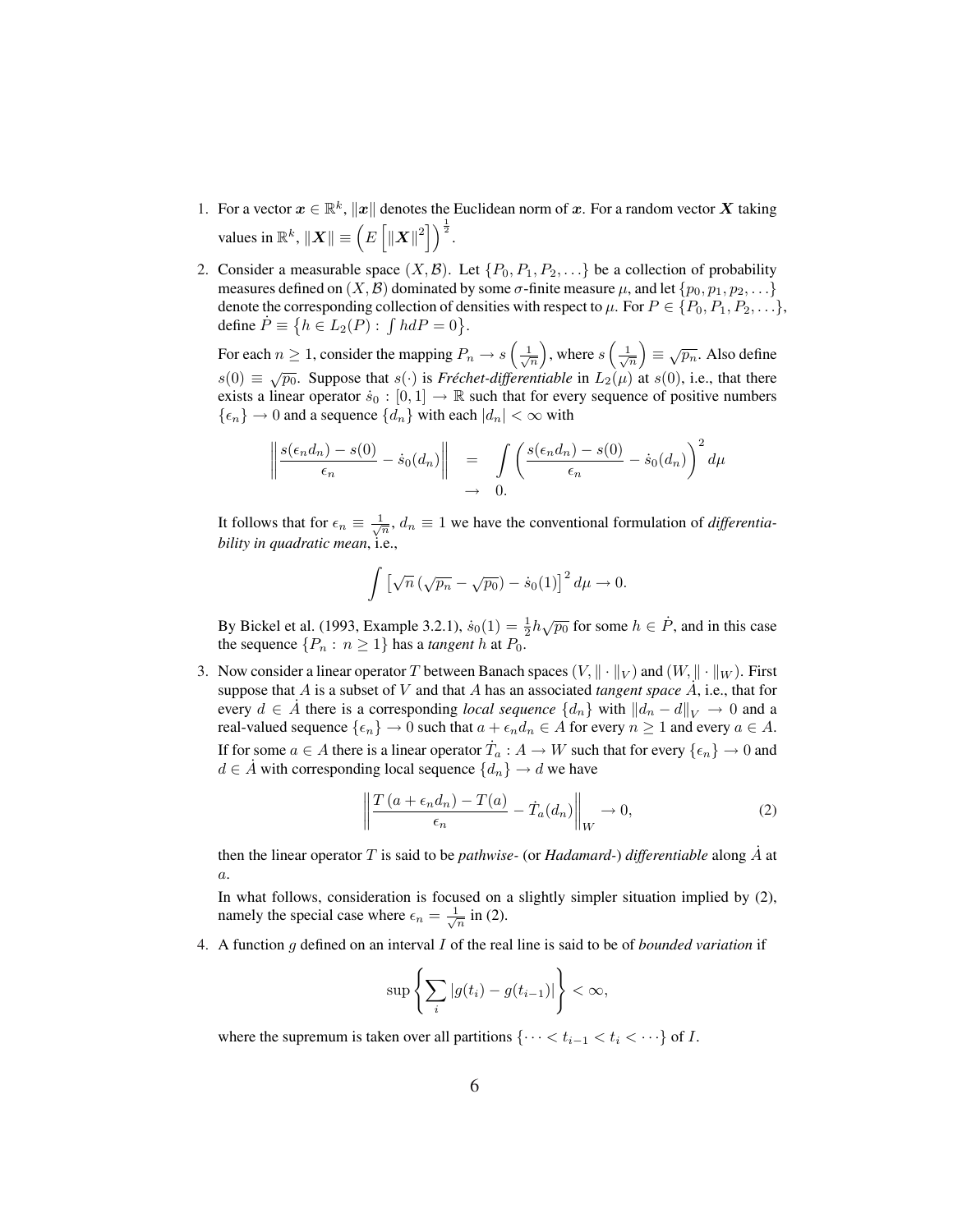# 2 Efficient semiparametric estimation and testing

The detection procedure proposed in this paper for time variation in the trendfunction parameter is derived explicitly from an efficient estimator of the total variation of the trend parameter over the unit interval. This section is expository in nature and presents in general terms the efficiency criterion adopted in this paper, which is associated with minimum dispersion of regular estimators of a parameter of interest. The theoretical results stated here are fairly well-known, and as such are presented without proof.<sup>6</sup>

Let  $(X, \mathcal{B})$  again denote a measurable space. let  $\mathcal{P} \equiv \{P_{\theta} : \theta \in \Theta\}$  be a family of probability measures defined on  $(X, \mathcal{B})$ . Let  $\kappa$  be a functional between  $\Theta$  and  $\mathbb{R}^m$ . The initial statistical question concerns how well one can estimate  $\kappa(\theta_0)$  for some  $\theta_0 \in \Theta$  given sequences of observations generated by  $\{P_{\theta_n} : n \geq 1\} \subset \mathcal{P}$ .

Assume that the parameter space  $\Theta$  is a subset of a Banach space  $(\mathcal{H}, \|\cdot\|_{\mathcal{H}})$ . Let  $\Theta$  be the tangent space corresponding to  $\Theta$ . The following two basic assumptions are made:

Assumption 1. *For every*  $\delta \in \dot{\Theta}$  *with associated local sequence*  $\{\delta_n\}$ *, the collec-***Assumption 1.** For every  $o \in \Theta$  with associated local sequence  $\{o_n\}$ , the collection  $\left\{P_{\theta_0+\frac{1}{\sqrt{n}}\delta_n}\right\}$  has tangent  $\dot{P}_{\theta_0}[\delta]$  at  $\theta_0$ , where  $\dot{P}_{\theta_0}[\cdot]$  denotes a linear operator *on* H *into the the space*

$$
\dot{P}_{\theta_0} \equiv \left\{ h \in L_2(P_{\theta_0}) : \int h dP_{\theta_0} = 0 \right\}.
$$

**Assumption 2.** *The functional*  $\kappa$  *is pathwise-differentiable along*  $\dot{\Theta}$  *at*  $\theta_0$ *, i.e., there exists a linear operator*  $\dot{\kappa}_{\theta_0} : \mathcal{H} \to \mathbb{R}^m$  *such that for every*  $\delta \in \dot{\Theta}$ ,

$$
\left\| \sqrt{n} \left( \kappa \left( \theta_0 + \frac{1}{\sqrt{n}} \delta \right) - \kappa(\theta_0) \right) - \dot{\kappa}_{\theta_0}(\delta) \right\|_{\mathcal{H}} \to 0 \tag{3}
$$

*as*  $n \to \infty$ *.* 

Note the following definitions for convenience:

**Definition 1.** *1. The closed linear span of*  $\left\{ \dot{P}_{\theta_{0}}[\delta]:\delta\in\dot{\Theta}\right\}$ o *is called the* tangent space *of* P *and will be denoted by* T *.*

<sup>6</sup>Further details can be obtained in Pfanzagl and Wefelmeyer (1982); Begun et al. (1983) and in the monograph of Bickel et al. (1993).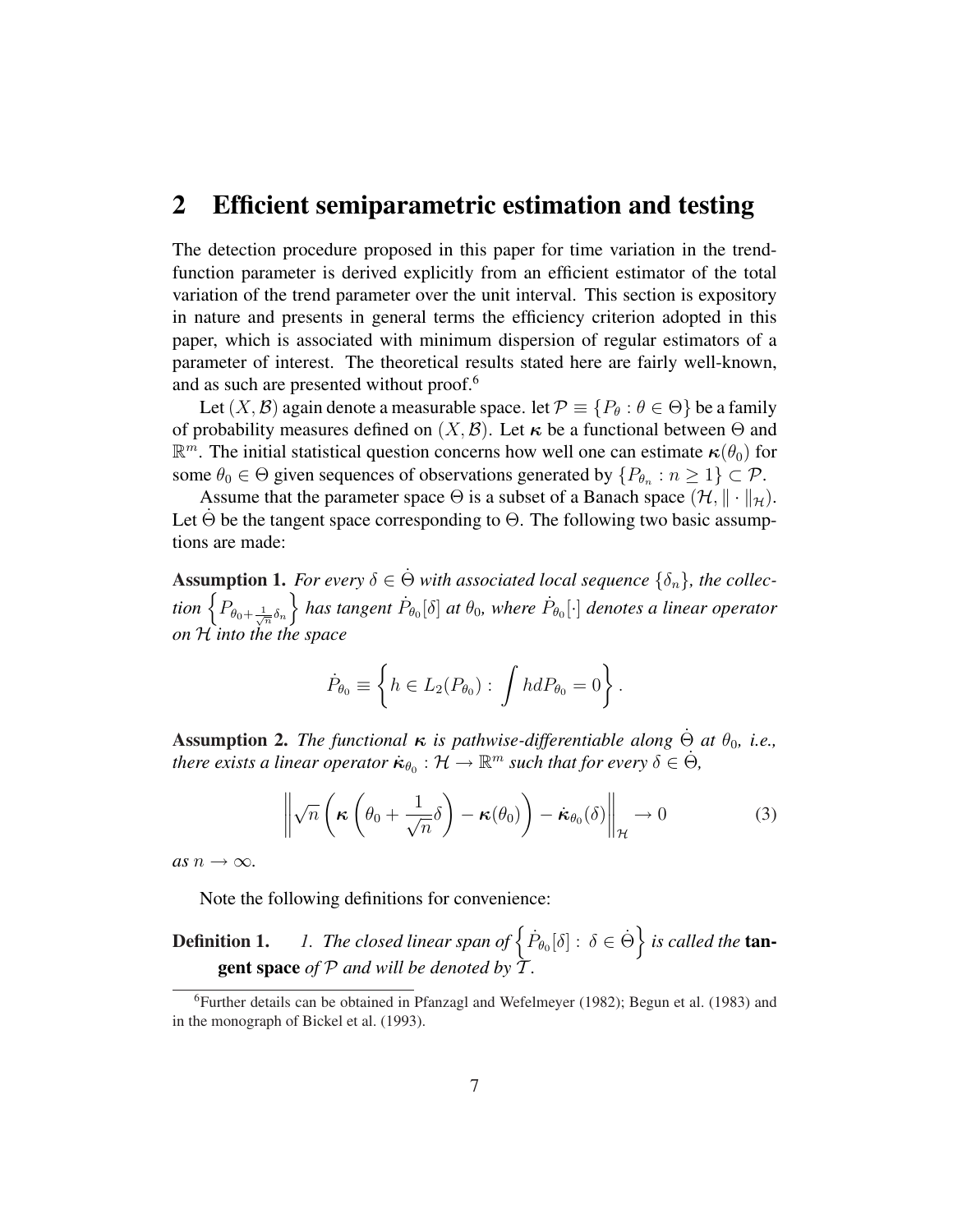- *2. An* estimator *is a sequence*  $\{\kappa_n : n \geq 1\}$  *such that for every*  $n \geq 1$ *,*  $\kappa_n$  *is a* measurable function on  $X^n$  into  $\mathcal{R}^m$ .
- *3. An estimator*  $\{\kappa_n\}$  *is said to be (locally) regular at*  $\theta_0$  *if there is a distribution*  $Q_0$  such that for every  $\delta \in \dot{\Theta}$ ,

$$
\mathcal{L}\left(\sqrt{n}\left(\kappa_n-\kappa\left(\theta_0+\frac{1}{\sqrt{n}}\delta\right)\right)\middle|P_{\theta_0+\frac{1}{\sqrt{n}}\delta}^n\right)\to Q_0,
$$

*where*  $Q_0$  *does not depend on*  $\delta$ *.* 

*4. An estimator*  $\{\kappa_n\}$  *is said to be asymptotically linear at*  $\theta_0$  *with* influence function  $\psi_0: X \to \mathbb{R}^m$  if

$$
|\psi_0(\cdot)| \in L_2(P_{\theta_0}); \tag{4}
$$

$$
\int \psi_0 dP_{\theta_0} = \mathbf{0}; \tag{5}
$$

$$
\boldsymbol{\kappa}_n = \boldsymbol{\kappa}(\theta_0) + \frac{1}{n} \sum_{i=1}^n \boldsymbol{\psi}_0(X_i) + o_p\left(n^{-\frac{1}{2}}\right); \qquad (6)
$$

*and*

$$
\sqrt{n}\left(\boldsymbol{\kappa}_n-\boldsymbol{\kappa}(\theta_0)-\frac{1}{n}\sum_{i=1}^n\boldsymbol{\psi}_0(X_i)\right)\stackrel{p}{\to}\mathbf{0},\tag{7}
$$

where the convergences in (6) and (7) are with respect to  $(P_{\theta_0})^n$ -probability.

We are led to the following fundamental result:

Theorem 1 (Convolution Theorem; e.g., Bickel et al. (1993, Thm. 3.3.2)). *Suppose that Assumptions 1 and 2 hold and that there exists an element*  $\psi_{\theta_0} \in \mathcal{T}^m$ *such that*

$$
\int \boldsymbol{\psi}_{\theta_0} \dot{P}_{\theta_0} [\delta] dP_{\theta_0} = \dot{\boldsymbol{\kappa}}_{\theta_0}(\delta) \tag{8}
$$

*for every*  $\delta \in \dot{\Theta}$  *and* 

$$
\left\{ \boldsymbol{\alpha}^{\top} \boldsymbol{\psi}_{\theta_0} : \boldsymbol{\alpha} \in \mathbb{R}^m \right\}
$$
 (9)

*is a subset of the closure of the tangent space*  $\mathcal T$  *of*  $\mathcal P$ *, i.e.,*  $\left\{ \dot{P}_{\theta_0}[\delta] : \delta \in \dot{\Theta} \right\}$ *. Then for*  $\Psi_0 \equiv \int \psi_{\theta_0} \psi_{\theta_0}^{\top} dP_{\theta_0}$ ,  $\overline{\phantom{a}}$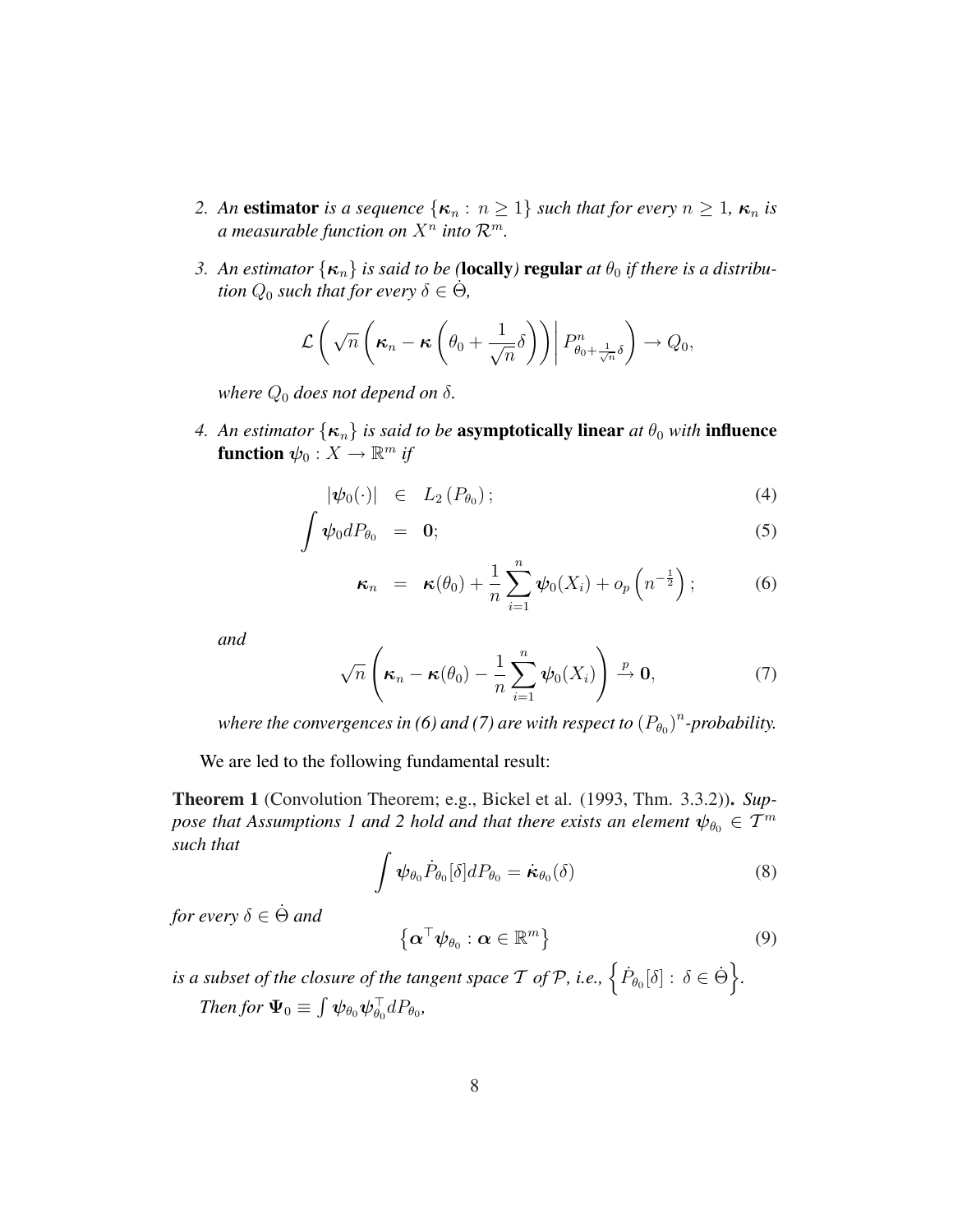*1. The limiting distribution*  $Q_0$  *of a locally regular estimator at*  $\theta_0$  *is a convolution of*  $N(\mathbf{0}, \Psi_0)$  *and some other distribution*  $M$ *, i.e.,* 

$$
Q_0 = N(\mathbf{0}, \Psi_0) * M.
$$

*2. An estimator*  $\{\kappa_n\}$  *is locally regular at*  $\theta_0$  *with limiting distribution*  $N(\mathbf{0}, \Psi_0)$ *iff*  $\{\kappa_n\}$  *is asymptotically linear and has influence function*  $\psi_{\theta_0}$  *at*  $\theta_0$ *.* 

Remark 1. *The condition (8) of Theorem 1 essentially imposes the requirement of local regularity at*  $\theta = \theta_0$  *on the underlying statistical model*  $\mathcal{P} \equiv \{P_\theta: \, \theta \in \Theta\}$ *.*<sup>7</sup> *If the parameter of interest*  $\kappa(\theta)$  *is represented as a functional*  $\nu(P_{\theta})$  *on*  $P$ *, a necessary condition of (8) is the pathwise differentiability of both*  $\kappa(\theta)$  *and its equivalent representation*  $\nu$  ( $P_{\theta}$ ) *along*  $\dot{\Theta}$  *at*  $\ddot{\theta}_0$  *and along*  $\dot{\mathcal{P}}$  *at*  $P_{\theta_0}$ , respectively. *Regular estimators of an interest parameter*  $\kappa(\theta)$  *are not possible if*  $\kappa(\theta)$  *is pathwise differentiable but the underlying model* P *is irregular.*<sup>8</sup>

The Convolution Theorem gives rise to a notion of estimator efficiency contained in the following:

- **Definition 2.** 1. The map  $\psi_{\theta_0} : X \to \mathbb{R}^m$  in Theorem 1 is called the **efficient influence function** *for*  $\kappa(\theta_0)$ *.* 
	- *2. An asymptotically linear estimator*  $\{\kappa_n\}$  *is said to be efficient for*  $\kappa(\theta_0)$  *if its influence function at*  $\theta = \theta_0$  *is equal to the efficient influence function*  $\boldsymbol \psi_{\theta_0}$ .

The notion of asymptotic efficiency contained in Definition 2 for (locally) regular and asymptotically linear estimators of a parameter  $\kappa(\theta_0)$  can be linked closely to a notion of optimality for tests of hypotheses regarding  $\kappa(\theta_0)$ . In particular, testing procedures that are asymptotically optimal in an appropriately defined sense can be constructed from asymptotically efficient estimators of  $\kappa(\theta_0)$ . In this connection, suppose that the interest parameter  $\kappa(\theta_0)$  is scalar-valued, and consider the problem of testing the hypothesis  $H_0$ :  $\kappa(\theta_0) \leq 0$  against the alternative  $H_1$ :  $\kappa(\theta_0) > 0$ . Following the usual convention, let  $z_\alpha$  denote the  $(1-\alpha)$ -quantile of a standard normal distribution, and also suppose the existence of a functional  $\nu$  :  $\mathcal{P} \rightarrow \mathbb{R}$  that enables an alternative representation of the parameter of interest, i.e.,

$$
\kappa(\theta_0) \equiv \nu(P_{\theta_0}).
$$

<sup>&</sup>lt;sup>7</sup>Cf. Bickel et al. (1993, Theorem 3.3.1 and surrounding discussion.)

<sup>8</sup>Cf. van der Vaart (1991) and van der Vaart (1998, Theorem 25.32).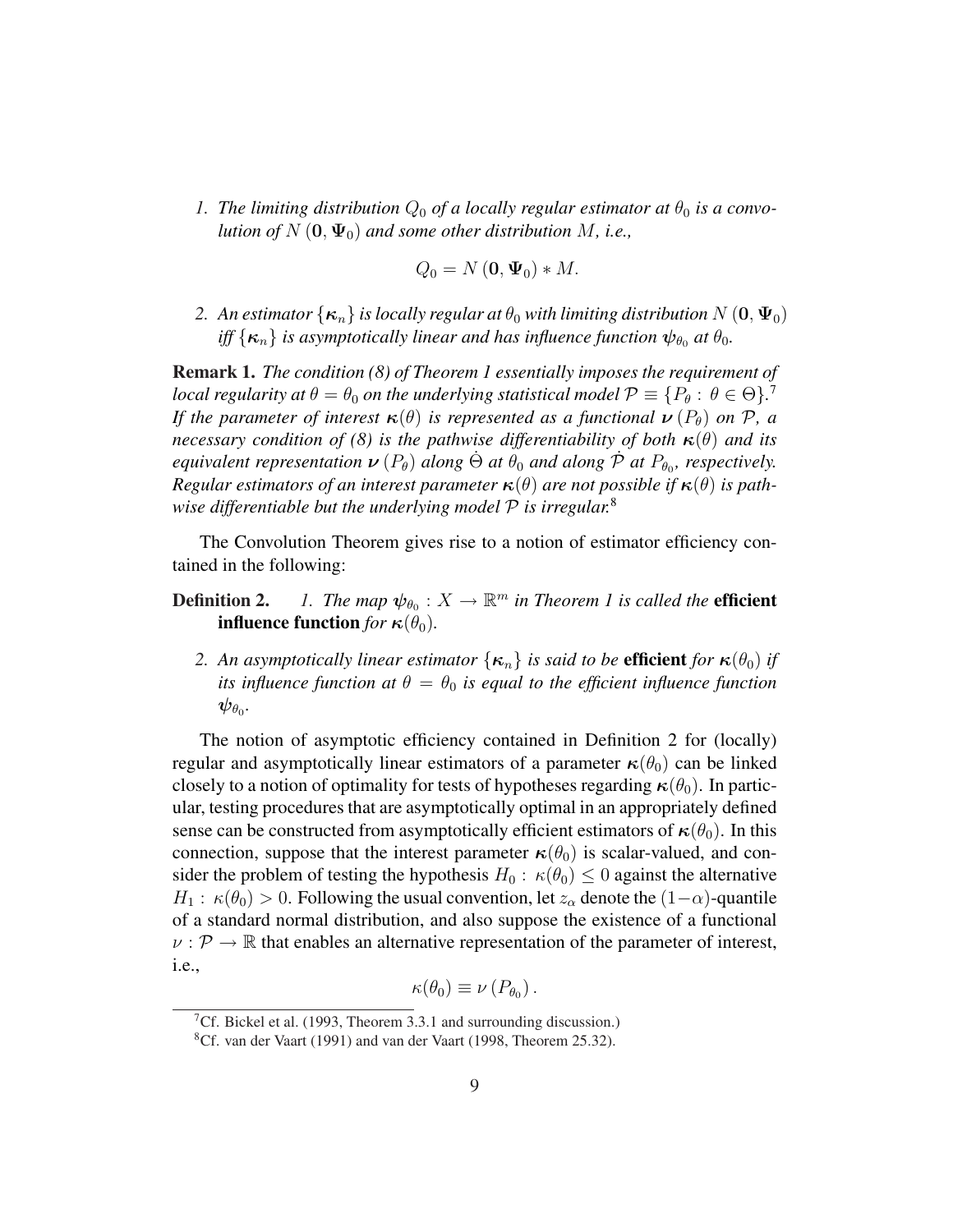We consider the power of an arbitrary test of  $H_0$  against arbitrary sequence of We consider the power of an arbitrary test of  $H_0$  against arbitrary sequence of local alternatives given by  $\left\{P_{\theta_0+\frac{1}{\sqrt{n}}\delta}\right\}$ , where  $\delta \in \Theta$ . The regularity requirement at  $\theta_0$  of the Convolution Theorem (i.e., (8)) is assumed to be satisfied at each element of the sequence  $\left\{P_{\theta_0+\frac{1}{\sqrt{n}}\delta}\right\}$ . This ensures that for every element  $\delta$  of the  $\frac{1}{2}$ . This ensures that for every element  $\delta$  of the tangent set  $\dot{\Theta}$  such that

$$
\int \psi_{\theta_0} \dot{P}_{\theta_0} [\delta] dP_{\theta_0} = \dot{\kappa}_{\theta_0}(\delta) > 0, \qquad (10)
$$

the corresponding local alternative  $P_{\theta_0 + \frac{1}{\sqrt{n}}\delta}$  is in fact contained in  $H_1$ , since the implication of pathwise differentiability of  $\kappa(\theta) = \nu(P_{\theta})$  at  $\theta = \theta_0$  gives

$$
\nu\left(P_{\theta_0 + \frac{1}{\sqrt{n}}\delta}\right) = \frac{1}{\sqrt{n}} \int \psi_{\theta_0} \dot{P}_{\theta_0}[\delta] dP_{\theta_0} + o\left(\frac{1}{\sqrt{n}}\right)
$$

if in fact  $\kappa(\theta_0) = \nu(P_{\theta_0}) = 0$ . The power envelope of an arbitrary test of  $H_0$ if in fact  $\kappa(\theta_0) = \nu(P_{\theta_0}) = 0$ . The power envelope of an arbitrary test of  $H_0$ <br>against sequences  $\left\{P_{\theta_0 + \frac{1}{\sqrt{n}}\delta}\right\}$  satisfying (10) is analyzed in the following theorem:

Theorem 2 (e.g., van der Vaart (1998, Thm. 25.44)). *Suppose the conditions of Theorem 1 are satisfied, and suppose*  $\kappa(\theta_0) = 0$ *. Consider the sequence of power functions*  $\{\pi_n(P_\theta): n \geq 1\}$  ( $\theta \in \theta$ ) corresponding to an arbitrary sequence of *level-* $\alpha$  *tests of*  $H_0 : \tilde{\psi}(P_{\theta_0}) \leq 0$ *. Then for every*  $\delta \in \dot{\Theta}$  *satisfying* 

$$
\int \psi_{\theta_0} \dot{P}_{\theta_0} [\delta] dP_{\theta_0} = \dot{\kappa}_{\theta_0}(\delta) > 0,
$$

*we have*

$$
\limsup_{n \to \infty} \pi_n \left( P_{\theta_0 + \frac{1}{\sqrt{n}} \delta} \right) \le 1 - \Phi \left( z_\alpha - \frac{\int \psi_{\theta_0} \dot{P}_{\theta_0}[\delta] \, dP_{\theta_0}}{\sqrt{\Psi_0}} \right),\tag{11}
$$

*where*  $\Psi_0 \equiv$ R  $\psi_{\theta_0}^2 dP_{\theta_0}$ .

An immediate consequence of Theorem 2 is that a "Wald-type" test based on an efficient estimator of  $\kappa(\theta_0)$  will be "asymptotically locally uniformly most powerful" in the sense that its power function will asymptotically attain the upper bound given in (11):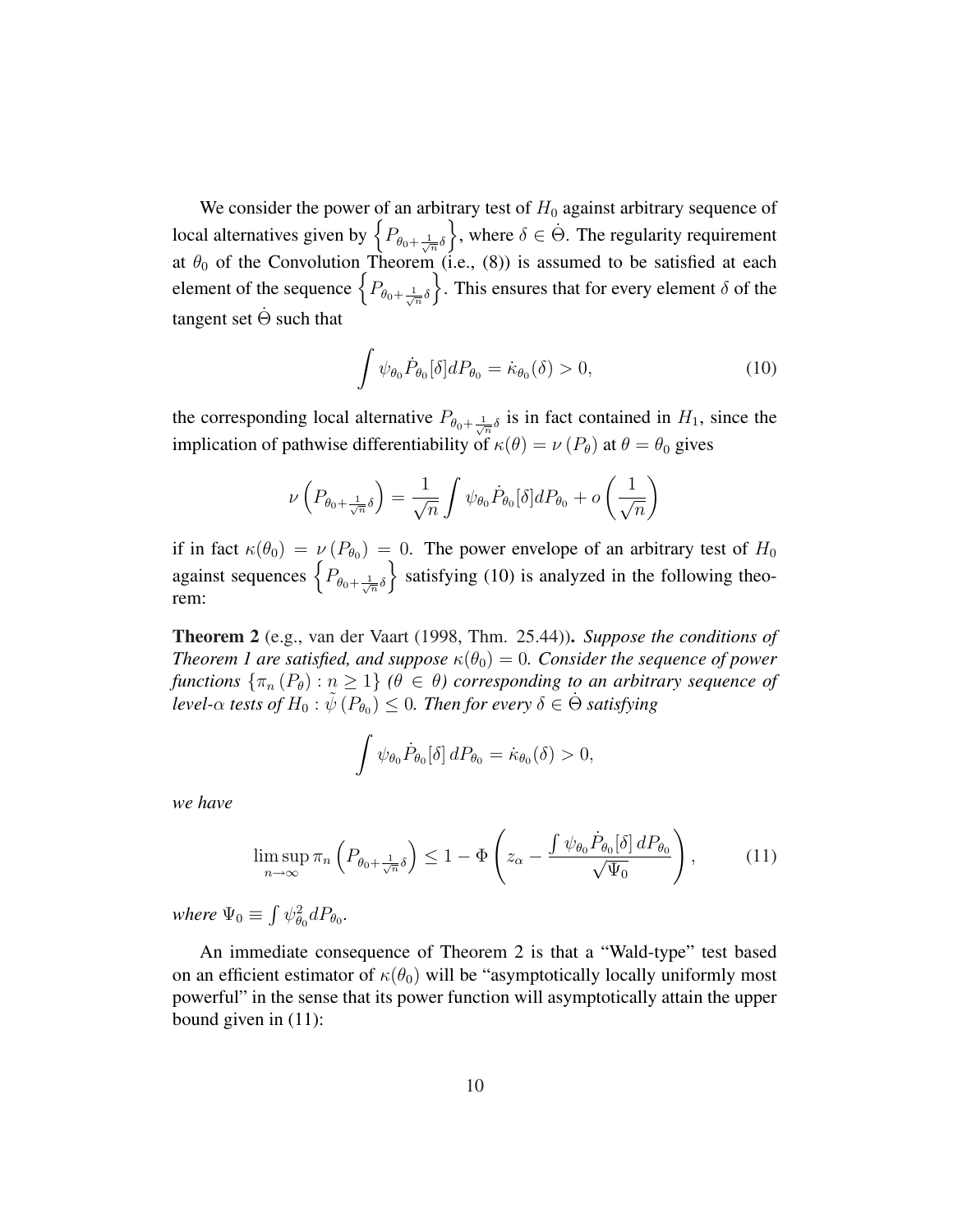Corollary 1 (e.g., van der Vaart (1998, Thm. 25.45)). *Suppose that the estimator*  $\{\kappa_n\}$  *is (locally) regular at*  $\theta = \theta_0$  *with a limiting distribution given by*  $Q_0 \sim$  $N(0, \Psi_0)$ . Let  $\{\tau_n^2\}$  be a consistent sequence of estimators for the asymptotic *variance of*  $\kappa_n$ , *i.e.*,

$$
\tau_n^2 \xrightarrow{p} \Psi(\theta)
$$

where the convergence is in  $P_{\theta_0}$ -probability. Then for every  $\delta \in \dot{\Theta}$ ,

$$
\lim_{n\to\infty} P_{\theta_0 + \frac{1}{\sqrt{n}}\delta}\left(\frac{\sqrt{n}\kappa_n}{\tau_n} \ge z_\alpha\right) = 1 - \Phi\left(z_\alpha - \frac{\int \psi_{\theta_0} \dot{P}_{\theta_0}[\delta]\,dP_{\theta_0}}{\sqrt{\Psi_0}}\right).
$$

As such, a test that rejects  $H_0$  whenever  $\sqrt{n}\kappa_n$  $rac{n\kappa_n}{\tau_n} \geq z_\alpha$  has size  $\alpha$  and attains the power bound given in Theorem 2. In what follows, it is shown that conditions (8) and (9) hold for the parameter of interest in the setting considered here, namely the basic model given above in (1). As shown in Section 4, this leads naturally to a feasible Wald-type testing procedure for the hypothesis of stability applied to either a scalar-valued trend-function parameter or to a linear combination of the elements of a vector-valued trend parameter—in both cases the power functions of these procedures will asymptotically attain the corresponding bound spelled out in general terms in Corollary 1. The testing procedure proposed in Section 4 will presumably also possess asymptotic invariance properties in the case of vectorvalued hypotheses involving the components of a multivariate trend parameter, which in turn lends itself to an analysis of its asymptotic optimality from the point of view of a maximin approach. Although this is presumed to be of interest in certain situations, it does not seem likely that a test satisfying a generally convincing asymptotic optimality criterion exists when constructing tests of nonscalar restrictions on a multidimensional trend parameter.

# 3 Efficient estimation of the trend parameter

As presented in the introduction, the basic assumption is that a stretch  $Y_T \equiv$  $(Y_1, \ldots, Y_T)^\top$  of observations is generated by the model

$$
Y_t = \boldsymbol{d} \left(\frac{t}{T}\right)^{\top} \boldsymbol{\gamma} \left(\frac{t}{T}\right) + u_t, t = 1, \ldots, T,
$$

where  $d(\cdot)$  is a known  $\mathbb{R}^k$ -valued function on [0, 1],  $\gamma(\cdot)$  is an unknown  $\mathbb{R}^k$ valued function on [0, 1] and  $u_t$  is a stochastic component assumed to belong to a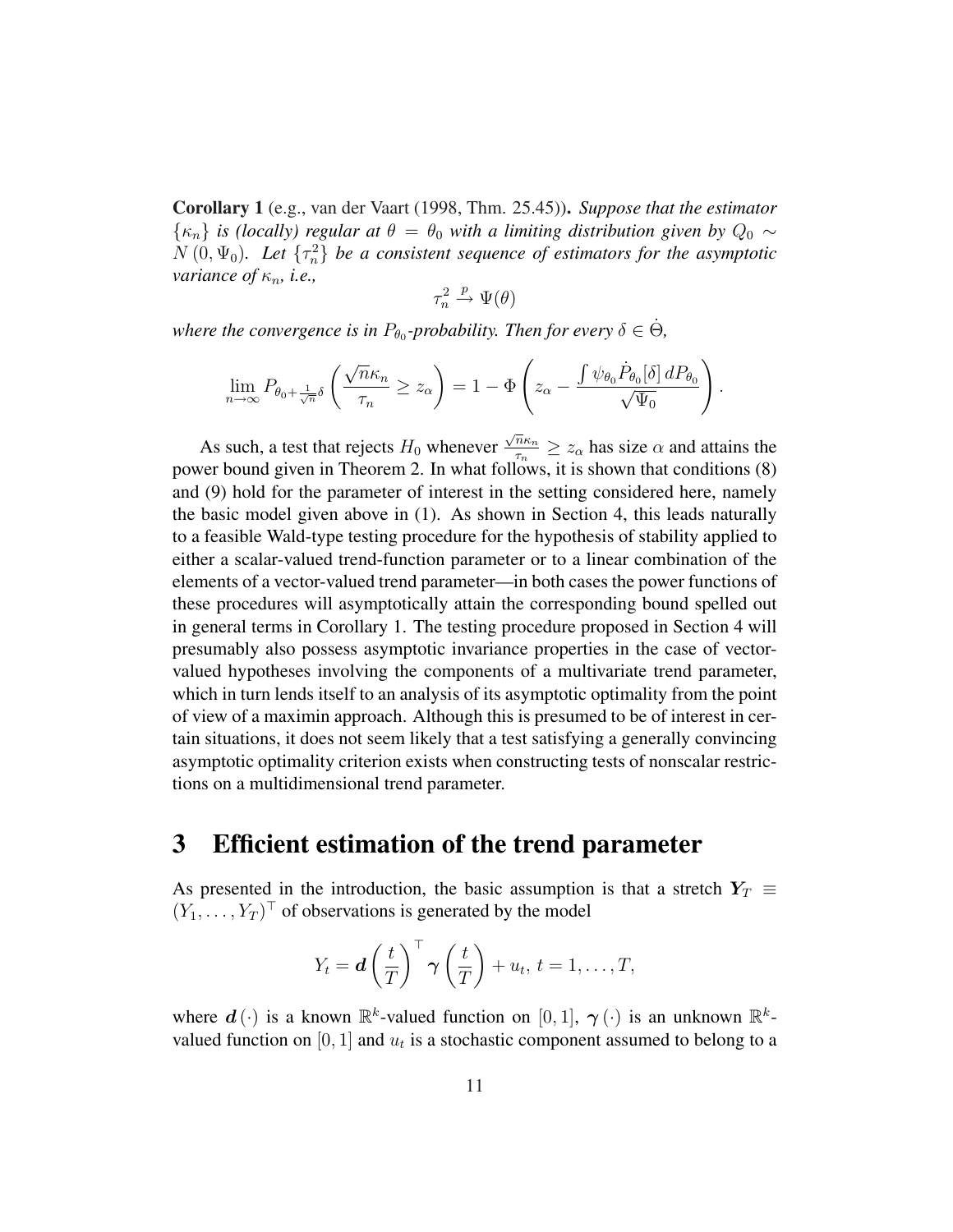mean-zero stationary process  ${u_t}$ .<sup>9</sup> The deterministic component  $d$  of the trend function is assumed to satisfy the conditions of Assumption 3, to wit:

Assumption 3. *Each component of the deterministic portion* d *of the trend function is bounded and belongs to the set* P L[0, 1] *of piecewise-Lipschitz continuous functions on* [0, 1] *with a finite number of jumps, i.e., if*  $d_i$  ( $j \in \{1, ..., k\}$ ) is *the jth component of d, then for some*  $\delta \in [0, \infty) \cap \mathbb{Z}$ *, there exists a partition*  $0 = t_0 < t_1 < \cdots < t_{\delta} < t_{\delta+1} = 1$  such that  $d_j$  is Lipschitz-continuous on each *of the intervals*  $[t_i, t_{i+1})$   $(i = 0, \ldots, \delta)$  and the jumps  $d_j(t_i) - d_j(t_i-) \neq 0$  for all  $1 \leq i \leq \delta$ *. Here*  $d_i(t_i-) \equiv \lim_{s \uparrow t_i} d_i(s)$ *.* 

Remark 2. *Assumption 3 is effectively designed to allow for indicator functions to be incorporated into* d*.*

The stochastic component of the model is assumed to be generated according to the mechanism

$$
u_t = H(\ldots, \epsilon_{t-1}, \epsilon_t), \qquad (12)
$$

where  $\{\epsilon_t : t \in \mathbb{Z}\}\$  is an iid process and  $H(\cdot)$  is unspecified but measurable. A deliberately weak short-range dependence condition on the error process  $\{u_t\}$  is assumed, and is set out as follows:

**Assumption 4.** *1. For an iid sequence*  $\{\epsilon_t : t \in \mathbb{Z}\}$ , we have

$$
u_t = H(\ldots, \epsilon_{t-1}, \epsilon_t),
$$

*for a measurable function* H *such that* u<sup>t</sup> *is a well-defined random variable with mean zero and finite variance.*

- *2.* E £  $|u_t|^4$  $< \infty$ .
- 3. For an iid copy  $\epsilon'_t$  of  $\epsilon_t$ , define

$$
u_t^* \equiv H(\ldots, \epsilon_{-1}, \epsilon'_0, \epsilon_1, \ldots, \epsilon_{t-1}, \epsilon_t).
$$

*Then*

$$
\sum_{t=1}^{\infty} t \left( E\left[ |u_t - u_t^*|^4 \right] \right)^{\frac{1}{4}} < \infty \tag{13}
$$

<sup>&</sup>lt;sup>9</sup>The "weak-trend" scaling by  $\frac{t}{T}$  adopted here follows a common approach in the econometric literature when dealing with models having nonlinear time trends. Cf. e.g., Phillips and Hansen (1990); Park and Hahn (1999); Ripatti and Saikkonen (2001); Saikkonen (2001a,b); Juhl and Xiao (2005); Wu and Zhao (2007).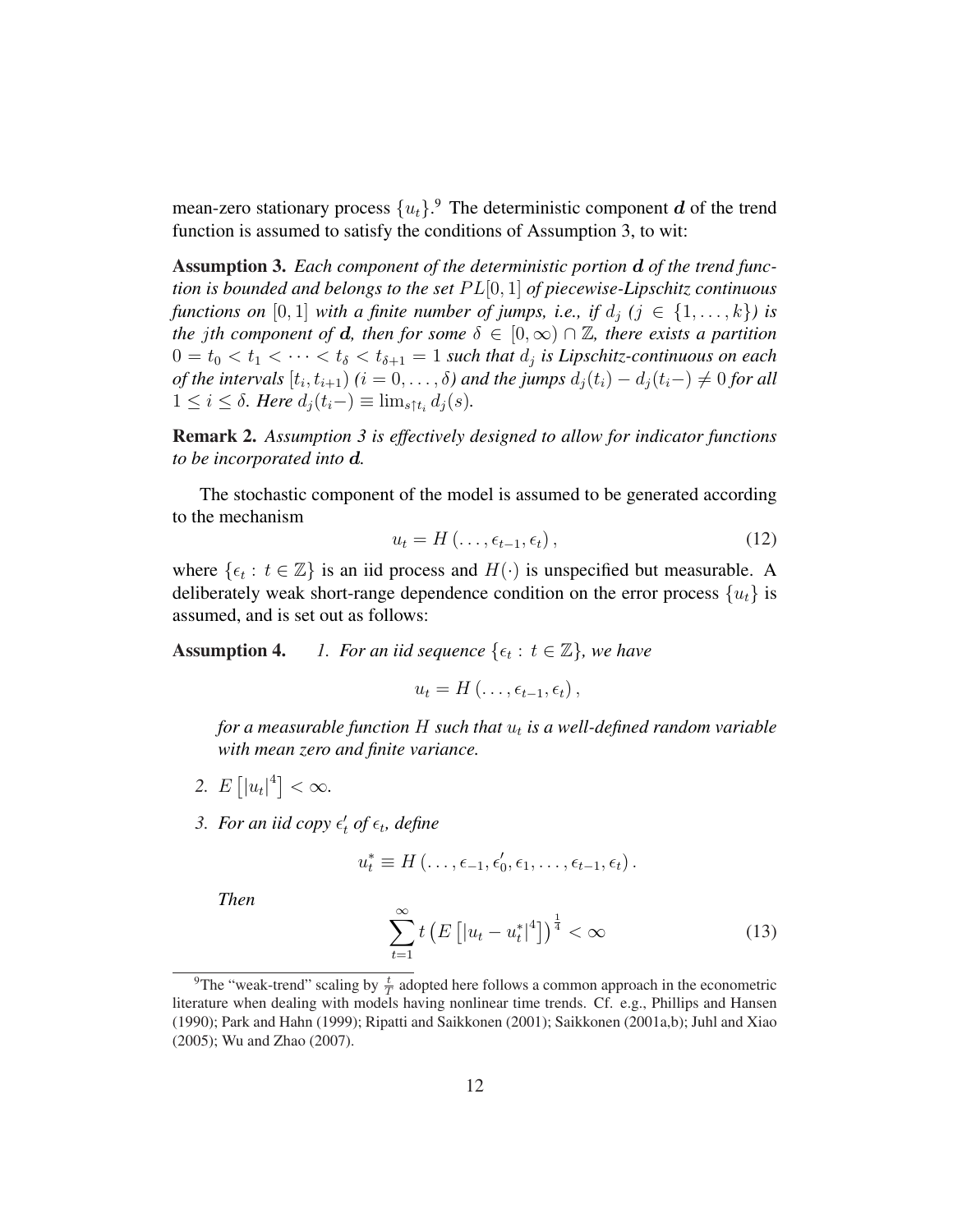From part 1 of Assumption 4 it follows that  $\{u_t\}$  is strictly stationary and ergodic.<sup>10</sup> It is also *causal* in the sense that  $u_t$  does not depend on future values  $\epsilon_s$ of the innovation process, where  $s > t$ . The class of error processes subsumed by the specification given in Assumption 4 is obviously large and includes both linear and nonlinear time-series processes commonly adopted in applied work. The generality of the specification of the error process covered by the conditions of Assumption 4 is made tractable by means of the strong invariance principle recently established by Wu (2007). In this connection, define the partial-sum prorecently established by Wu (2007). In this connection, define the cost of regression errors  $\{S_t: t = 1, 2, ...\}$ , where  $S_t \equiv \sum_s^t$  $_{s=1}^{t}$   $u_s$ . Wu (2007) established that under the short-range dependence condition given in part 3 of Assumption 4,<sup>11</sup> there exists a standard Brownian motion  $\mathbb B$  that uniformly approximates  $S_t$ . In particular,

$$
\max_{t \le T} |S_t - \sigma \mathbb{B}(t)| = o_{a.s.} \left( T^{\frac{1}{4}} \log T \right), \tag{14}
$$

where  $\sigma^2 \equiv \sum_{t=1}^{\infty}$  $\sum_{t=-\infty}^{\infty} E\left[u_0 u_t\right]$  denotes the long-run variance.<sup>12</sup>

Combining the provisions of Assumption 4 and the strong invariance principle of Wu (2007) allows one to approximate the large-sample behaviour of suitably

$$
u_{t} - \sum_{i=1}^{p} \psi_{i} u_{t-i} = \sum_{j=1}^{q} \theta_{j} \epsilon_{t-j},
$$

for  $(\psi_1,\ldots,\psi_p,\theta_1,\ldots,\theta_q)^\top\in\mathbb{R}^{p+q}$ , we have the well-known fact that if each root of the polynomial

$$
z^p - \sum_{i=1}^p \psi_i z^{p-i} = 0
$$

has modulus less than one, then

$$
u_t = \sum_{i=0}^{\infty} \alpha_i \epsilon_{t-i},
$$

where each  $\alpha_i$  satisfies  $|\alpha_i| = O(r^i)$  for some  $r \in (0, 1)$ . The condition (13) is accordingly easy to verify for the case of stationary ARMA processes.

 ${}^{10}$ Cf. e.g., Taniguchi and Kakizawa (2000, Thm. 1.3.3.).

 $<sup>11</sup>$ Note that the expression on the left-hand side of condition (13) can be interpreted as a measure</sup> of the extent to which the innovation at time  $t = 0$  is capable of predicting future expected values of the regression error  $u_t$ . Cf. Wu (2005).

<sup>&</sup>lt;sup>12</sup>It was shown by Wu and Shao (2004) that for some  $r \in (0,1)$ , the condition  $||u_t - u_t^*|| =$  $O(r^T)$  holds for many nonlinear error processes, which implies the short-range dependence condition (13) for these processes. In the perhaps most familiar case where the errors are drawn from an ARMA process, i.e.,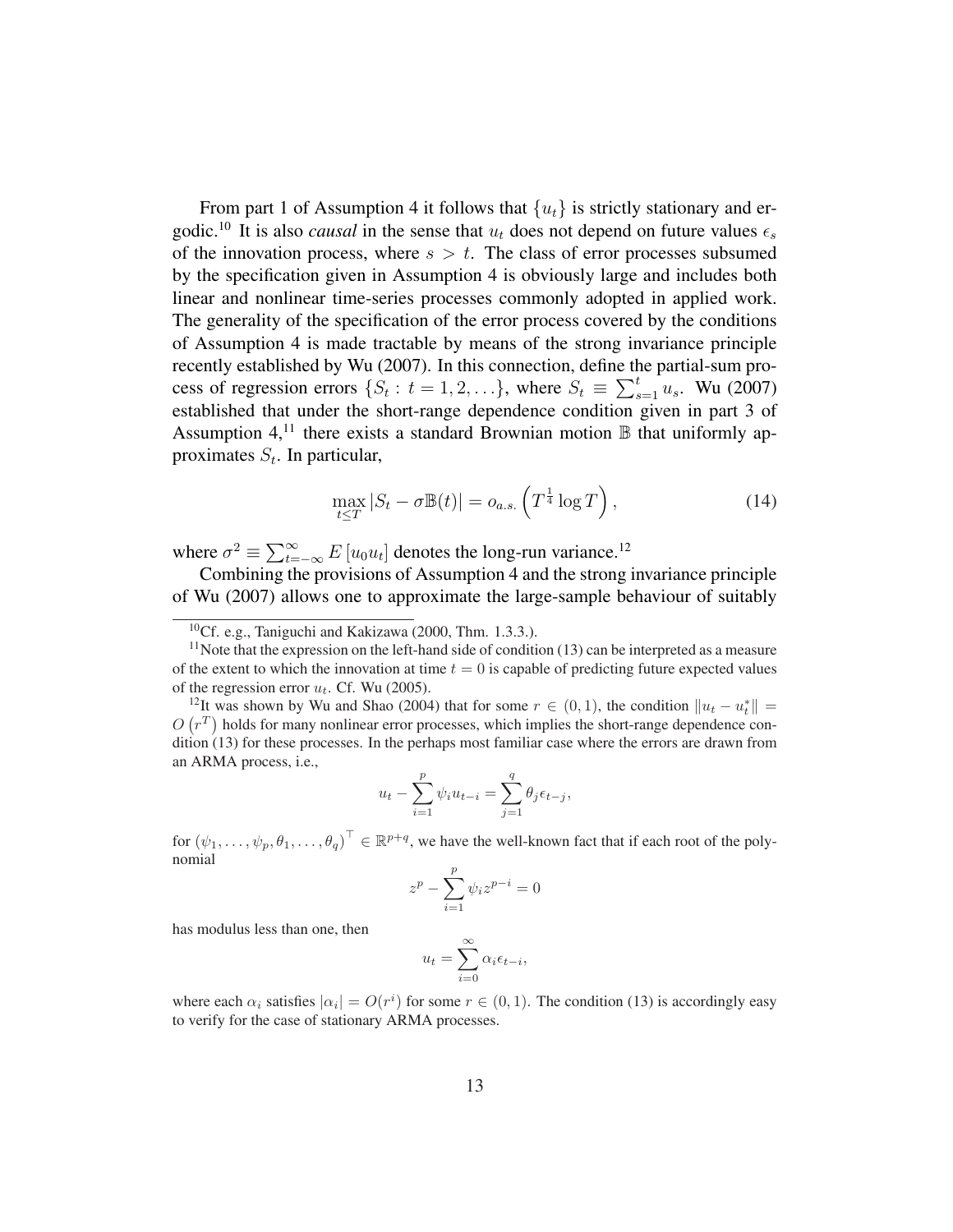weighted partial sums of the regression errors, i.e., statistics of the form

$$
\sum_{t=1}^T \omega_{t,T} u_t,
$$

with that of the analogous statistic

$$
\sum_{t=1}^T \omega_{t,T} Z_t,
$$

where  $\{Z_t\}$  is an iid sequence of  $N(0, \sigma^2)$  random variables, with  $\sigma^2$  the long-run where  $\{Z_t\}$  is an ind<br>variance  $\sigma^2 \equiv \sum_{t=1}^{\infty}$  $\sum_{t=-\infty}^{\infty} E[u_0 u_t]$ . It is in this sense that the original regression model given above in (1) can be reduced to the rather more prosaic model

$$
\tilde{Y}_t = \boldsymbol{d} \left(\frac{t}{T}\right)^{\top} \boldsymbol{\gamma} \left(\frac{t}{T}\right) + Z_t \tag{15}
$$

with iid  $N(0, \sigma^2)$  errors. This idea is used to analyze the asymptotic behaviour of the efficient test statistic described in Section 4.

The parameter space for the model generating the observations  $Y_T$  is given by the set  $\Theta \equiv \Gamma \times \mathcal{G} \times \mathcal{F}$ , where  $\Gamma$  is the space of  $\mathbb{R}^k$ -valued functions on the unit interval,  $G$  is the model for the joint distribution of the "initial condition"  $( \ldots, u_{t-2}, u_{t-1})$  and F is the model for the conditional distribution of  $u_t$  given  $\sigma \{ \ldots, u_{t-2}, u_{t-1} \}$ , i.e., the  $\sigma$ -algebra generated by the history of the regression error process viewed from time t. Denote a fixed point  $\theta$  in the parameter space by  $\theta \equiv (\gamma, G^{(t)}, F^{(t|t-1)})$ , and let  $P_{(\gamma, G^{(t)}, F^{(t|t-1)})}$  denote the joint distribution of  $(\ldots, u_{t-2}, u_{t-1}, Y_t)$ . The parameter of interest is the vector each of whose components is the *total variation* of the corresponding component of  $\gamma$ , i.e., a functional of the form

$$
\boldsymbol{\kappa}(\theta) \equiv \boldsymbol{\chi}(\boldsymbol{\gamma}) \equiv \left( \int_0^1 |\gamma_1'(s)| \, ds, \dots, \int_0^1 |\gamma_k'(s)| \, ds \right)^{\top}.
$$
 (16)

The statistical question of interest in this paper is the development of a sensible procedure for inferring whether or not  $\chi(\gamma) = 0$  under the sequence

$$
\left\{P_{\left(\gamma, G^{(T)}, F^{(T|T-1)}\right)} : T \geq 1\right\}.
$$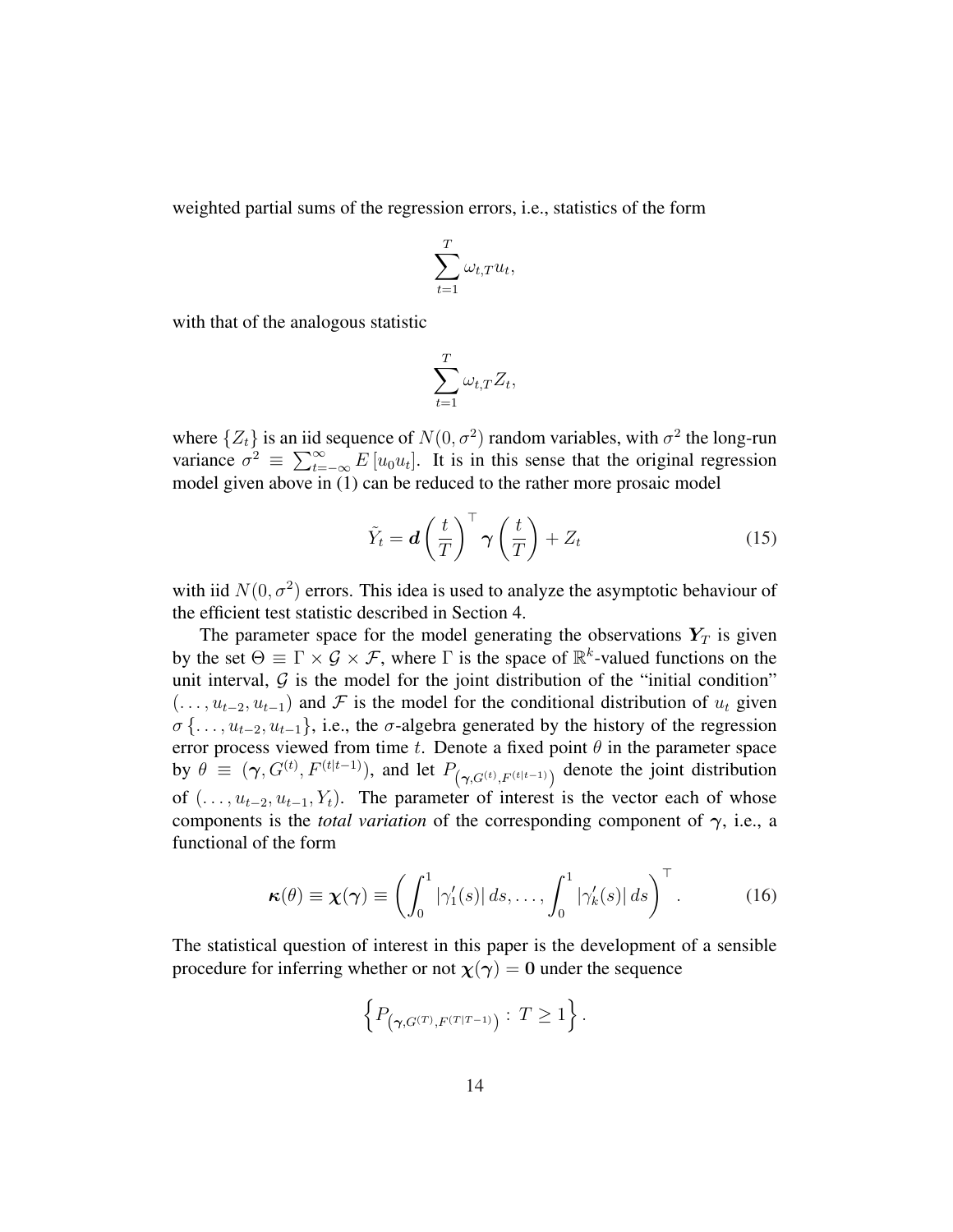Let  $\theta_0 \equiv$  $\overline{a}$  $\boldsymbol{\gamma_0}, G_0^{(t)}, F_0^{(t|t-1)}$ ´ denote a point in  $\Theta$  where  $\chi(\gamma) = 0$ , and let  $\dot{\Gamma}$ ,  $\dot{\mathcal{G}}$  and  $\hat{\mathcal{F}}$  denote the tangent spaces of  $\Gamma$ ,  $\mathcal{G}$  and  $\hat{\mathcal{F}}$ , respectively. Note that the parameter of interest  $\chi(\gamma)$ , viewed as a functional on  $\Gamma$  into  $\mathbb{R}^k$ , is pathwise differentiable along  $\Gamma$  at  $\gamma_0$  with derivative

$$
\dot{\boldsymbol{\chi}}(\boldsymbol{a}) = \left(\int_0^1 |\gamma_1'(s)| a_1(s) ds, \ldots, \int_0^1 |\gamma_k'(s)| a_k(s) ds\right)^\top
$$

,

where  $\mathbf{a}(s) \equiv (a_1(s), \ldots, a_k(s))^{\top}$  is a point in  $\dot{\Gamma} \subset (L_2 (Leb[0,1]))^k$ , where Leb[0, 1] denotes Lebesgue measure on the unit interval. As such, Assumption 2 is easily seen to be satisfied.

The conditional distribution  $F_0^{(t|t-1)}$  $\int_0^{\pi}$  is assumed to have zero mean, finite variance and finite Fisher information for location:

Assumption 5.  $F_0^{(t|t-1)}$  $\int_0^{\ln(t)}$  *is absolutely continuous with respect to Lebesgue measure with corresponding density*

$$
f_0^{(t|t-1)}(u_t) \equiv f_0(u_t|\sigma\{..., \epsilon_{t-2}, \epsilon_{t-1}\}).
$$

 $F_0^{(t|t-1)}$  $\int_0^{(t|t-1)}$  satisfies  $\int u dF_0^{(t|t-1)}(u) = 0$  and  $\sigma_0^2$  ≡  $u^2dF_0^{(t|t-1)}(u) < \infty.$ *In addition, for*  $(t|t-1)$ 

$$
l \equiv -\frac{f_0^{(t|t-1)T}}{f_0^{(t|t-1)}} 1_{\left\{f_0^{(t|t-1)} > 0\right\}},
$$

*we have*

$$
J \equiv \int l^2 dF_0^{(t|t-1)} < \infty.
$$

Assumption 5 enables the straightforward verification of Assumption 1 using methods similar to those given in for example Hajek and Sidak (1967, pp. 210– 214) or Bickel et al. (1993, Section 3.2):

**Lemma 1.** Suppose that  $\Big\{ F_{\eta}^{(t|t-1)} \Big\}$ o *is a curve in*  $\mathcal F$  *with tangent*  $c$  *at*  $F_0$  *and that* nde en de la poste de la poste de la poste de la poste de la poste de la poste de la poste de la poste de la p<br>La poste de la poste de la poste de la poste de la poste de la poste de la poste de la poste de la poste de la  $(G_n^{(t)}\}\)$  is a curve in G with tangent b at  $G_0^{(t)}$  $\binom{t}{0}$ . Then if  $a \in \dot{\Gamma}$  has a corresponding *local sequence*  $\{\gamma_{\eta}\} \rightarrow \gamma_0$ , the curve  $\left\{P_{(\gamma_{\eta},G_{\eta}^{(t)},F_{\eta}^{(t|t-1)})}\right\}$ ´ *has tangent*  $\ddot{\phantom{1}}$  $\boldsymbol{d}(s)^\top \boldsymbol{a}(s)l(u) + b(u_0) + c(u),$ with respect to  $\bigg\{P_{\left(\boldsymbol{\gamma}_0,G_0^{(t)},F_0^{(t|t-1)}\right)}$ ´  $\mathbf{A}^{\dagger}$ *, for each s* ∈ [0, 1],  $u_0 \sim G_0$ ,  $u \sim F_0^{(t|t-1)}$  $0^{(t|t-1)}$ .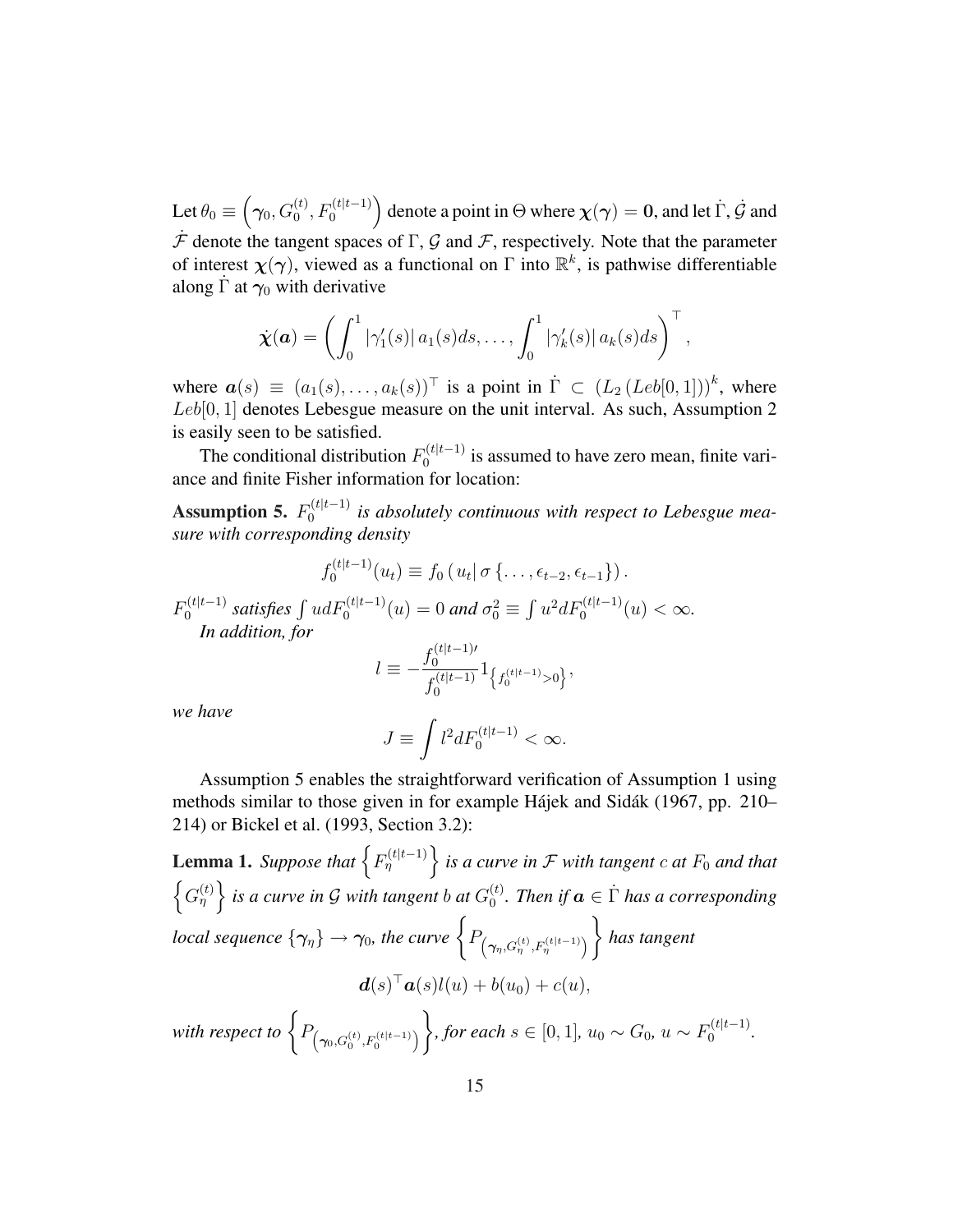The verification of Assumption 1 is straightforward from Lemma 1, and it is easily seen that for  $\delta \equiv (\delta_1, \delta_2, \delta_3) \in \dot{\Gamma} \times \dot{\mathcal{G}} \times \dot{\mathcal{F}}$ , the operator  $\dot{P}_{\theta_0}$  in Assumption 1 is given by

$$
\dot{P}_{\theta_0}[\delta] = \boldsymbol{d}(s)^\top \boldsymbol{\delta}_1(s) + \delta_2(u_0) + \delta_3(u),
$$

and the tangent space T of  $P =$  $P_{(\boldsymbol{\gamma}, G^{(t)}, F^{(t|t-1)})}: \ \boldsymbol{\gamma} \in \Gamma,\, G^{(t)} \in \mathcal{G},\, F^{(t|t-1)} \in \mathcal{F}\Big\}$ is the closed linear span of  $\left\{\dot{P}_{\theta_0}[\delta]: \delta \in \dot{\Gamma} \times \dot{\mathcal{G}} \times \dot{\mathcal{F}}\right\}$ o .

In order to reduce the notational complexity involved in deriving the efficient influence function for  $\kappa(\theta_0)$ , let

$$
l_*(u_t) \equiv \frac{u_t}{\sigma_0^2} \tag{17}
$$

$$
J_* \equiv \frac{1}{\sigma_0^2}, \tag{18}
$$

where  $\sigma_0^2 \equiv$ R  $u_t^2 dF_0^{(t|t-1)}(u_t)$ , the variance of  $F_0^{(t|t-1)}$  $10^{(t|t-1)}$ . Let

$$
\boldsymbol{\gamma_0}(\cdot) \equiv (\gamma_{01}(\cdot), \ldots, \gamma_{0k}(\cdot))^{\top},
$$

and also define

$$
\mathbf{v}(\cdot) \equiv (|\gamma'_{01}(\cdot)|, \dots, |\gamma'_{0k}(\cdot)|)^{\top};
$$
\n
$$
\bar{\mathbf{v}} \equiv \left( \int_0^1 |\gamma'_{01}(s)| ds, \dots, \int_0^1 |\gamma'_{0k}(s)| ds \right)^{\top};
$$
\n
$$
\mathbf{v}_0(\cdot) \equiv \mathbf{v}(\cdot) - \bar{\mathbf{v}};
$$
\n
$$
\Delta \equiv \frac{J - J_*}{J_*};
$$
\n
$$
\mathbf{w}(\cdot) \equiv \frac{1}{J} (\mathbf{v}(\cdot) + \Delta \bar{\mathbf{v}});
$$
\n
$$
\bar{\mathbf{w}} \equiv \frac{1}{J} \int_0^1 (\mathbf{v}(s) + \Delta \bar{\mathbf{v}}) ds;
$$
\n
$$
\mathbf{w}_0(\cdot) \equiv \mathbf{w}(\cdot) - \bar{\mathbf{w}}.
$$

Note that

$$
\bar{\boldsymbol{w}} = \frac{1}{J} \left( \bar{\boldsymbol{v}} + \Delta \bar{\boldsymbol{v}} \right) = \left( \frac{1 + \Delta}{J} \right) \bar{\boldsymbol{v}},
$$

and that

$$
\boldsymbol{w}_0(\cdot)=\frac{1}{J}\left(\boldsymbol{v}(\cdot)-\bar{\boldsymbol{v}}\right).
$$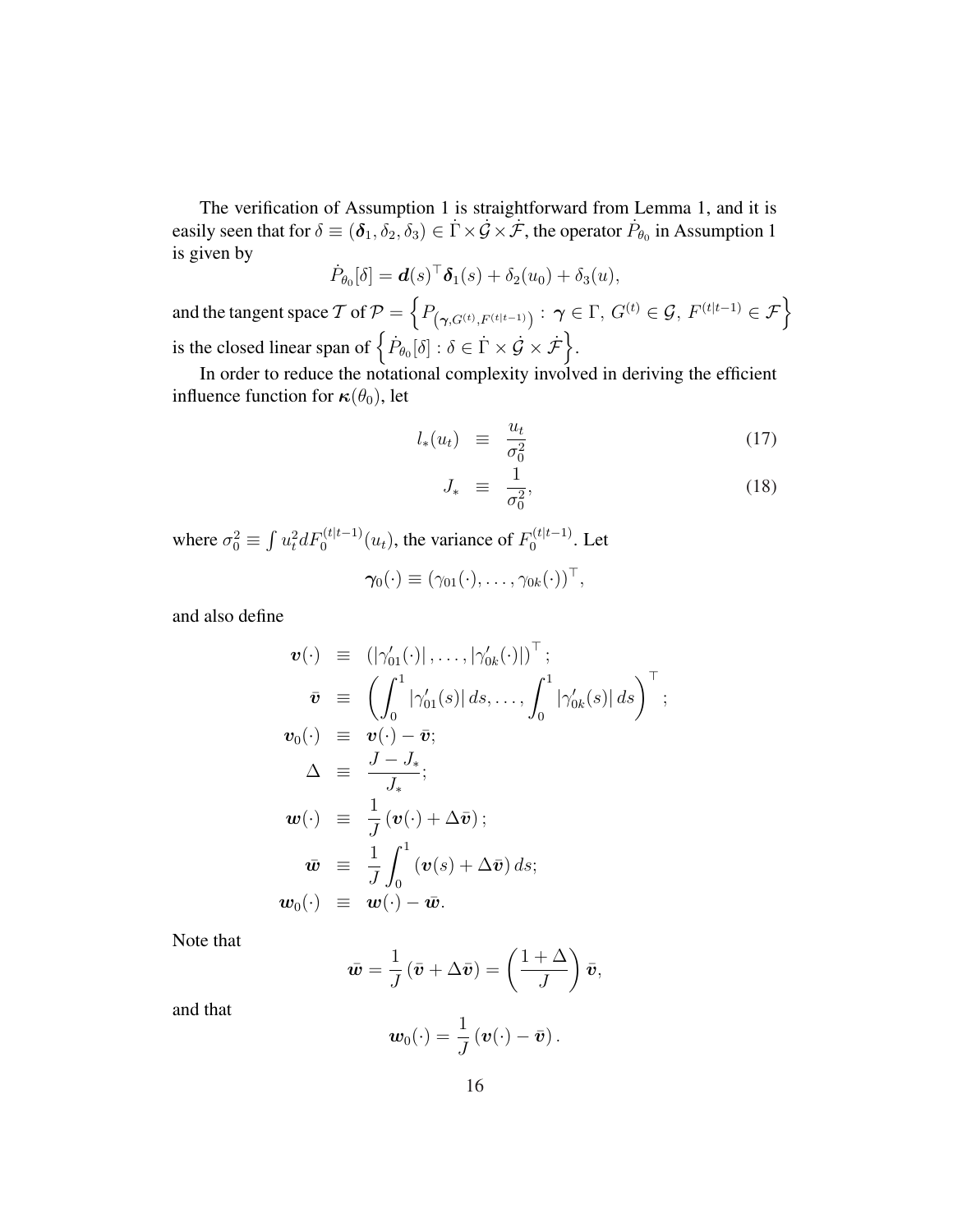Note that  $J_*$  as given in (18) is guaranteed to be positive by virtue of Assumption 5. This in turn guarantees the existence of the efficient influence function for  $\kappa(\theta_0)$  given in the following:

**Theorem 3.** *Given Assumption 5, the efficient influence function for*  $\kappa(\theta_0)$  *is given by*

$$
\begin{array}{rcl}\n\boldsymbol{\psi}_{\theta_0}^* & \equiv & \boldsymbol{v}_0(s) \frac{l(u_t)}{J} + \bar{\boldsymbol{v}} \frac{l_*(u_t)}{J_*} \\
& = & \boldsymbol{w}_0(s) l(u_t) + \bar{\boldsymbol{w}} l_*(u_t)\n\end{array}
$$

 $for s \in [0,1]$  and  $u_t \sim F_0^{(t|t-1)}$  $\frac{1}{0}$ <sup>(t|t-1)</sup>.

*Proof.* Let  $a \in \dot{\Gamma}$ ,  $b \in \dot{\mathcal{G}}$  and  $c \in \dot{\mathcal{F}}$ . We have

$$
\int_{0}^{1} E\left[\psi_{\theta_{0}}^{*} \left(b(u_{0}) + \boldsymbol{d}(s)^{\top} \boldsymbol{a}(s) l(u_{t}) + c(u_{t})\right)\right] ds
$$
\n
$$
= \int_{0}^{1} E\left[\boldsymbol{w}_{0}(s) l(u_{t}) b(u_{0}) + \boldsymbol{w}_{0}(s) \boldsymbol{d}(s)^{\top} \boldsymbol{a}(s) l^{2}(u_{t}) + \boldsymbol{w}_{0}(s) c(u_{t}) l(u_{t})\right]
$$
\n
$$
+ \bar{\boldsymbol{w}} l_{*}(u_{t}) b(u_{0}) + \bar{\boldsymbol{w}} l_{*}(u_{t}) \boldsymbol{d}(s)^{\top} \boldsymbol{a}(s) l(u_{t}) + \bar{\boldsymbol{w}} l_{*}(u_{t}) c(u_{t})\right] ds
$$
\n
$$
= \int_{0}^{1} \left(\boldsymbol{w}_{0}(s) E\left[l(u_{t}) b(u_{0})\right] + \boldsymbol{w}_{0}(s) \boldsymbol{d}(s)^{\top} \boldsymbol{a}(s) E\left[l^{2}(u_{t})\right] + \boldsymbol{w}_{0}(s) E\left[c(u_{t}) l(u_{t})\right]\right]
$$
\n
$$
+ \bar{\boldsymbol{w}} E\left[l_{*}(u_{t}) b(u_{0})\right] + \bar{\boldsymbol{w}} \boldsymbol{d}(s)^{\top} \boldsymbol{a}(s) E\left[l_{*}(u_{t}) l(u_{t})\right] + \bar{\boldsymbol{w}} E\left[l_{*}(u_{t}) c(u_{t})\right]\right) ds
$$
\n
$$
= \int_{0}^{1} \left(\boldsymbol{w}_{0}(s) \boldsymbol{d}(s)^{\top} \boldsymbol{a}(s) E\left[l^{2}(u_{t})\right] + \bar{\boldsymbol{w}} E\left[l_{*}(u_{t}) c(u_{t})\right]\right) ds,
$$

where the expectation is with respect to the product of the joint distribution of  $(\ldots, u_{t-2}, u_{t-1})^{\top}$  and the conditional distribution of  $u_t$  with respect to  $\sigma \{ \ldots, u_{t-2}, u_{t-1} \}.$ When  $\theta = \theta_0$ , we have  $\bar{\mathbf{w}} =$ 101110<br>∆+1 *(* J ¢  $\bar{\boldsymbol{v}} = \boldsymbol{0}$  and  $\boldsymbol{w}_0(s) = \frac{1}{J}\boldsymbol{v}(s)$ , so

$$
\int_0^1 \left( \boldsymbol{w}_0(s) \boldsymbol{d}(s)^\top \boldsymbol{a}(s) E\left[l^2(u_t)\right] + \bar{\boldsymbol{w}} E\left[l_*(u_t)c(u_t)\right] \right) ds
$$
\n
$$
= \int_0^1 \boldsymbol{w}_0(s) \boldsymbol{d}(s)^\top \boldsymbol{a}(s) E\left[l^2(u_t)\right] ds
$$
\n
$$
= \int_0^1 \boldsymbol{v}(s) \boldsymbol{d}(s)^\top \boldsymbol{a}(s) ds
$$
\n
$$
= \dot{\boldsymbol{\chi}}(\boldsymbol{a}),
$$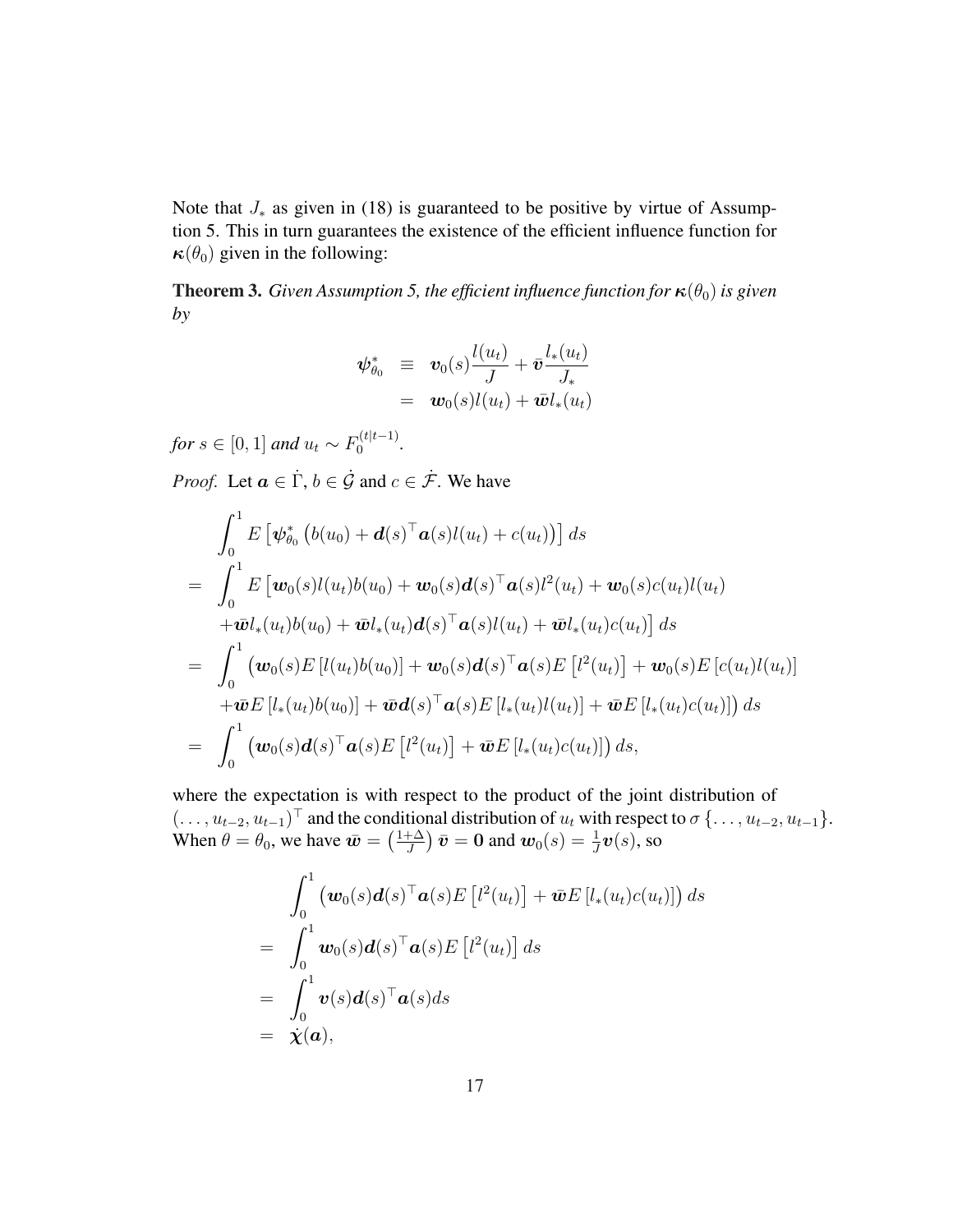which verifies condition (8) in the statement of Theorem 1. For  $\lambda \in \mathbb{R}^k$ ,  $\lambda^\top \psi_{\theta_0}^*$  is clearly in the closed linear span of  $\mathcal T,$  and it follows that  $\psi^*_{\theta_0}$  is indeed the efficient influence function for  $\kappa(\theta_0) = \chi(\gamma_0)$ .

Efficient inference regarding the parameter of interest  $\chi(\gamma)$  can be conducted by way of the following reformulation of the convolution theorem.<sup>13</sup>

**Theorem 4.** *1. The limiting distribution*  $Q_0$  *of any estimator of*  $\chi(\gamma_0)$  *regular* **and 4.** The uniting aistribution  $Q_0$  of any estimator of  $\chi(\gamma_0)$  regular at  $\gamma_0 \in \Gamma$  is a convolution of  $N(0, E[\psi_{\theta_0}^*\psi_{\theta_0}^{**}])$  and some other distribu*tion* M*, i.e.,* ¡

$$
Q_0 = N\left(0, E\left[\boldsymbol{\psi}_{\theta_0}^* \boldsymbol{\psi}_{\theta_0}^{* \top}\right]\right) * M.
$$

2. An estimator  $\{\hat{\chi}_T\}$  of  $\chi(\gamma_0)$  is regular at  $\gamma_0$  with limiting distribution An estimator  $\{\chi_T\}$  of  $\chi(\gamma_0)$  is regular at  $\gamma_0$  with limiting alstribution<br> $Q_0 = N\left(0, E\left[\psi_{\theta_0}^*\psi_{\theta_0}^{*\top}\right]\right)$  iff the sequence  $\{\hat{\chi}_T\}$  has influence function  $\psi_{\theta_0}^*$  $at \theta_0 =$  $\overline{ }$  $\boldsymbol{\gamma}_0, G_0^{(t)}, F_0^{(t|t-1)}$  $\ddot{\cdot}$ *.*

In particular, an estimator of  $\chi(\gamma_0)$  is said to be *efficient* at  $\gamma_0 \in \Gamma$  iff it is asymptotically linear with influence function  $\psi_{\theta_0}^*$  at  $\theta_0$ , as given above in the statement of Theorem 3. In this paper it is proposed to test the hypothesis of time invariance of the trend parameter  $\gamma$  via an efficient estimator  $\hat{\chi}_T$  of the interest mvariance of the trend parameter  $\gamma$  via an efficient estimator  $\chi_T$  of the interest<br>parameter  $\chi(\gamma_0)$  as given above in (16). Rejection is associated with  $\sqrt{T} \iota_k^{\top} \hat{\chi}_T$ being significantly greater than zero, where  $\boldsymbol{\iota}_k \equiv (1, \ldots, 1)^\top$ , the unit vector in  $\mathbb{R}^k$ . The next section describes the construction of an efficient estimator of the parameter of interest.

$$
\int_0^1 E\left[\psi_{\theta_0}^* (b(u_0) + c(u_t))\right] ds
$$
\n
$$
= \int_0^1 E\left[\mathbf{w}_0(s)l(u_t)b(u_0) + \mathbf{w}_0(s)l(u_t)c(u_t) + \bar{\mathbf{w}}l_*(u_t)b(u_0) + \bar{\mathbf{w}}l_*(u_t)c(u_t)\right] ds
$$
\n
$$
= \int_0^1 \left(\mathbf{w}_0(s)E\left[l(u_t)b(u_0)\right] + \mathbf{w}_0(s)E\left[l(u_t)c(u_t)\right]\right) ds
$$
\n
$$
= \mathbf{0}
$$

and Bickel et al. (1993, Corollary 3.4.3).

<sup>&</sup>lt;sup>13</sup>Adaptive estimation of  $\chi(\gamma_0)$  in the presence of  $G_0^{(t)}$  and  $F_0^{(t|t-1)}$  is also possible. This follows from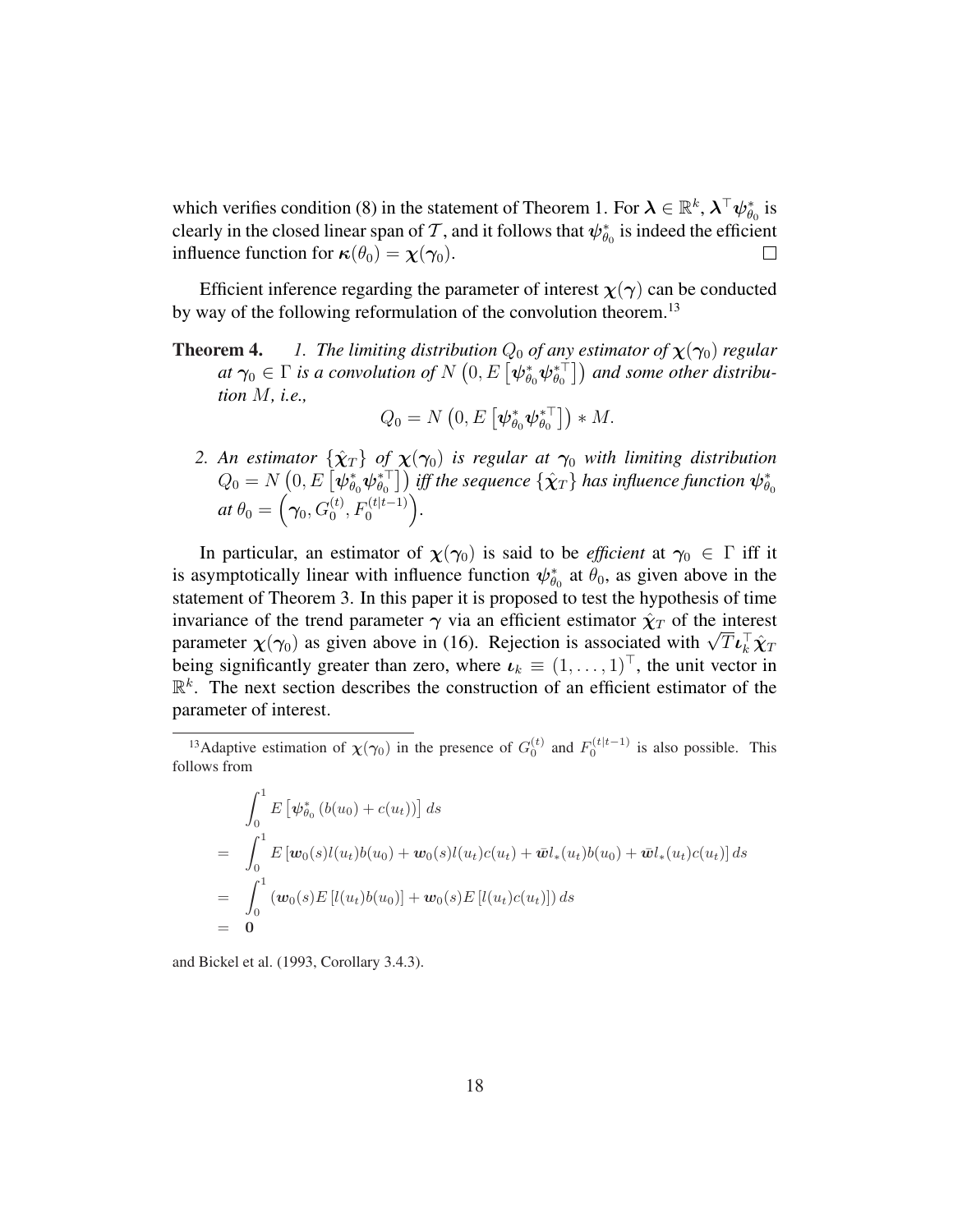# 4 Construction of an efficient test statistic

This section of the paper is concerned with the problem of constructing an efficient estimator of parameter of interest  $\chi(\gamma_0)$  as given above in (16). As indicated above, this approach is largely concerned with constructing an estimate of the efficient influence function  $\psi_{\theta_0}^*$  as given in the statement of Theorem 3. In this connection, the general approach developed by Schick (1986), Klaassen (1987) and Schick (1987) will be followed.

Consider the "Priestley-Chao" estimator  $\hat{\gamma}_T$  of the trend-function parameter  $\gamma$ given by

$$
\hat{\gamma}_T(s) \equiv \left(\mathbf{d}(s)\mathbf{d}(s)^{\top}\right)^{-1}\mathbf{d}(s)\sum_{t=1}^T w_{l,t,T}(s)Y_t, \ (s \in (0,1)), \tag{19}
$$

where for a positive sequence  $\{h_l\}$  such that  $h_l = h_{lT} \rightarrow 0$  with  $Th_{lT} \rightarrow \infty$  as  $T\rightarrow\infty$ ,  $\overline{a}$  $\overline{a}$  $\sqrt{ }$ 

$$
w_{l,t,T}(s) \equiv \frac{1}{Th_l} K\left(\frac{1}{h_l}\left(\frac{t}{T} - s\right)\right). \tag{20}
$$

The estimator  $\hat{\gamma}_T(s)$  is accordingly obtained by a rescaling of the familiar Priestley-Chao estimate of the value of the trend function  $d(s)^\top \gamma(s)$  at  $s \in (0,1)$ .<sup>14</sup>

The vector of derivatives  $\gamma'(s) \equiv (\gamma_1'(s), \dots, \gamma_k'(s))^{\top}$  of the trend parameter can also be estimated using the "Priestley-Chao" approach. In particular, for a sequence of bandwidths  $\{h_d\}$  possibly different from  $\{h_l\}$  and satisfying  $h_d =$  $h_{dT} \to 0$  with  $Th_{dT}^3 \to \infty$  as  $T \to \infty$ , we may estimate  $\gamma'(s)$  with what is essentially the derivative with respect to  $s \in (0,1)$  of the expression in (19), to wit,

$$
\hat{\gamma}'_{T}(s) \tag{21}
$$
\n
$$
\equiv \left[ -2 \left( \boldsymbol{d}(s) \boldsymbol{d}(s)^{\top} \right)^{-2} \boldsymbol{d}(s) \boldsymbol{d}'(s)^{\top} \boldsymbol{d}(s) + \left( \boldsymbol{d}(s) \boldsymbol{d}(s)^{\top} \right)^{-1} \boldsymbol{d}'(s) \right] \sum_{t=1}^{T} w_{d,t,T}(s) Y_{t}
$$

$$
+\left(\boldsymbol{d}(s)\boldsymbol{d}(s)^{\top}\right)^{-1}\boldsymbol{d}(s)\sum_{t=1}^{T}w_{d,t,T}'(s)Y_t,
$$
\n(22)

where  $d'(s)$  denotes the vector whose components are the derivatives of the corresponding components of  $d(s)$ , and where for  $w_{d,t,T}(s)$  denoting the expression

<sup>&</sup>lt;sup>14</sup>Cf. Priestley and Chao (1972).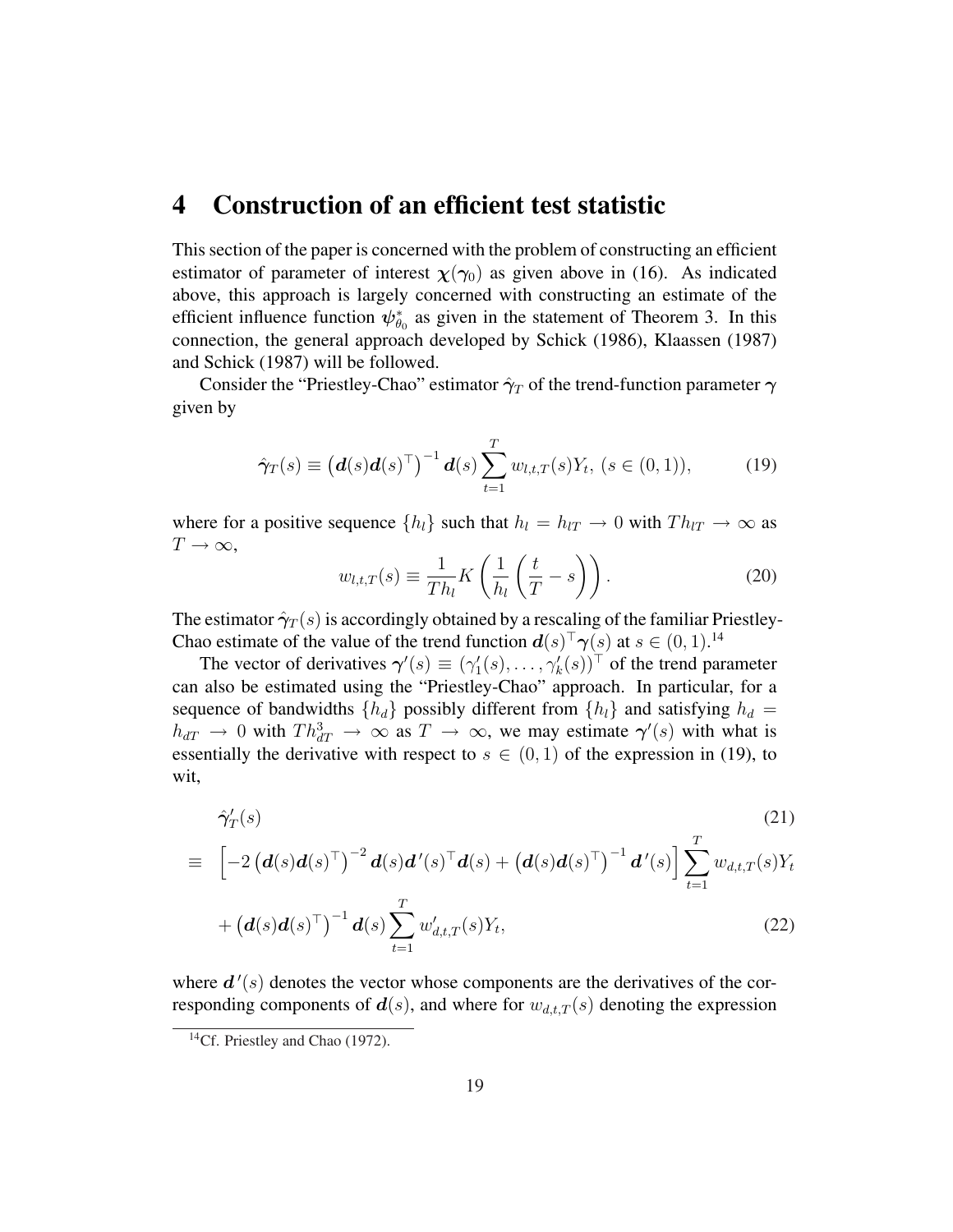in (20) with  $h_d$  in place of  $h_l$ ,

$$
w'_{d,t,T}(s) \equiv \frac{d}{ds} w_{d,t,T}(s).
$$

The asymptotic properties of the estimators given in (19) and (22) are derived under various conditions regarding  $\boldsymbol{d}$ ,  $h_l$ ,  $h_d$  and  $K(\cdot)$ , as well as under the various general conditions imposed on the regression error process  $\{u_t\}$  in Assumption 4.

It is noted that the estimators of  $\gamma$  and of  $\gamma'$  given above in (19) and (22), respectively, are major ingredients in the construction of the efficient test statistic described here. As such, assumptions regarding the deterministic trend component d, the bandwidth sequences  $\{h_{UT}\}\$  and  $\{h_{dT}\}\$  as well as the smoothing kernel  $K(\cdot)$  are stated:

Assumption 6. *1.*  $h_{IT} \rightarrow 0$  and  $Th_{IT} \rightarrow \infty$  as  $T \rightarrow \infty$ .

2.  $h_{dT} \rightarrow 0$  and  $Th_{dT}^3 \rightarrow \infty$  as  $T \rightarrow \infty$ .

**Assumption 7.** *The smoothing kernel*  $K : \mathbb{R} \to \mathbb{R}$  *used in the construction of the estimators in (19) and (22) is Borel-measurable, possesses a first-order derivative of bounded variation over the real line, and satisfies*

*1.*  $K(z) \geq 0$  for every  $z \in \mathbb{R}$ ;

$$
2. \ \int K(z)dz = 1;
$$

*3.*  $\int K^2(z) dz < \infty$ .

Assumptions 4, 3, 6 and 7 lead to results set out in Appendix A.1 regarding the uniform rate of convergence of  $\hat{\gamma}_T(\cdot)$  and of  $\hat{\gamma}'_T(\cdot)$  over the unit interval. These results are in turn used in the proof of the main result of this section.

Given the estimators  $\hat{\gamma}_T(\cdot)$  and  $\hat{\gamma}'_T(\cdot)$  given in (19) and (22), respectively, define the following:

$$
\hat{u}_{t,T} \equiv Y_t - d \left(\frac{t}{T}\right)^{\top} \hat{\gamma}_T \left(\frac{t}{T}\right); \qquad (23)
$$

$$
\hat{\boldsymbol{v}}_T(s) \equiv (|\hat{\gamma}'_{T1}(s)|, \dots, |\hat{\gamma}'_{Tk}(s)|)^\top; \tag{24}
$$

$$
\bar{\boldsymbol{v}}_T \ \equiv \ \frac{1}{T} \sum_{t=1}^T \hat{\boldsymbol{v}}_T \left(\frac{t}{T}\right); \tag{25}
$$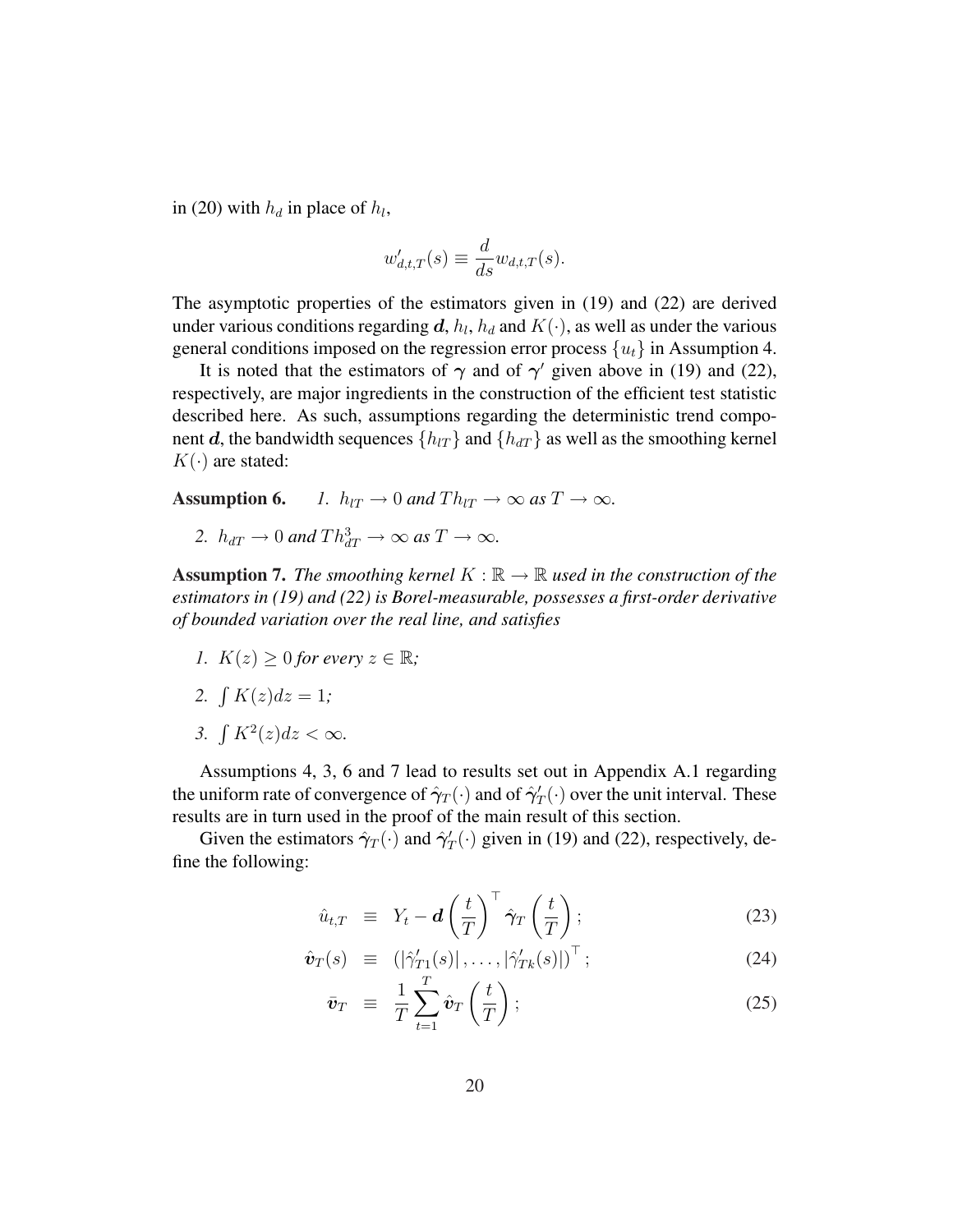$$
\delta_{t,T} \equiv d \left( \frac{t}{T} \right)^{\top} \left( \hat{\gamma}_T \left( \frac{t}{T} \right) - \gamma \left( \frac{t}{T} \right) \right); \tag{26}
$$

$$
\hat{f}_{UT}(u) \equiv \frac{1}{T} \sum_{t=1}^{T} \frac{1}{a_T} k\left(\frac{u - \hat{u}_{t,T}}{a_T}\right); \tag{27}
$$

$$
\hat{l}_{UT}(u) \equiv -\frac{\hat{f}_{UT}'(u)}{\hat{f}_{UT}(u) + b_T};
$$
\n(28)

$$
\hat{J}_T \equiv \frac{1}{T} \sum_{t=1}^T \hat{l}'_{UT}(\hat{u}_{t,T}); \tag{29}
$$

where  $\{a_T\}$ ,  $\{b_T\}$  are positive sequences tending to zero as  $T \to \infty$ . The kernel function  $k(\cdot)$  employed in  $\hat{f}_{UT}(u)$  and  $\hat{f}_{UT}'(u)$  is assumed to satisfy the following condition:

Assumption 8. k *is symmetric, three times continuously differentiable, satisfies* R  $u^2k(u)du < \infty$  and

 $\vert k^{(i)}(u) \vert$  $\vert \leq C k(u)$ 

*for some positive constant C, and any*  $u \in \mathbb{R}$  *and*  $i \in \{1, 2, 3\}$ *.* 

Remark 3. *The logistic density and the Epanechnikov (1969) kernel both satisfy Assumption 8.*

The quantities in  $(23)$ – $(29)$  are used to construct the estimator

$$
\hat{\boldsymbol{\chi}}_T \equiv \frac{1}{T} \sum_{t=1}^T \left[ \hat{\boldsymbol{v}}_T \left( \frac{t}{T} \right) + \hat{J}_T^{-1} \left( \hat{\boldsymbol{v}}_T \left( \frac{t}{T} \right) - \bar{\boldsymbol{v}}_T \right) \hat{l}_{UT} \left( \hat{u}_{t,T} \right) + \bar{\boldsymbol{v}}_T \hat{u}_{t,T} \right]. \tag{30}
$$

In what follows, it is shown that  $\hat{\chi}_T$  is asymptotically linear with influence function  $\psi_{\theta_0}^*$  at  $\theta = \theta_0$  and is therefore efficient for  $\chi(\gamma_0)$ . In particular, we give conditions such that

$$
\hat{\boldsymbol{\chi}}_T = \frac{1}{T} \sum_{t=1}^T \left[ \boldsymbol{v} \left( \frac{t}{T} \right) + J^{-1} \left( \boldsymbol{v} \left( \frac{t}{T} \right) - \bar{\boldsymbol{v}} \right) l_U(u_t) + \bar{\boldsymbol{v}} u_t \right] + o_{\theta_T} \left( T^{-\frac{1}{2}} \right), \tag{31}
$$

where the notation  $C_T = o_{\theta_T}(r_T)$  indicates that  $r_T^{-1}C_T$  converges to zero in  $P_{\theta_T}$ probability, for  $\{\theta_T\}$  a sequence in  $\Theta$  and  $\{r_T\}$  a sequence of positive numbers. In particular,  $\{\theta_T\}$  will be taken to be a local sequence about the point  $\theta_0 =$  $(\gamma_0, G_0^{(t)}, F_0^{(t|t-1)}) \in \Theta.$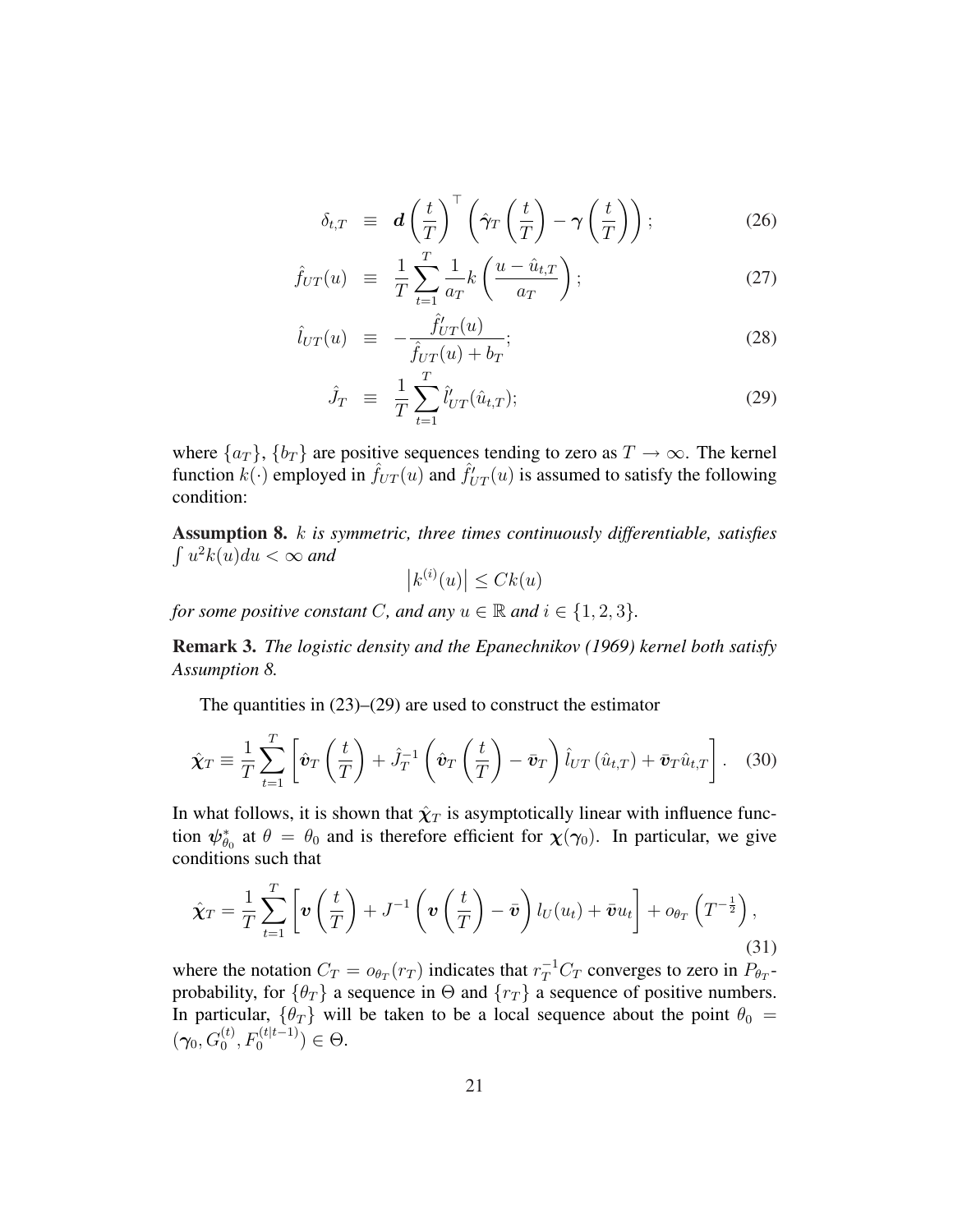A central feature of the proof of (31) involves showing in a number of different cases that suitable estimates  $\hat{L}_T$  of a functional  $L_T$  satisfy

$$
\sqrt{T} \sum_{t=1}^{T} \left( \hat{\boldsymbol{L}}_T(u_t) - \boldsymbol{L}_T(u_t) \right) = o_{\theta_T}(1). \tag{32}
$$

In particular, the preliminary results given below as Lemmas 2–5 involve showing (32) for several different settings of  $\tilde{L}_T$  and  $L_T$ . It is assumed throughout that the stochastic component of the model given in (1) satisfies Assumption 4. The proofs of Lemmas 2–5 involve combining the strong invariance principle of Wu (2007) with the machinery of Schick (1987, Lemma 3.1). In this connection, suppose that  $\tilde{L}_T$  is a suitable estimate of the functional of interest  $L_T$ .<sup>15</sup> Then for  $\{Z_t\}$ denoting as before an iid  $N(0, \sigma^2)$  process discussed earlier, we can write

$$
\sqrt{T} \sum_{t=1}^{T} \left( \hat{\mathbf{L}}_{T}(u_{t}) - \mathbf{L}_{T}(u_{t}) \right)
$$
\n
$$
= \sqrt{T} \sum_{t=1}^{T} \left( \hat{\mathbf{L}}_{T}(u_{t}) - \tilde{\mathbf{L}}_{T}(Z_{t}) \right) + \sqrt{T} \sum_{t=1}^{T} \left( \tilde{\mathbf{L}}_{T}(Z_{t}) - \mathbf{L}_{T}(Z_{t}) \right)
$$
\n
$$
+ \sqrt{T} \sum_{t=1}^{T} \left( \mathbf{L}_{T}(Z_{t}) - \mathbf{L}_{T}(u_{t}) \right)
$$
\n
$$
\equiv \Delta_{T1} + \Delta_{T2} + \Delta_{T3}.
$$
\n(33)

In the context of Lemmas 2–5, the  $\Delta_{T1}$  and  $\Delta_{T3}$  quantities will be analyzed using the invariance principle of Wu (2007), while the behaviour of  $\Delta_{T2}$ , given that it involves the iid process  $\{Z_t\}$ , will be analyzed using the approach of Schick (1987, Lemma 3.1).<sup>16</sup>

For some constant  $r_l \in (0,1)$ , set  $h_l \equiv h_{lT} \propto T^{-r_l}$  to be the bandwidth used in the construction  $\hat{\gamma}_T$  given above in (19), and for some  $r_d \in (0,1)$  set  $h_d \equiv h_{dT} \propto T^{-r_d}$  to be the corresponding quantity used in the construction of  $\hat{\gamma}'_T$ in (22). Let  $r \equiv \min \{r_l, r_d\}$ .

Also let

$$
A_T \equiv \max_{0 \le s \le 1} \|\hat{\mathbf{v}}_T(s)\| + 1,\tag{34}
$$

<sup>&</sup>lt;sup>15</sup>The estimate  $\tilde{L}_T$  may coincide with  $\hat{L}_T$ .

<sup>&</sup>lt;sup>16</sup>The modification of Schick (1987, Lemma 3.1) suitable for the purpose of analyzing the convergence of  $\Delta_{T2}$  appears as Lemma 11 in Appendix A.2.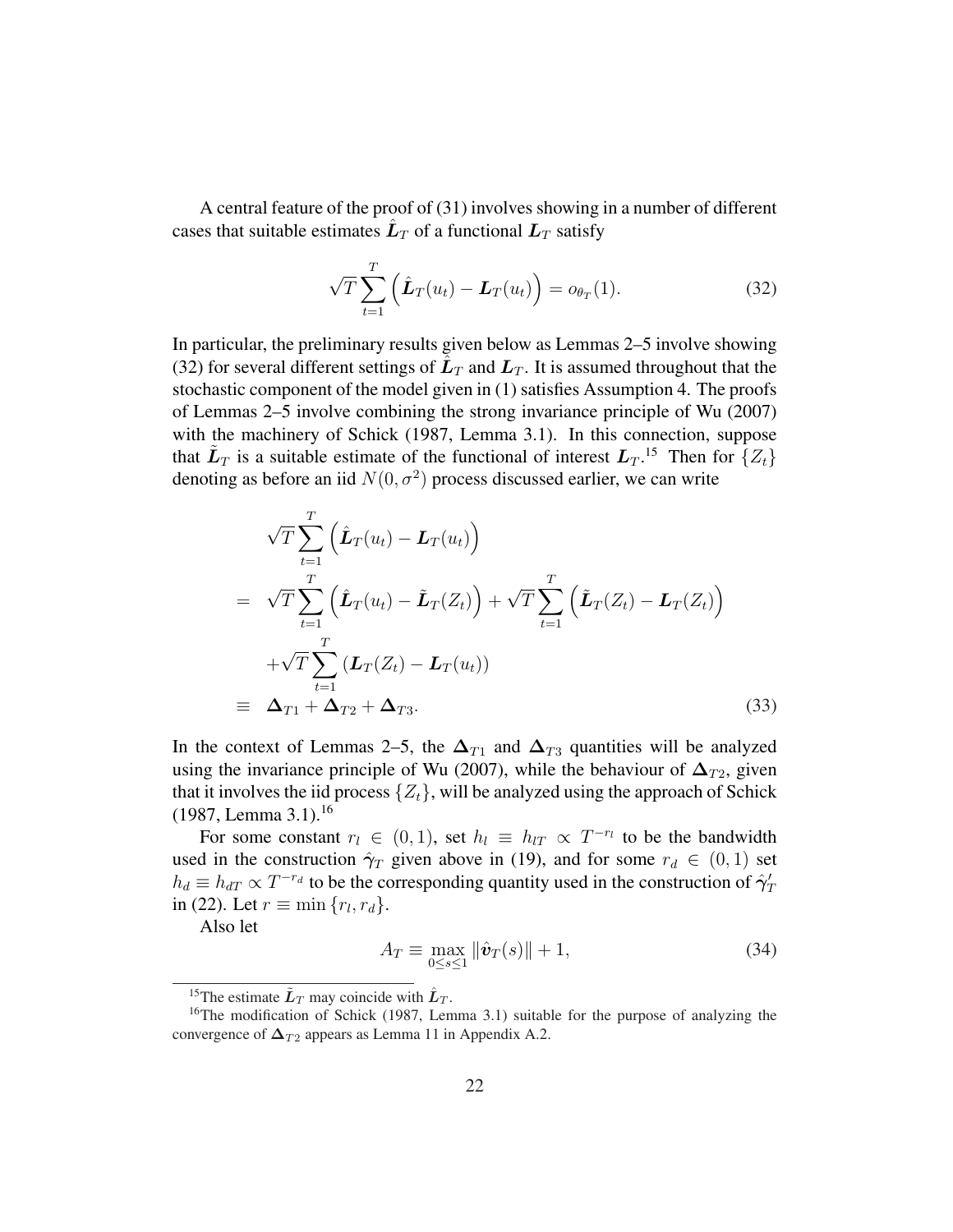and let  $F_U$  denote the marginal distribution of  $u_t$ . Lemmas 2–5 are preliminary results required to show (31). Their proofs appear in Appendix B.

Lemma 2. *Suppose Assumptions 3, 4, 6, 7 and 8 hold. Then the following hold:*

1. If 
$$
a_T^{-2}T^{-\frac{3}{2}-2r} \to 0
$$
, then  
\n
$$
\frac{1}{T}\sum_{t=1}^T \int \left(\hat{l}_{UT}^t(u-\delta_{t,T}) - \hat{l}_{UT}^t(u)\right)dF_U(u) = o_{\theta_T}\left(T^{-\frac{1}{2}}\right).
$$
\n2. If  $A_T a_T^{-2}T^{-\frac{3}{2}-2r} \to 0$ , then

$$
\frac{1}{T} \sum_{t=1}^T \hat{\boldsymbol{v}}_T \left(\frac{t}{T}\right) \int \left(\hat{l}_{UT} \left(u - \delta_{t,T}\right) - \hat{l}_{UT}(u) + \hat{l}'_{UT}(u)\delta_{t,T}\right) dF_U(u) \n= o_{\theta_T}\left(T^{-\frac{1}{2}}\right).
$$

**Lemma 3.** Suppose Assumptions 3, 4, 6, 7 and 8 hold. Then if  $a_T^{-4}T^{-1-2r} \to 0$ and  $A_T^2$ ¡  $T^{-1}a_T^{-4}$  $T^{-4}b_T^{-2} + T^{-2-r}a_T^{-5}$  $T^{-5} b_T^{-1}$ T  $\frac{4}{1}$ → 0*,*

$$
\frac{1}{T} \sum_{t=1}^T \hat{\boldsymbol{v}}_T \left(\frac{t}{T}\right) \left\{\hat{l}_{UT} \left(\hat{u}_{t,T}\right) - \int \hat{l}_{UT} \left(u - \delta_{t,T}\right) dF_U(u) - \hat{l}_{UT} \left(u_t\right) \right\} = o_{\theta_T} \left(T^{-\frac{1}{2}}\right).
$$

**Lemma 4.** Suppose Assumptions 3, 4, 6, 7 and 8 hold. If  $T^{-3-3r}a_T^{-6} \rightarrow 0$ ,  $T^{-2\alpha}a_T^{-4} \to 0$ ,  $T^{-4-4r}a_T^{-7}$  $T^{-7}b_T^{-1} \to 0$  and  $T^{-3-2r}a_T^{-6}$  $T^{-6}b_T^{-2} \to 0,$ 

$$
\frac{1}{T} \sum_{t=1}^T \left( \hat{l}'_{UT} (\hat{u}_{t,T}) - \int \hat{l}'_{UT} (u - \delta_{t,T}) dF_U(u) \right) = o_{\theta_T} \left( T^{r+\frac{1}{2}} \right).
$$

Lemma 5. *Suppose Assumptions 3, 4, 6, 7 and 8 hold. Then*

$$
\frac{1}{T} \sum_{t=1}^T \bar{\boldsymbol{v}}_T \hat{u}_{t,T} = \bar{\boldsymbol{v}} \frac{1}{T} \sum_{t=1}^T u_t + o_{\theta_T} \left( T^{-\frac{1}{2}} \right).
$$

Lemmas 2–5 imply the central result of this section.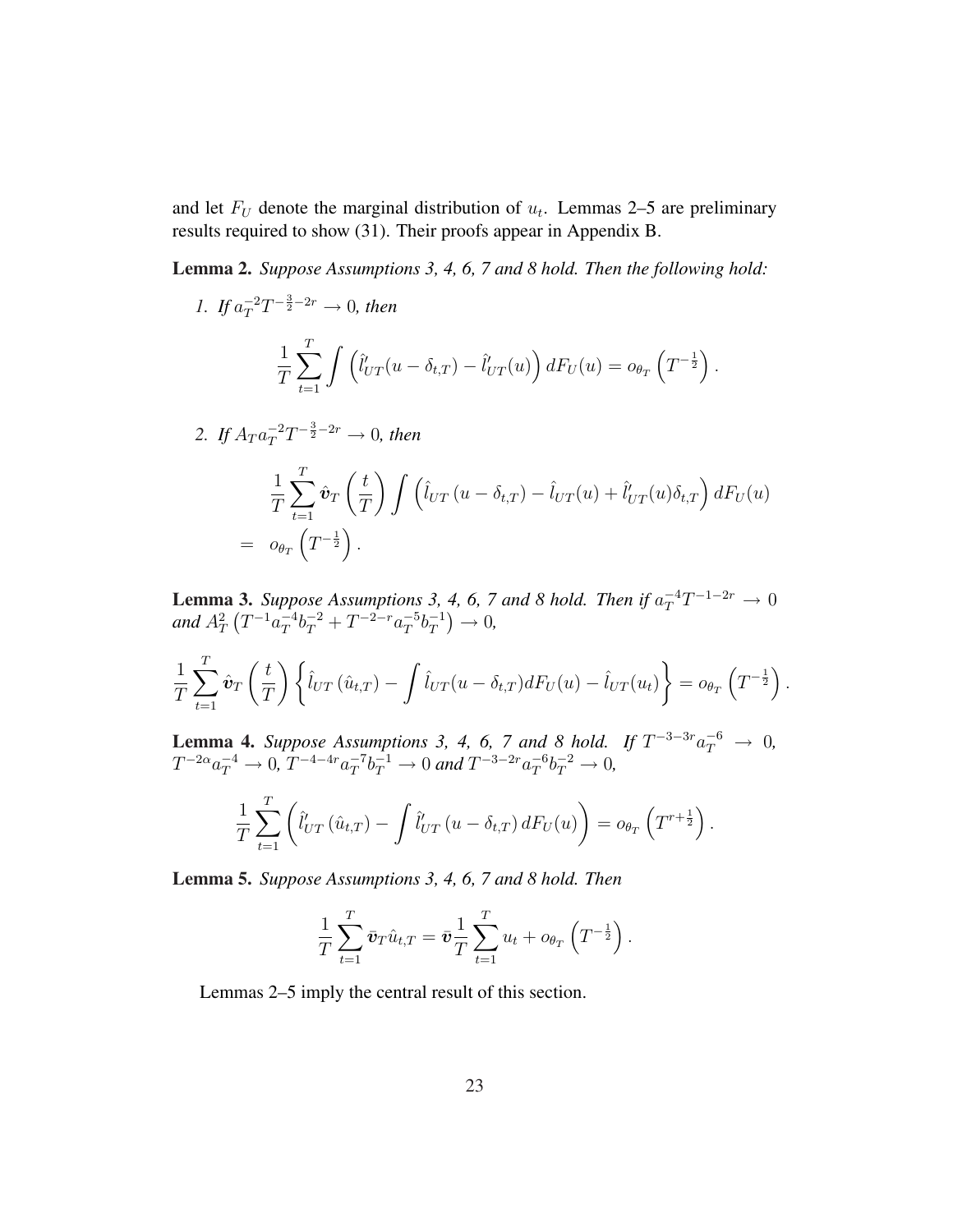Theorem 5. *Suppose Assumptions 3, 4, 5, 6, 7 and 8 hold. If the conditions*

$$
a_T^{-4}T^{-1-2r} \rightarrow 0 \tag{35}
$$

$$
A_T a_T^{-2} T^{-\frac{3}{2} - 2r} \rightarrow 0 \tag{36}
$$

$$
A_T^2 T^{-1} a_T^{-4} b_T^{-2} \to 0 \tag{37}
$$

$$
A_T^2 T^{-2-2r} a_T^{-5} b_T^{-1} \to 0 \tag{38}
$$

*are satisfied, then the estimator*  $\hat{\chi}_T$  *given in (30) satisfies (31).* 

*Proof.* Lemmas 2 and 4 yield

$$
\hat{J}_T \equiv \sum_{t=1}^T \hat{l}'_{UT}(\hat{u}_{t,T})
$$
\n
$$
= \frac{1}{T} \sum_{t=1}^T \int \hat{l}'_{UT} (u - \delta_{t,T}) dF_U(u) + o_{\theta_T} (T^{r+\frac{1}{2}})
$$
\n
$$
= \frac{1}{T} \sum_{t=1}^T \int \hat{l}'_{UT} (u) dF_U(u) + o_{\theta_T} (T^{r+\frac{1}{2}})
$$
\n
$$
= \int \hat{l}'_{UT} (u) dF_U(u) + o_{\theta_T} (T^{r+\frac{1}{2}}).
$$

This result, along with Lemmas 2 and 3, can be used to show

$$
\frac{1}{T} \sum_{t=1}^{T} \hat{\mathbf{v}}_{T} \left(\frac{t}{T}\right) \left\{ \hat{l}_{UT}(\hat{u}_{t,T}) - \int \hat{l}_{UT} dF_{U} - \hat{J}_{T}\delta_{t,T} \right\} \n= \frac{1}{T} \sum_{t=1}^{T} \hat{\mathbf{v}}_{T} \left(\frac{t}{T}\right) \left\{ \hat{l}_{UT}(\hat{u}_{t,T}) - \int \hat{l}_{UT} dF_{U} - \delta_{t,T} \int \hat{l}'_{UT} dF_{U} \right\} + o_{\theta_{T}} \left(T^{-\frac{1}{2}}\right) \n= \frac{1}{T} \sum_{t=1}^{T} \hat{\mathbf{v}}_{T} \left(\frac{t}{T}\right) \left\{ \int \hat{l}_{UT} (u - \delta_{t,T}) dF_{U} + l_{U}(u_{t}) \right\} \n- \frac{1}{T} \sum_{t=1}^{T} \hat{\mathbf{v}}_{T} \left(\frac{t}{T}\right) \int \left(\hat{l}_{UT} + \delta_{t,T} \hat{l}'_{UT}\right) dF_{U} + o_{\theta_{T}} \left(T^{-\frac{1}{2}}\right) \n= \frac{1}{T} \sum_{t=1}^{T} \hat{\mathbf{v}}_{T} \left(\frac{t}{T}\right) l_{U}(u_{t}) + o_{\theta_{T}} \left(T^{-\frac{1}{2}}\right)
$$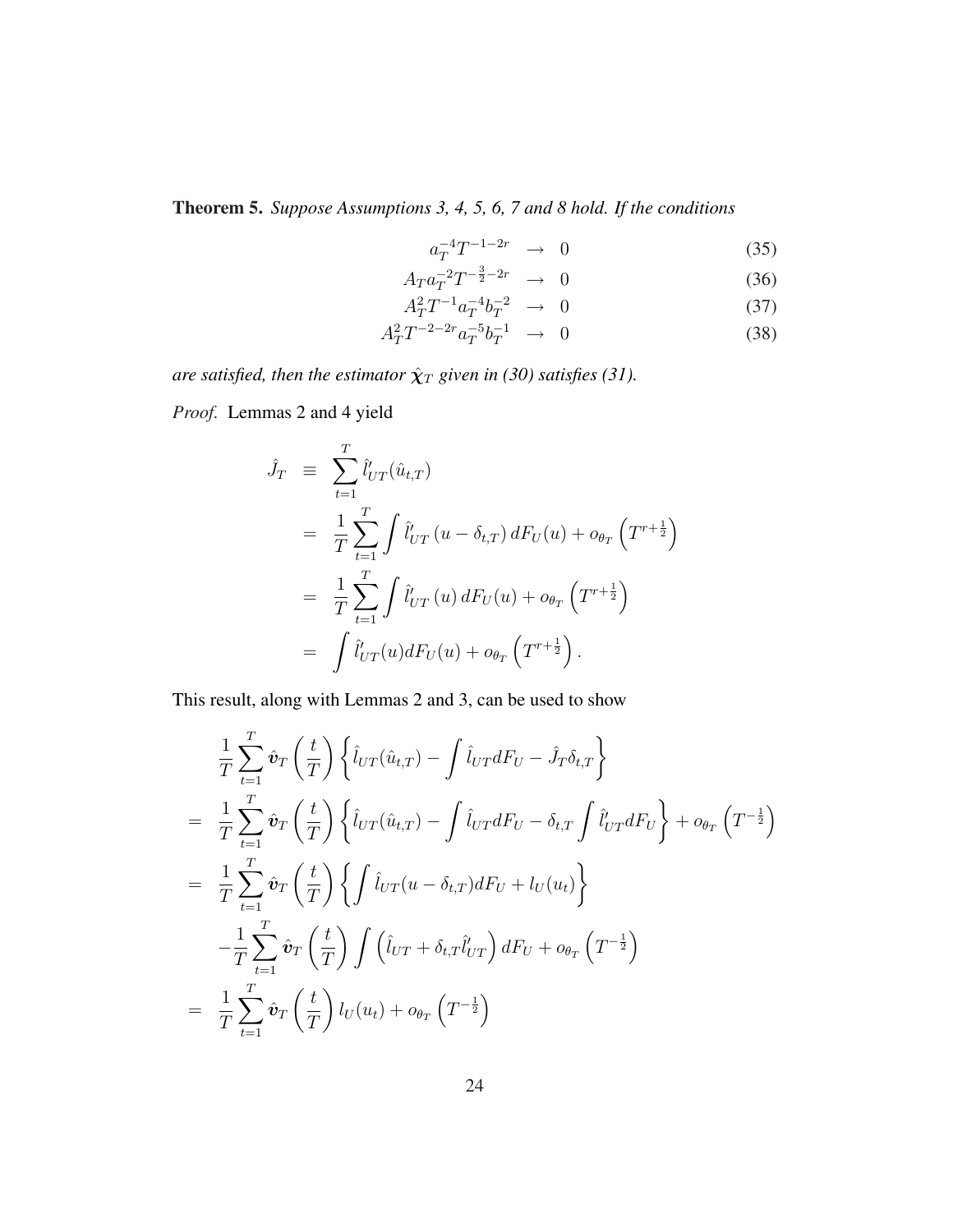This result, along with the uniform  $\sqrt{Th_d^3} = T^{\frac{1}{2} - \frac{3r_d}{2}}$ -consistency of  $\hat{v}_T(\cdot)$  to  $\boldsymbol{v}(\cdot),^{17}$  yields

$$
\frac{1}{T} \sum_{t=1}^{T} \frac{1}{\hat{J}_{T}} \left( \hat{\mathbf{v}}_{T} \left( \frac{t}{T} \right) - \bar{\mathbf{v}}_{T} \right) \left( \hat{l}_{UT} (\hat{u}_{t,T}) + \hat{J}_{T} \delta_{t,T} \right) \n= \frac{1}{T} \sum_{t=1}^{T} \frac{1}{J} \hat{\mathbf{v}}_{T} \left( \frac{t}{T} \right) \left\{ \hat{l}_{UT} (\hat{u}_{t,T}) + \hat{J}_{T} \delta_{t,T} \right\} - \frac{1}{T} \sum_{t=1}^{T} \frac{1}{J} \bar{\mathbf{v}}_{T} \left\{ \hat{l}_{UT} (\hat{u}_{t,T}) + \hat{J}_{T} \delta_{t,T} \right\} \n+ o_{\theta_{T}}(1) \n= \frac{1}{T} \sum_{t=1}^{T} \frac{1}{J} \hat{\mathbf{v}}_{T} \left( \frac{t}{T} \right) l_{U}(u_{t}) + \frac{1}{T} \sum_{t=1}^{T} \frac{1}{J} \hat{\mathbf{v}}_{T} \left( \frac{t}{T} \right) \int \hat{l}_{UT} dF_{U} - \frac{1}{T} \sum_{t=1}^{T} \frac{1}{J} \bar{\mathbf{v}}_{T} l_{U}(u_{t}) \n- \frac{1}{T} \sum_{t=1}^{T} \frac{1}{J} \bar{\mathbf{v}}_{T} \int \hat{l}_{UT} dF_{U} + o_{\theta_{T}} \left( T^{-\frac{1}{2}} \right) \n= \frac{1}{T} \sum_{t=1}^{T} \frac{1}{J} \left\{ \hat{\mathbf{v}}_{T} \left( \frac{t}{T} \right) - \bar{\mathbf{v}}_{T} \right\} l_{U}(u_{t}) + o_{\theta_{T}} \left( T^{-\frac{1}{2}} \right) \n= \frac{1}{T} \sum_{t=1}^{T} \frac{1}{J} \left\{ \mathbf{v} \left( \frac{t}{T} \right) - \bar{\mathbf{v}} \right\} l_{U}(u_{t}) + o_{\theta_{T}} \left( T^{-\frac{1}{2}} \right).
$$

Appealing to Lemmas 5 and 9, we have that

$$
\hat{\mathbf{X}}_{T} - \frac{1}{T} \sum_{t=1}^{T} \left[ \mathbf{v} \left( \frac{t}{T} \right) + \frac{1}{J} \left( \mathbf{v} \left( \frac{t}{T} \right) - \bar{\mathbf{v}} \right) l_{U}(u_{t}) + \bar{\mathbf{v}} u_{t} \right]
$$
\n
$$
= \frac{1}{T} \sum_{t=1}^{T} \left[ \hat{\mathbf{v}}_{T} \left( \frac{t}{T} \right) - \mathbf{v} \left( \frac{t}{T} \right) \right] + \frac{1}{T} \sum_{t=1}^{T} \left\{ \frac{1}{\hat{J}_{T}} \left[ \hat{\mathbf{v}}_{T} \left( \frac{t}{T} \right) - \bar{\mathbf{v}}_{T} \right] l_{UT}(\hat{u}_{t,T}) \right\}
$$
\n
$$
- \frac{1}{T} \sum_{t=1}^{T} \left\{ \frac{1}{J} \left[ \mathbf{v} \left( \frac{t}{T} \right) - \bar{\mathbf{v}} \right] l_{U}(u_{t}) \right\} + \frac{1}{T} \sum_{t=1}^{T} \left[ \bar{\mathbf{v}}_{T} \hat{u}_{t,T} - \bar{\mathbf{v}} u_{t} \right]
$$
\n
$$
= \frac{1}{T} \sum_{t=1}^{T} \left\{ \hat{\mathbf{v}}_{T} \left( \frac{t}{T} \right) - \mathbf{v} \left( \frac{t}{T} \right) + \left[ \hat{\mathbf{v}}_{T} \left( \frac{t}{T} \right) - \bar{\mathbf{v}} \right] \delta_{t,T} \right\} + o_{\theta_{T}} \left( T^{-\frac{1}{2}} \right)
$$
\n
$$
= o_{\theta_{T}} \left( T^{-\frac{1}{2}} \right).
$$

<sup>17</sup>Cf. Lemma 8 in Appendix A.1.

 $\Box$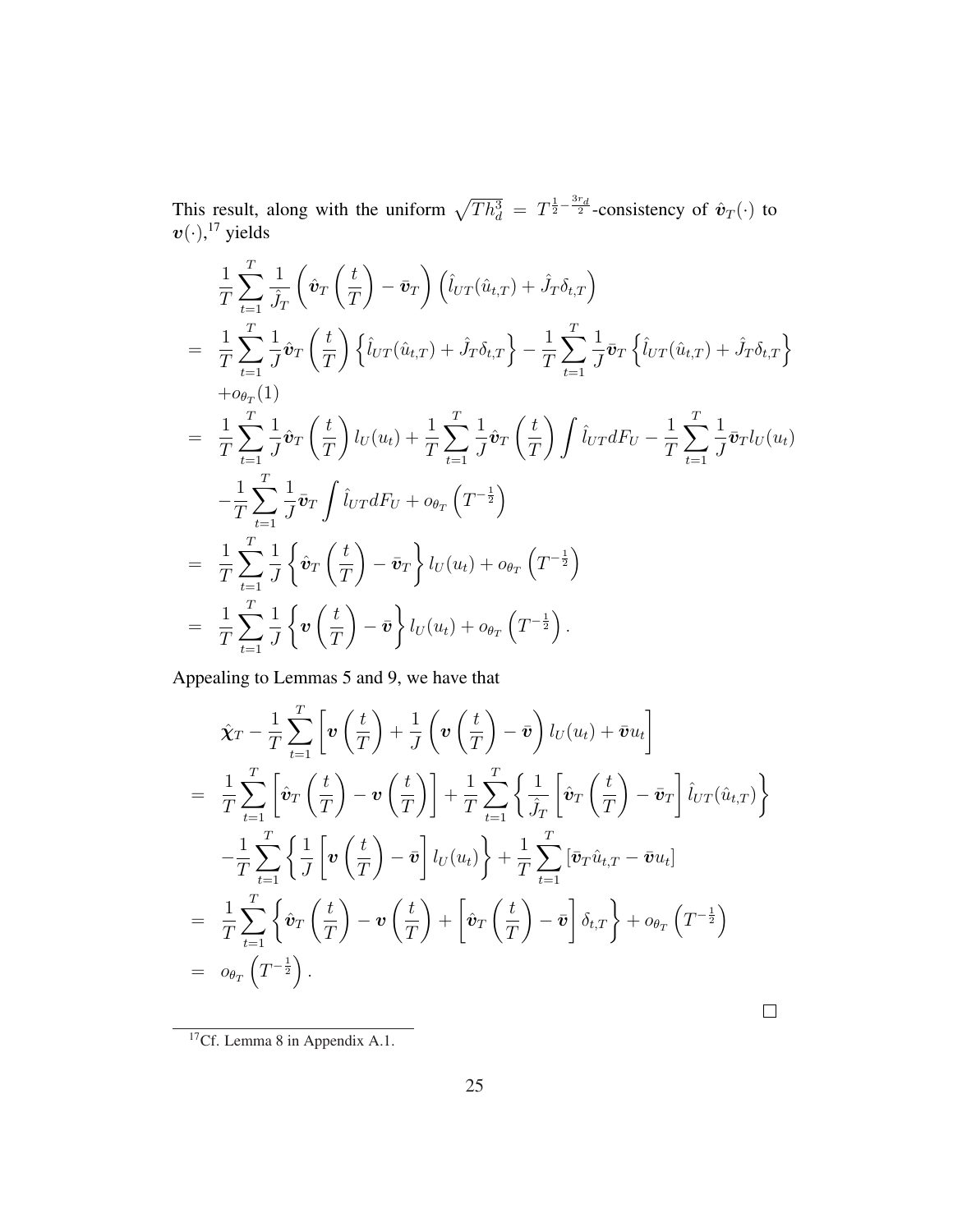Combining Theorem 4 with Corollary 1, an efficient testing procedure for the null of parameter stability follows straightforwardly from Theorem 5. Setting

$$
\hat{\Psi}_T \equiv \frac{1}{T} \sum_{t=1}^T \hat{\psi}_{t,T} \hat{\psi}_{t,T}^\top
$$

where

$$
\hat{\psi}_{t,T} \equiv \hat{J}_T^{-1} \left( \hat{\boldsymbol{v}}_T \left( \frac{t}{T} \right) - \bar{\boldsymbol{v}}_T \right) \hat{l}_{UT} (\hat{u}_{t,T}) + \bar{\boldsymbol{v}}_T \hat{u}_{t,T},
$$

we have that for  $\boldsymbol{\iota}_k \equiv (1,\ldots,1)^\top \in \mathbb{R}^k$ , a reasonable asymptotically level- $\alpha$  test of  $H_0: \iota_k^{\top} \chi(\gamma_0) = 0$  against  $H_1: \iota_k^{\top} \chi(\gamma_0) > 0$  can be obtained by rejecting the hypothesis whenever

$$
\frac{\frac{1}{\sqrt{T}}\boldsymbol{\iota}_k^{\top} \sum_{t=1}^T \hat{\boldsymbol{\psi}}_{t,T}}{\sqrt{\boldsymbol{\iota}_k^{\top} \hat{\boldsymbol{\Psi}}_T \boldsymbol{\iota}_k}}
$$
(39)

exceeds the  $(1 - \alpha)$ -quantile of a  $N(0, 1)$ -random variate. By Corollary 1 this procedure is uniformly most powerful against contiguous alternatives.

The next section examines the finite-sample performance of the Wald-type test given in (39).

# 5 Numerical evidence

This section presents the results of a modest simulation exercise examining the size and power performance in small samples of the efficient test for trend stability based on the asymptotically normal statistic in (39). Simulated observations were drawn from the process given by

$$
\begin{array}{rcl}\nY_t & = & \gamma\left(\frac{t}{T}\right) + u_t \\
u_t & = & \rho u_{t-1} + \epsilon_t, \\
\end{array} \bigg\} \ t = 1, \dots, T; \tag{40}
$$

where  $\{\epsilon_t\}$  is set to be iid  $N(0, 1)$  throughout. In each experiment conducted, the kernel function  $k(.)$  in (27) was taken to be the logistic density, while the Priestley-Chao estimates of the trend parameter and its derivative were constructed using a standard normal kernel. Sample sizes of  $T \in \{100, 200, 300\}$  were employed for the purposes of comparing size and power performance in a series of Monte Carlo experiments. Each experiment involved 1000 replications.

Table 1 contains the results of the first set of experiments, which were intended to examine the empirical size of the proposed testing procedure when the model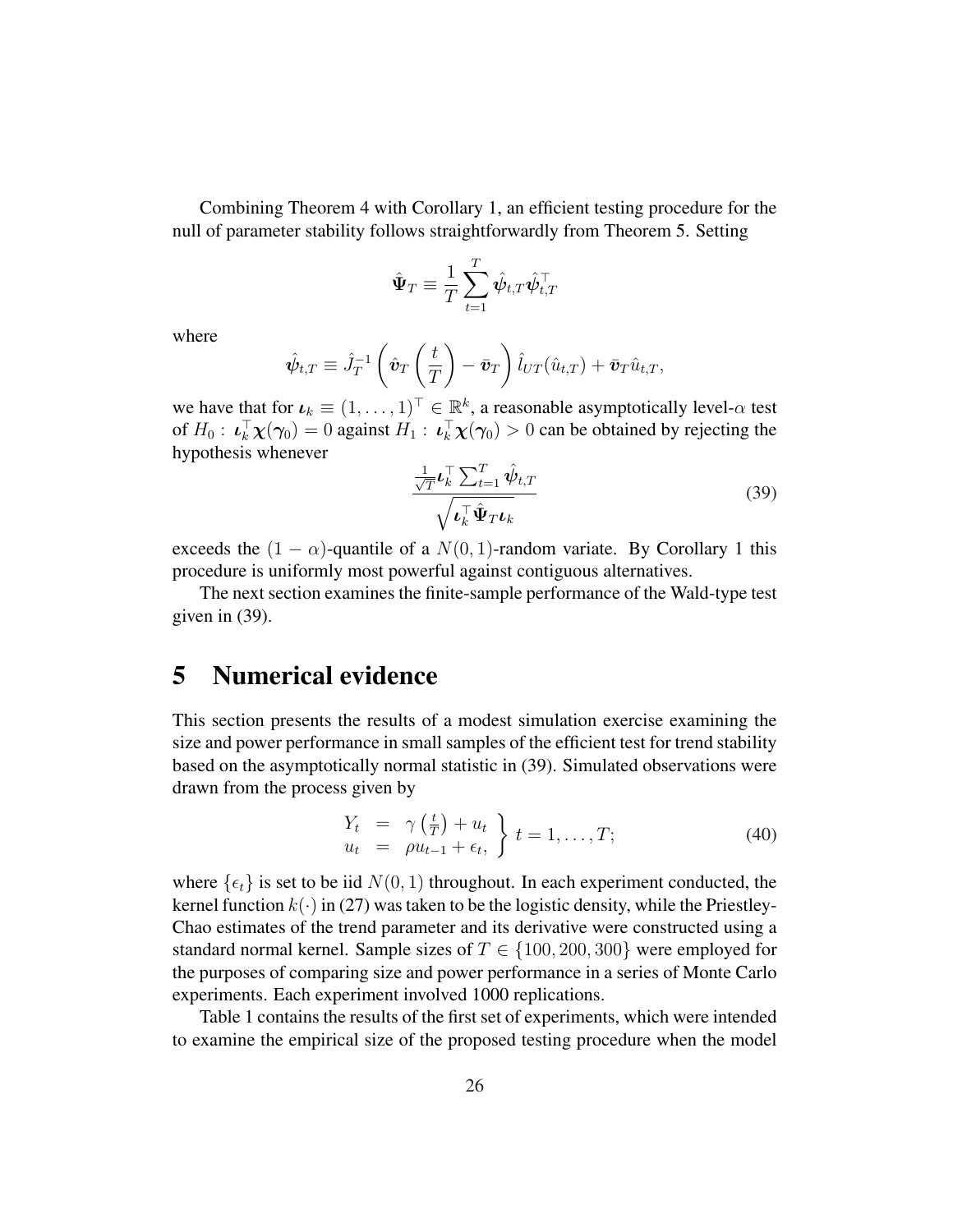given in (40) was simulated under the null of a time-invariant trend. In each of the experiments summarized in Table 1, the autoregressive coefficient was set to  $\rho \equiv$ 1  $\frac{1}{2}$ , while the trend parameter was set to be identically zero, i.e.,  $\gamma(\cdot) \equiv 0$ . Various settings for the three bandwidths used in the construction of the test statistic were experimented with, subject to the rate constraints imposed by Theorem 5. In particular, the bandwidths used were of the form  $h_{UT} = h_{dT} = h_T \equiv c_h T^{-\frac{2}{5}}$ ,  $a_T = c_a T^{-\frac{2}{9}}$  and  $b_T = c_b T^{-\frac{2}{9}}$ , where the leading constants  $c_h$ ,  $c_a$  and  $c_b$  range over the set  $\{0.5, 1.0, 1.5\}$  as indicated in Table 1.<sup>18</sup> A glance at Table 1 reveals the sensitivity of the empirical size of the test to bandwidth choice, although setting the leading constants to  $c_h = c_a = c_b = .5$  seems to deliver a proportion of incorrect rejections over the range of sample sizes considered that is fairly close to the level desired.

The small-sample power of the proposed testing procedure is examined in a series of four simulations. Like the series of experiments reported in Table 1, each of these simulations also involved 1000 replications and a nominal level of 5%. The sample sizes employed were each fixed at  $T = 200$ . Based on the results reported in Table 1, the bandwidths used in each experiment were set to  $h_{dT} = h_{TT} = h_T .5T^{-\frac{2}{5}}$  and  $a_T = b_T = .5T^{-\frac{2}{9}}$ , which correspond roughly to the row of Table 1 having the most accurate empirical sizes for the nominal level of 5%.

The first experiment examining finite-sample power involves data that were generated using the specification given in (40) with  $\rho = \frac{1}{2}$  $\frac{1}{2}$ , but where the trend parameter was set to have a one-time break halfway through the sampling interval, i.e.,  $\overline{a}$  $\mathbf{r}$  $\mathbf{r}$ 

$$
\gamma\left(\frac{t}{T}\right) = 1\left(\frac{t}{T} > .5\right)\gamma_0,\tag{41}
$$

for  $\gamma_0 \geq 0$ . The break magnitude  $\gamma_0$  is taken to be a constant ranging over a grid of 50 equally-spaced points in the interval  $[0, 1]$ . A glance at the curve plotted in Figure 1 indicates that the power performance of the test appears to be quite satisfactory.

<sup>&</sup>lt;sup>18</sup>It should be clear that the conditions of Theorem 5 are fairly loose with respect to the permissible rates of decay of bandwidths that one might consider reasonable for constructing the test statistic. The rates of decay used in  $h_T$ ,  $a_T$  were simply set to be twice the optimal rates from the point of view of minimizing the mean integrated squared error of pointwise estimates of a regression function and the derivative of a density, respectively. Note that the "asymptotic undersmoothing" engaged in here reflects the role of the nonparametric estimators as preliminary ingredients in estimates of nonparametric functionals. Cf. the unifying theory of Goldstein and Messer (1992).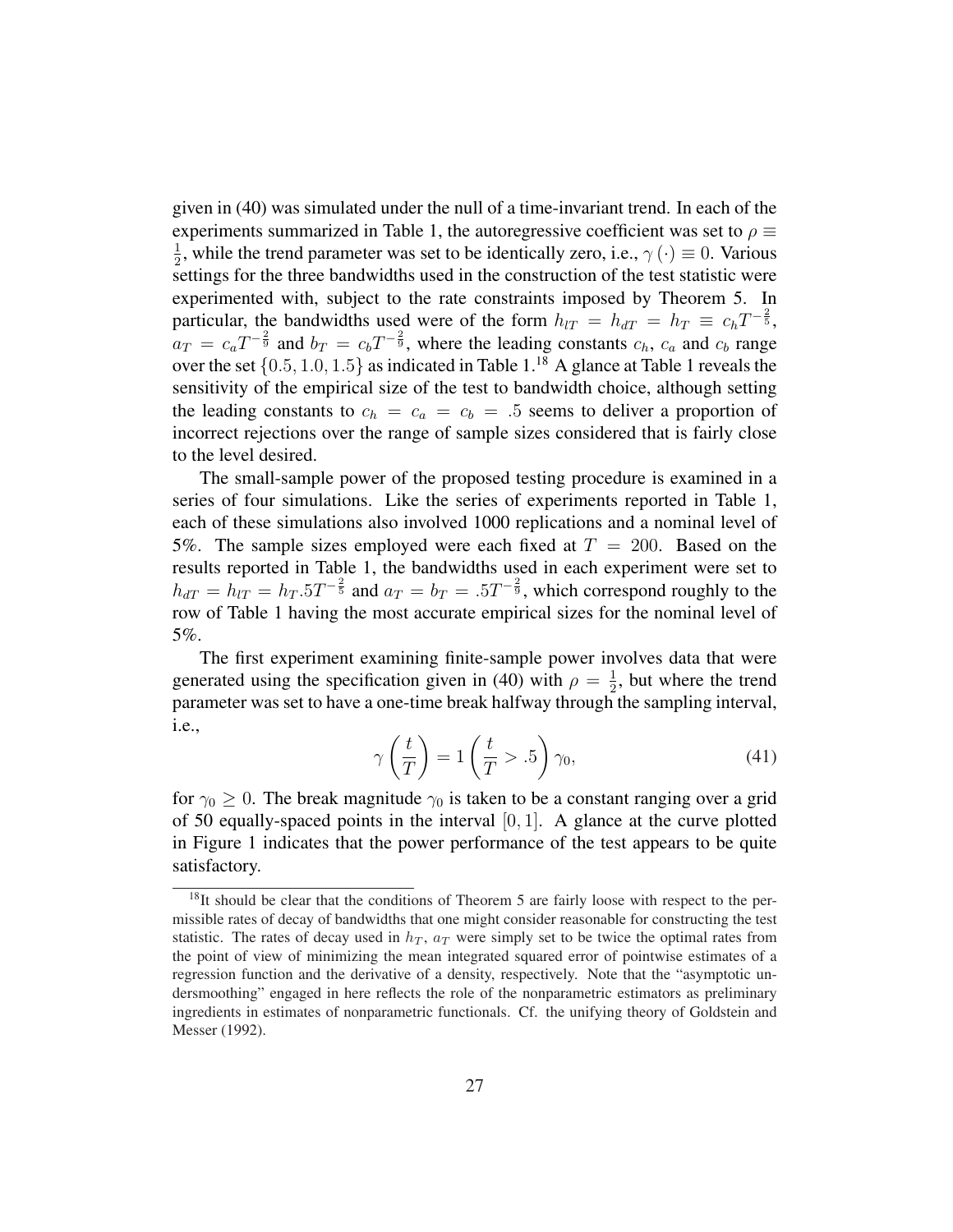The power performance of the proposed testing procedure in small samples also appears to be quite satisfactory in three further experiments. Figure 2 summarizes the results of an experiment involving two breaks in the trend function. In particular, the trend used is that given by

$$
\gamma\left(\frac{t}{T}\right) = \left(\frac{1}{2} \times 1\left(.25 < \frac{t}{T} < .75\right) + 1\left(\frac{t}{T} \geq .75\right)\right)\gamma_0,
$$

where as in (41), the parameter  $\gamma_0$  ranges over a grid of 50 equally-spaced points in the unit interval. In this experiment, as in the next experiment summarized in Figure 3, the data-generating process for the errors is that given above in (40) with  $\rho = \frac{1}{2}$  $\frac{1}{2}$ .

The simulations summarized by Figure 3 investigate the power performance of the test when the trend function undergoes a continuous linear change in the middle half of the sampling interval. In particular, the trend function used is given by

$$
\gamma\left(\frac{t}{T}\right) = \left\{1\left(.25 < \frac{t}{T} < .75\right)\left[2\left(\frac{t}{T} - \frac{1}{4}\right)\right] + 1\left(\frac{t}{T} \geq .75\right)\right\}\gamma_0,
$$

where as before  $\gamma_0$  ranges across a lattice of 50 equally-spaced points in [0, 1].

The last experiment examining the power performance of the proposed test involves using the test to detect the existence of a stochastic trend. As such, the specification given above in (40) was used, but with  $\gamma\left(\frac{t}{7}\right)$  $(\frac{t}{T}) \equiv 0$  and the autoregressive coefficient  $\rho$  taking successive values in a grid of 50 equally-spaced points in sive coefficient<br>the interval  $\left[\frac{1}{2}\right]$  $\frac{1}{2}$ , 1]. As indicated in Figure 4, power performance is satisfactory until the point where  $\rho$  reaches a value of about .80. Power is subject to nonmonotonicities for  $\rho$  lying approximately between .80 and .97, but increases sharply as  $\rho$  increases beyond .97.

Figures 1-4 suggest that the proposed testing procedure has generally satisfactory power against a large class of alternatives.

# 6 Empirical example: Models of U.S. real output

This section serves both to illustrate the practical applicability of the efficient testing procedure proposed in this paper and to provide further casual evidence concerning the sensitivity of the test's performance to the implementation of the Priestley-Chao estimates of the trend parameter and its derivative. In this connection data describing the dynamic behaviour of the level of U.S. real output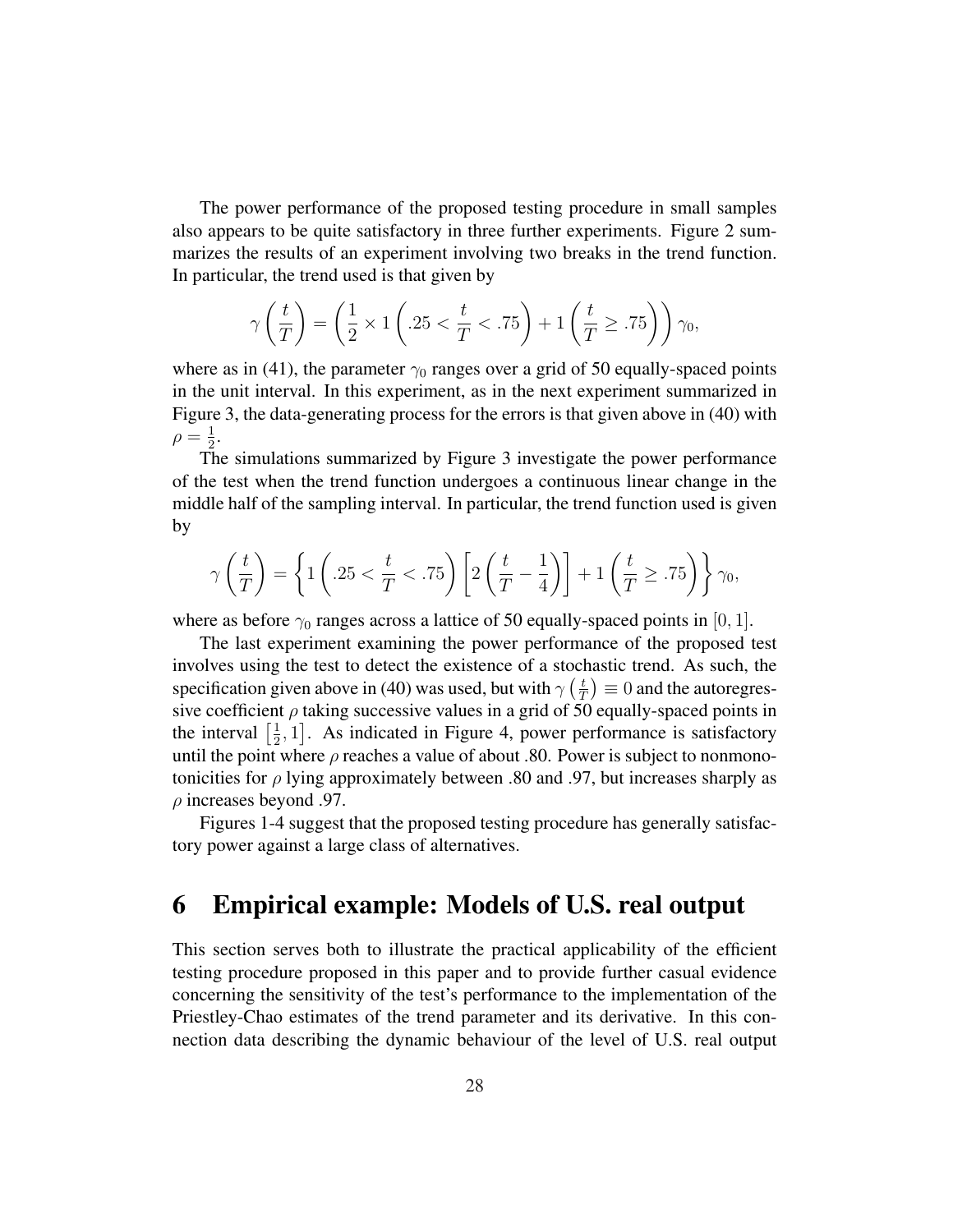will be analyzed. The hypothesis considered will be the adequacy of a linear trend-stationary specification with a single break in mean. In particular, the break relates to one of two "stylized facts", the validity of which will essentially be examined using the methodology proposed here. These stylized facts involve the persistent effects on trend of the onset of the Great Depression in 1929, which is widely held to have led to a dramatic reduction in the *level* of economic activity, and the start of the OPEC oil embargo in 1973, which is believed to have led to a somewhat less dramatic reduction in the *growth rate* of economic activity from its previous trend path.<sup>19</sup>

In this connection, two time series will be analyzed. The first series considered is the annual series of real Gross National Product from 1909 to 1970 appearing in the dataset used by Nelson and Plosser  $(1982)$ .<sup>20</sup> The test proposed in this paper will be used to assess the adequacy of a linear trend-stationary specification with a single break in level just after 1929, i.e., the model given by

$$
Y_t = \gamma_{01} + d_2 \left(\frac{t}{T}\right) \gamma_{02} + \frac{t}{T} \gamma_{03} + u_t,
$$

where  $d_2(\cdot)$  is unity for all observations corresponding to 1930 or later and zero for all observations corresponding to years 1909 through 1929. The standard normal kernel was used to construct the estimates of  $\gamma(\cdot)$  and  $\gamma'(\cdot)$  given above in (19) and (22), respectively, while the function  $k(\cdot)$  appearing in (27) was set to be the Epanechnikov (1969) kernel. As was done in the simulations summarized in Figures 1–4, the bandwidths  $a_T$  and  $b_T$  used in (27) and (28) were set to  $a_T = b_T = .5T^{-\frac{2}{9}}$ .

Various settings of bandwidth were tried out when implementing the Priestley-Chao estimates given in (19) and (22). In particular, the estimate of  $\gamma$  given in (19) was implemented with a bandwidth given by  $h_l = c_l T^{-\frac{2}{5}}$ , where  $c_l \in$  $\{.125, 1.0, 8.0\}$ . Similarly, the estimate of  $\gamma'$  given in (22) used the bandwidth  $h_d = c_d T^{-\frac{2}{7}}$ , where  $c_d \in \{.125, 1.0, 8.0\}$ . As indicated in Figures 5 and 6, the quality of the fit provided by the Priestley-Chao estimates to their respective estimands is very sensitive to the particular bandwidth used.

The Priestley-Chao estimates are of course ingredients in the construction of the proposed test statistic given above in (39). The effect of the bandwidths used

<sup>&</sup>lt;sup>19</sup>Cf. e.g., Perron (1989); Perron and Wada (2006).

 $20$ The data are in the form of natural logarithms of the measurements appearing in the source indicated in Nelson and Plosser (1982, note 10). All fourteen historical macroeconomic time series analyzed by Nelson and Plosser (1982) may be downloaded from http: //www.spatial-econometrics.com/data/contents.html.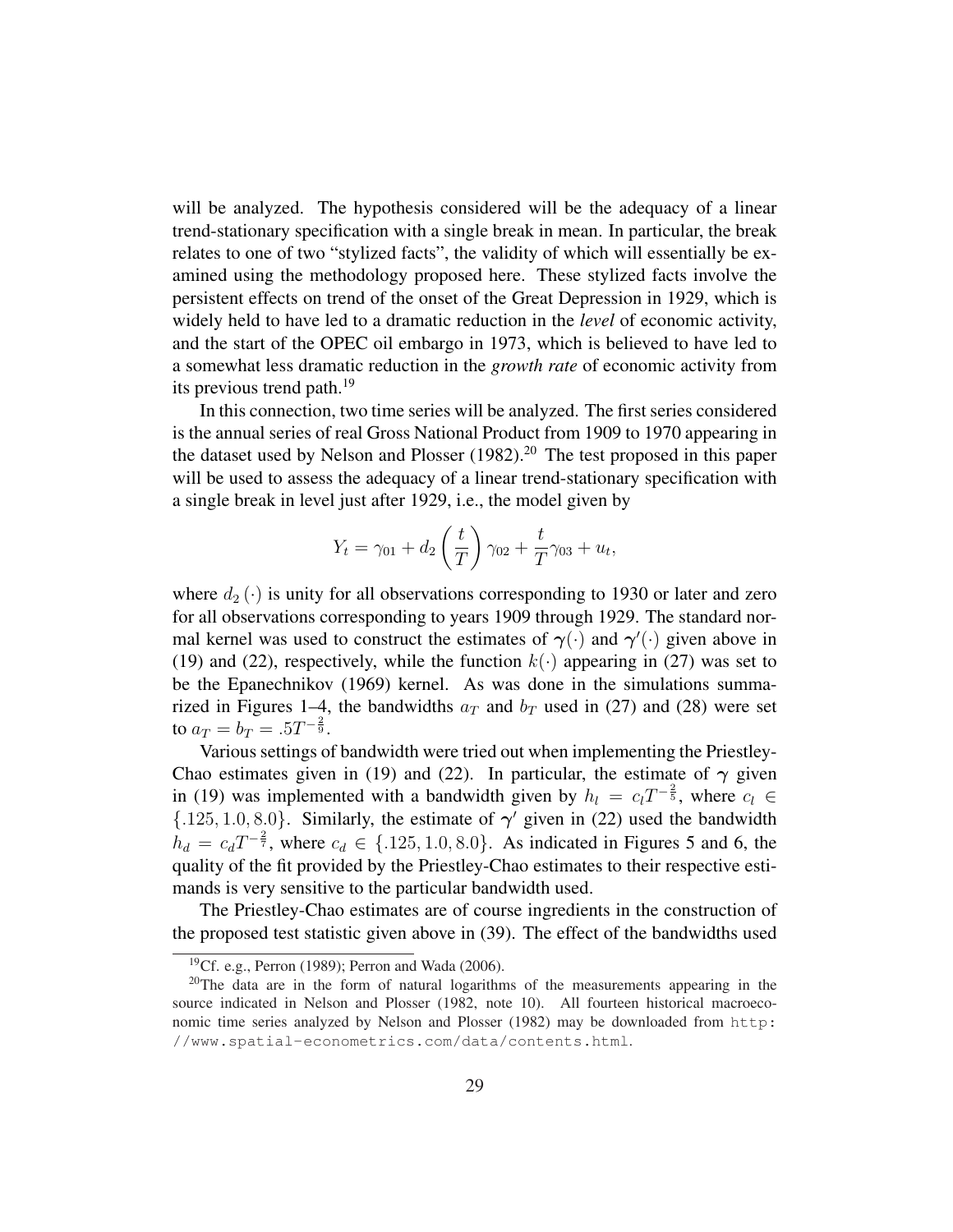in their implementation on the proposed test is summarized in Table 2, which displays the value of the Wald statistic in (39) as a function of the bandwidth scaling constants  $c_l$  and  $c_d$ . It is clear that the test is highly sensitive to the bandwidth used to construct the estimate of  $\gamma(\cdot)$ , while the particular bandwidth used to construct  $\hat{\gamma}'_T(\cdot)$  as given in (22) appears to have little effect on the conclusion of the proposed test. Of the various combinations tried, the setting  $h_l = .125T^{-\frac{2}{5}}$  appears to provide the best nonparametric fit to the data, as is clear from Figure 5. Using  $h_l = .125T^{-\frac{2}{5}}$  also leads to the same conclusion obtained by Perron (1989) using a different method, namely, that real U.S. GNP is stationary about a linear trend when one allows for a one-time break in level just after 1929.

The second series considered consists of seasonally adjusted quarterly Gross Domestic Product from 1947 through to the end of 2007 in billions of chained 2000 dollars.<sup>21</sup> In this case the model being validated involves linear trendstationarity with a single break in slope just after the fourth quarter of 1973, i.e.,

$$
Y_t = \gamma_{01} + \frac{t}{T} \left( \gamma_{02} + d_3 \left( \frac{t}{T} \right) \gamma_{03} \right) + u_t,
$$

where  $d_3(\cdot)$  is unity for all observations corresponding to the fourth quarter of 1973 or later and zero for all observations corresponding to the first quarter of 1947 through to third-quarter 1973, inclusive. The test statistic in (39) was constructed using the same combinations of bandwidths and choices of kernels as was described above in relation to the Nelson and Plosser (1982) real GNP series. Table 3 indicates that in the case of the postwar real GDP series, the conclusion of the test based on the Wald statistic given in (39) continues to be highly sensitive to the bandwidth used to implement the Priestley-Chao estimate of the trend parameter, while remaining quite insensitive to the bandwidth used to estimate  $\gamma'(\cdot)$ . A glance at Figure 7 indicates that as was the case for annual real GNP, the bandwidth  $h_l = .125T^{-\frac{2}{5}}$  provides a good nonparametric fit for the evolution of quarterly postwar real GDP. Its use in the construction of the test statistic in (39), however, does not lead one to conclude that postwar real GDP is well described by linear trend-stationarity with a single break in slope around the onset of the 1973 oil crisis.<sup>22</sup> That said, it seems plausible from the pattern of the results displayed in Figure 5–Table 2 and Figure 7–Table 3 that further "undersmoothing" of the Priestley-Chao estimate of  $\gamma$  will have the effect of pushing the realized value of

<sup>&</sup>lt;sup>21</sup>The data used are the natural logarithms of the measurements downloaded from http:// www.bea.gov.

 $22$ This is at odds with the conclusions of Perron (1989) and Perron and Wada (2006).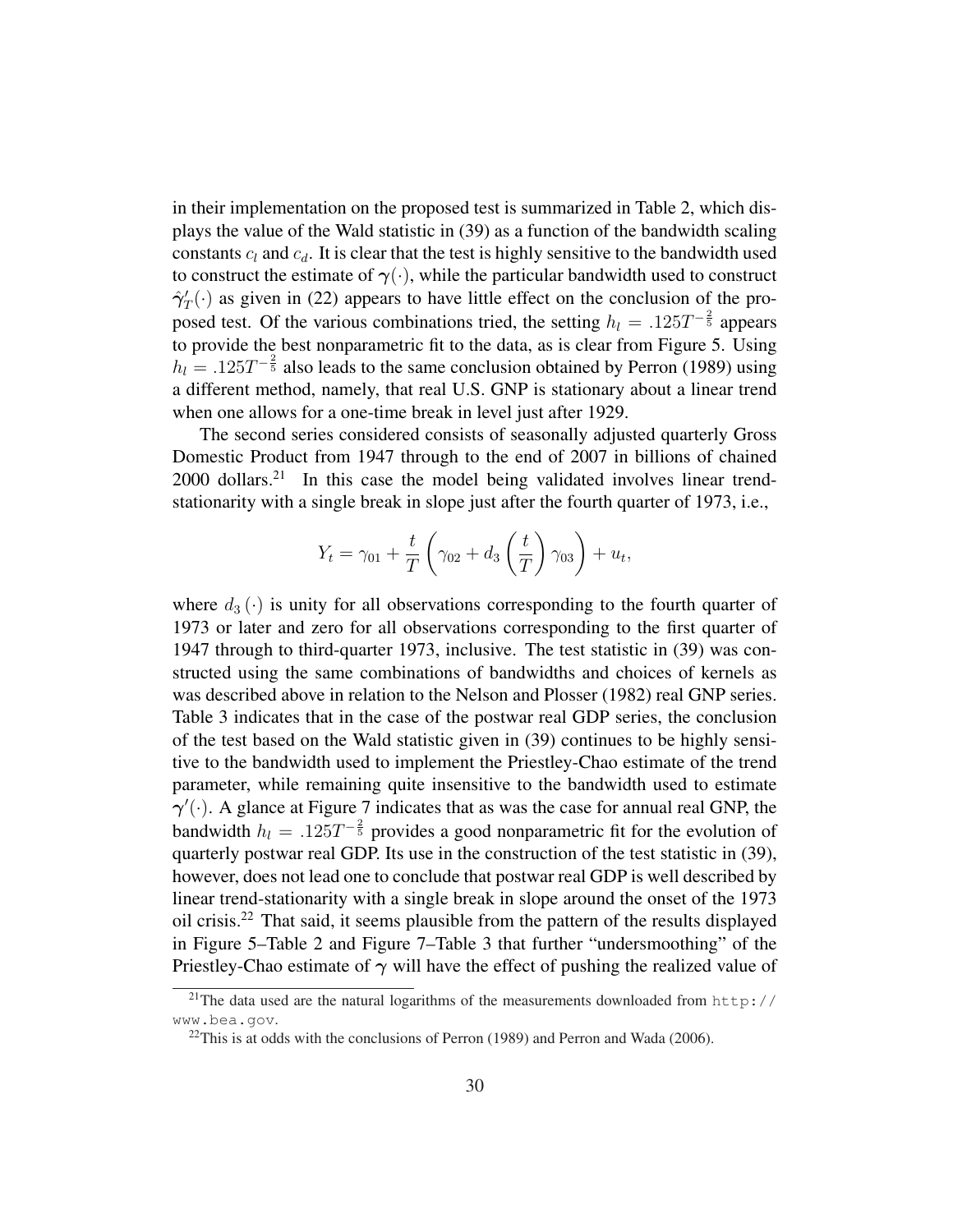the proposed test statistic below the .95-quantile of the standard normal distribution. It seems clear that further research on bandwidth selection in this context is needed.

# 7 Conclusion

This paper has presented a lack-of-fit test for segmented-trend stationarity based on an efficient estimator of the vector whose components are the total variation norms of the corresponding components of the trend-function parameter. The data-generating process of the stochastic disturbances under the null is largely unspecified. The proposed testing procedure is shown to be locally uniformly most powerful in large samples against deviations from the null of stability of the trend parameter. As such, the test is capable of detecting all manner of conceivable breaks in trend that have not already been explicitly modelled by the researcher. Monte Carlo simulations reported in Section 5 show that the proposed test is potentially correctly sized and powerful against discrete breaks and continuous changes in trend, as well as against the alternative of a unit root process. As underscored by the empirical results presented in Section 6, however, these good qualities appear to be particularly dependent on a suitable choice of bandwidth used to implement the preliminary nonparametric estimate of the trend parameter given in (19). A practical rule for the selection of the bandwidth to be used in this context is clearly worthy of further research.

Another potential topic for further investigation involves the conversion of the test for trend stationarity proposed here into a test of the unit-root hypothesis. In particular, this would entail deriving the limiting distribution of the statistic given in (39) under the assumption that the data are drawn from an  $I(1)$  process. Evidence against the unit-root hypothesis would naturally be associated with small realized values of the statistic given in (39). A unit-root test of this nature would complement the specification test for segmented-trend stationarity proposed in this paper by providing the researcher with yet another method of distinguishing between processes characterized by what are effectively unpredictable trend breaks every period from those where the trend changes only infrequently.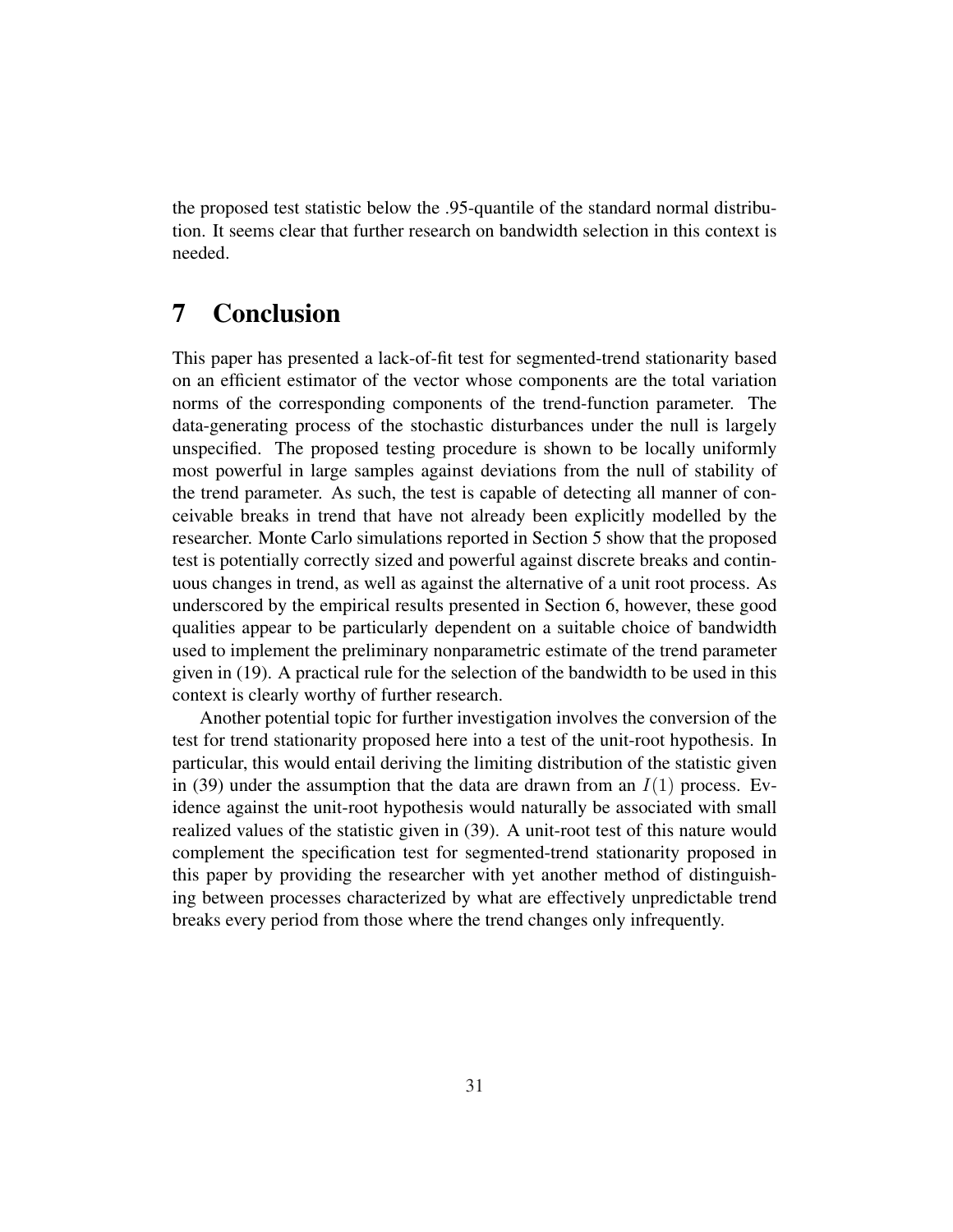# A Further preliminary results

This appendix gathers together various preliminary results needed in the proofs of Lemmas 2–5 and of Theorem 5.

#### A.1 Rates of convergence of the Priestley-Chao estimator

This appendix section is concerned with the uniform rates of convergence over the unit interval of the estimators of  $\gamma(\cdot)$  and of  $\gamma'(\cdot)$  given in (19) and (22), respectively.  $\ddot{\phantom{a}}$  $\frac{1}{\sqrt{2}}$ 

For  $\mu$  $\frac{t}{T}$  $\equiv d$  $\frac{t}{T}$  $\frac{1}{2}$  $\frac{1}{2}$  $\frac{t}{T}$ with  $d$  satisfying the conditions of Assumption 3, let

$$
Y_t = \mu\left(\frac{t}{T}\right) + u_t \tag{42}
$$

denote the basic model under consideration. Assuming that  ${u_t}$  satisfies the conditions of Assumption 4, the strong invariance principle of Wu (2007) applies, and it is possible to approximate sumption 4, the strong invariance principle of Wu (2007) applies, and it the original dependent variables  ${Y_t}$  with  $\{\tilde{Y}_t\}$  drawn from the model

$$
\tilde{Y}_t \equiv \mu \left(\frac{t}{T}\right) + Z_t,\tag{43}
$$

where  $\{Z_t\}$  be an iid  $N(0, \sigma^2)$  process with  $\sigma^2 \equiv \sum_{t=-\infty}^{\infty} E[u_0 u_t]$ .

Consider the estimator of Priestley and Chao (1972) applied to the model given in (43), to wit:

$$
\tilde{\mu}_T(s) \equiv \sum_{t=1}^T w_{1,t,T}(s) \tilde{Y}_t \ (s \in (0,1)) \tag{44}
$$

where  $w_{l,t,T}(\cdot)$  is as in (20) above. Similarly, for  $s \in (0,1)$ , let

$$
\tilde{\mu}'_T(s) \equiv \sum_{t=1}^T w'_{d,t,T}(s)\tilde{Y}_t,
$$
\n(45)

denote the Priestley-Chao estimator of the derivative of  $\mu(s)$  where  $w'_{d,t,T}(s)$  denotes the derivative of the expression given in (20) but with bandwidth  $h_d$  in place of  $h_l$ . The following result under the conditions of Assumptions 3, 6 and 7 is an easy consequence of the sort of arguments appearing in e.g., Priestley and Chao (1972, Section 4):

**Lemma 6.** *Under the conditions of Assumptions 3, 6 and 7 we have for*  $s \in (0,1)$  *that* 

- *1.*  $\tilde{\mu}_T(s)$  is consistent for  $\mu(s)$  in (43) at a  $\sqrt{Th_l}$  rate;
- 2.  $\tilde{\mu}'_T(s)$  is consistent for the derivative  $\mu'(s)$  of  $\mu(s)$  in (43) at a  $\sqrt{Th_d^3}$  rate.

Now consider the Priestley-Chao procedure applied to the original model (42). In particular, suppose that for  $s \in (0,1)$ ,  $\mu(s)$  and  $\mu'(s)$  are estimated by

$$
\hat{\mu}_T(s) \equiv \sum_{t=1}^T w_{l,t,T}(s) Y_t \tag{46}
$$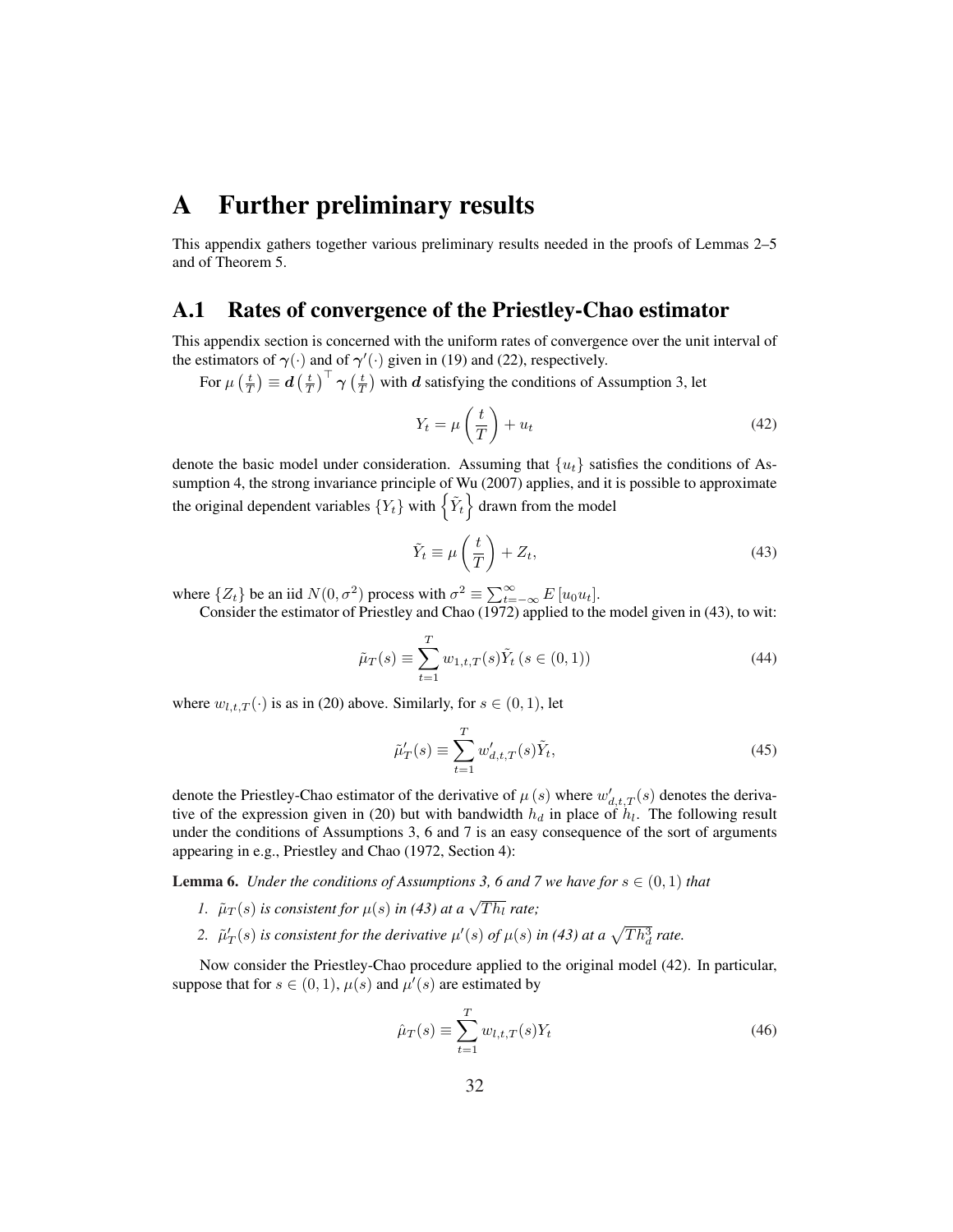and

$$
\hat{\mu}'_T(s) \equiv \sum_{t=1}^T w'_{d,t,T}(s) Y_t,
$$
\n(47)

respectively. Assumption 4 and the strong invariance principle of Wu (2007) allow the asymptotic behaviour of  $\hat{\mu}_T$  and  $\hat{\mu}'_T$  to be uniformly almost surely approximated on the unit interval by that of  $\tilde{\mu}_T$  and  $\tilde{\mu}'_T$ , respectively:

Lemma 7. *Under the conditions of Assumptions 3, 4, 6 and 7 we have* ´

*1.* max<sub>0≤s≤1</sub>  $|\hat{\mu}_T(s) - \tilde{\mu}_T(s)| = o_{a.s.} \left( T^{-\frac{3}{4}} h_l^{-1} \log T \right)$ *;* 2.  $\max_{0 \le s \le 1} |\hat{\mu}'_T(s) - \tilde{\mu}'_T(s)| = o_{a.s.} \left( T^{-\frac{3}{4}} h_d^{-2} \log T \right)$  $\tilde{\mathcal{L}}$ *.*

*Proof.* 1. The bounded variation of  $K(\cdot)$  gives

$$
\Omega_{l}(\mathbf{S}) = |w_{l,1,T}(\mathbf{S})| + \sum_{j=2}^{T} |w_{l,j,T}(\mathbf{S}) - w_{l,j-1,T}(\mathbf{S})|
$$
  
=  $O\left(\frac{1}{Th_l}\right),$ 

while the embedding of (14) above yields the bound

$$
|\hat{\mu}_T(s) - \tilde{\mu}_T(s)| = o_{a.s.} \left( \Omega_{lT}(s) T^{\frac{1}{4}} \log T \right) = o_{a.s.} \left( T^{-\frac{3}{4}} h_l^{-1} \log T \right),
$$

which can be extended to a uniform approximation:

$$
\max_{0 \le s \le 1} |\hat{\mu}_T(s) - \tilde{\mu}_T(s)| = o_{a.s.} \left( T^{-\frac{3}{4}} h_l^{-1} \log T \right).
$$

2. Setting  $\Omega'_{dT}(s) \equiv$  $w'_{d,1,T}(s)$  $\Big| + \sum_{i=1}^T$  $j=2$  $w'_{d,j,T}(s) - w'_{d,j-1,T}(s)$  $\vert$ , the bounded variation of  $K'(\cdot)$  yields the bound  $\overline{a}$  $\mathbf{r}$ 

$$
\Omega'_{dT}(s) = O\left(\frac{1}{Th_d^2}\right).
$$

As such, (14) can be exploited to yield the uniform approximation

$$
\max_{0 \le s \le 1} |\hat{\mu}'_T(s) - \tilde{\mu}'_T(s)| = o_{a.s.} \left( T^{-\frac{3}{4}} h_d^{-2} \log T \right).
$$

In this paper interest is of course centred more on the trend-function parameter  $\gamma(\cdot)$  and the derivatives of its components. Let

$$
\boldsymbol{v}(\cdot) \equiv \left( |\gamma_1'(\cdot)| \dots, |\gamma_k'(\cdot)| \right)^\top,\tag{48}
$$

i.e., the vector whose components are the magnitudes of the derivatives of the corresponding components of  $\gamma(\cdot)$ . For  $\hat{\gamma}_T(\cdot)$  as given above in (19) and  $\hat{v}_T(\cdot)$  as given in (24), we have the following uniform rates of convergence: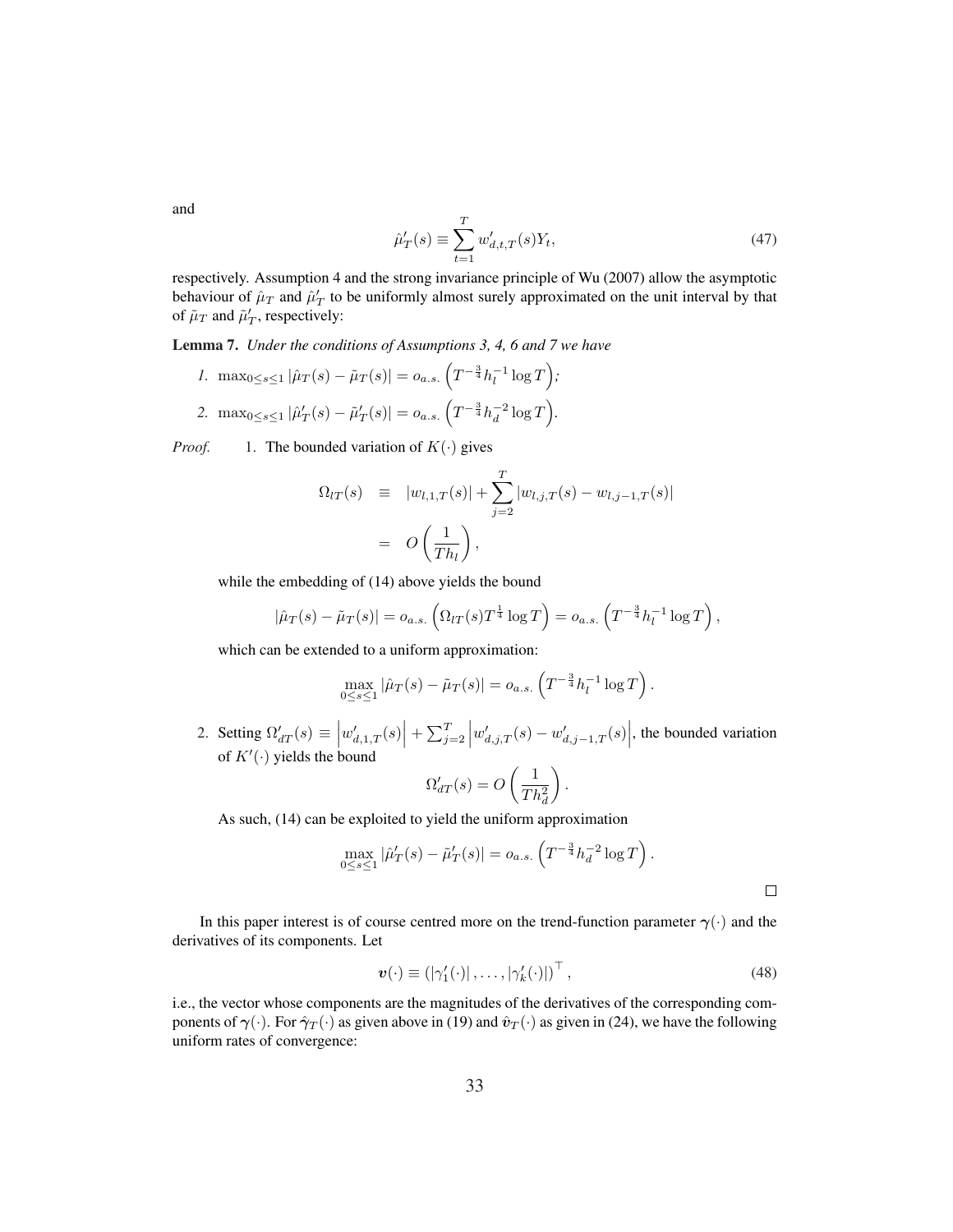Lemma 8. *Under the conditions of Assumptions 3, 4, 6 and 7 we have*

*1.* max<sub>0≤s≤1</sub>  $\|\hat{\gamma}_T(s) - \gamma(s)\| = O_p$  $\ddot{\phantom{0}}$  $T^{-\frac{1}{2}} h_l^{-\frac{1}{2}}$ ´ *;* 2. max<sub>0≤s≤1</sub>  $\|\hat{\bm{v}}_T(s) - \bm{v}(s)\| = O_p$ ³  $T^{-\frac{3}{2}}h_d^{-\frac{3}{2}}$ ´ *.*

*Proof.* Note that the pointwise rates of convergence in Lemma 6 can be made to hold uniformly over  $s \in (0, 1)$  by virtue of the bounded variation of  $K(\cdot)$  and of its derivative  $K'(\cdot)$ . As such,

$$
\max_{0 \le s \le 1} |\tilde{\mu}_T(s) - \mu(s)| = O_p\left(T^{-\frac{1}{2}} h_l^{-\frac{1}{2}}\right)
$$
\n(49)

and

$$
\max_{0 \le s \le 1} |\tilde{\mu}'_T(s) - \mu'(s)| = O_p\left(T^{-\frac{1}{2}} h_d^{-\frac{3}{2}}\right).
$$
\n(50)

Combining (49) and (50) with the conclusions of Lemma 7 yields the desired conclusion.  $\Box$ 

### A.2 Further lemmas

This appendix section collects various preliminary results needed in the proofs of Lemmas 2–5 and of Theorem 5. In what follows, given a generic statistic  $\hat{W}_T$  obtained from the basic model given above in (1), the statistic of the form  $\tilde{W}_T$  will denote the procedure implied by  $\hat{W}_T$ , but applied to the iid normal-error model given in (15). As such,  $\tilde{v}_T(s) \equiv |\tilde{\gamma}'_T(s)|$ ,  $\tilde{u}_{t,T} \equiv Y_t - d\left(\frac{t}{T}\right)$  $\int_{0}^{\overline{T}} \tilde{\gamma}_T\left(\frac{t}{T}\right),$ etc. Also let  $\overline{a}$  $\sqrt{ }$   $\sqrt{ }$  $\overline{a}$  $\mathbf{r}$  $\overline{a}$  $\mathbb{R}$ 

$$
\tilde{\delta}_{t,T} \equiv d\left(\frac{t}{T}\right)^{\top} \left(\tilde{\gamma}_T\left(\frac{t}{T}\right) - \gamma\left(\frac{t}{T}\right)\right),
$$

$$
F_Z(z) \equiv \Phi\left(\frac{z}{T}\right)
$$

and let

σ

and

$$
f_Z(z) \equiv \frac{1}{\sigma} \phi\left(\frac{z}{\sigma}\right)
$$

denote the distribution and density functions, respectively, of the regression error appearing in (15).

**Lemma 9.** *Suppose Assumptions 3, 4, 6, 7 and 8 hold. Then for*  $v(\cdot)$  *as given in (48),* 

$$
\frac{1}{T}\left[\hat{\boldsymbol{v}}_T\left(\frac{t}{T}\right)-\boldsymbol{v}\left(\frac{t}{T}\right)+\left(\hat{\boldsymbol{v}}_T\left(\frac{t}{T}\right)-\bar{\boldsymbol{v}}\right)\delta_{t,T}\right]=o_{\theta_T}\left(T^{-\frac{1}{2}}\right).
$$

*Proof.* We have

$$
\frac{1}{T} \sum_{t=1}^{T} \left[ \hat{\boldsymbol{v}}_T \left( \frac{t}{T} \right) - \boldsymbol{v} \left( \frac{t}{T} \right) + \left( \hat{\boldsymbol{v}}_T \left( \frac{t}{T} \right) - \bar{\boldsymbol{v}} \right) \delta_{t,T} \right] \newline \leq \max_{0 \leq s \leq 1} \left| \boldsymbol{d}(s)^{\top} \left( \hat{\boldsymbol{\gamma}}_T(s) - \boldsymbol{\gamma}(s) \right) \right| \left\| \frac{1}{T} \sum_{t=1}^{T} \hat{\boldsymbol{v}}_T \left( \frac{t}{T} \right) - \bar{\boldsymbol{v}} \right\| + \left\| \frac{1}{T} \sum_{t=1}^{T} \left[ \hat{\boldsymbol{v}}_T \left( \frac{t}{T} \right) - \boldsymbol{v} \left( \frac{t}{T} \right) \right] \right\|.
$$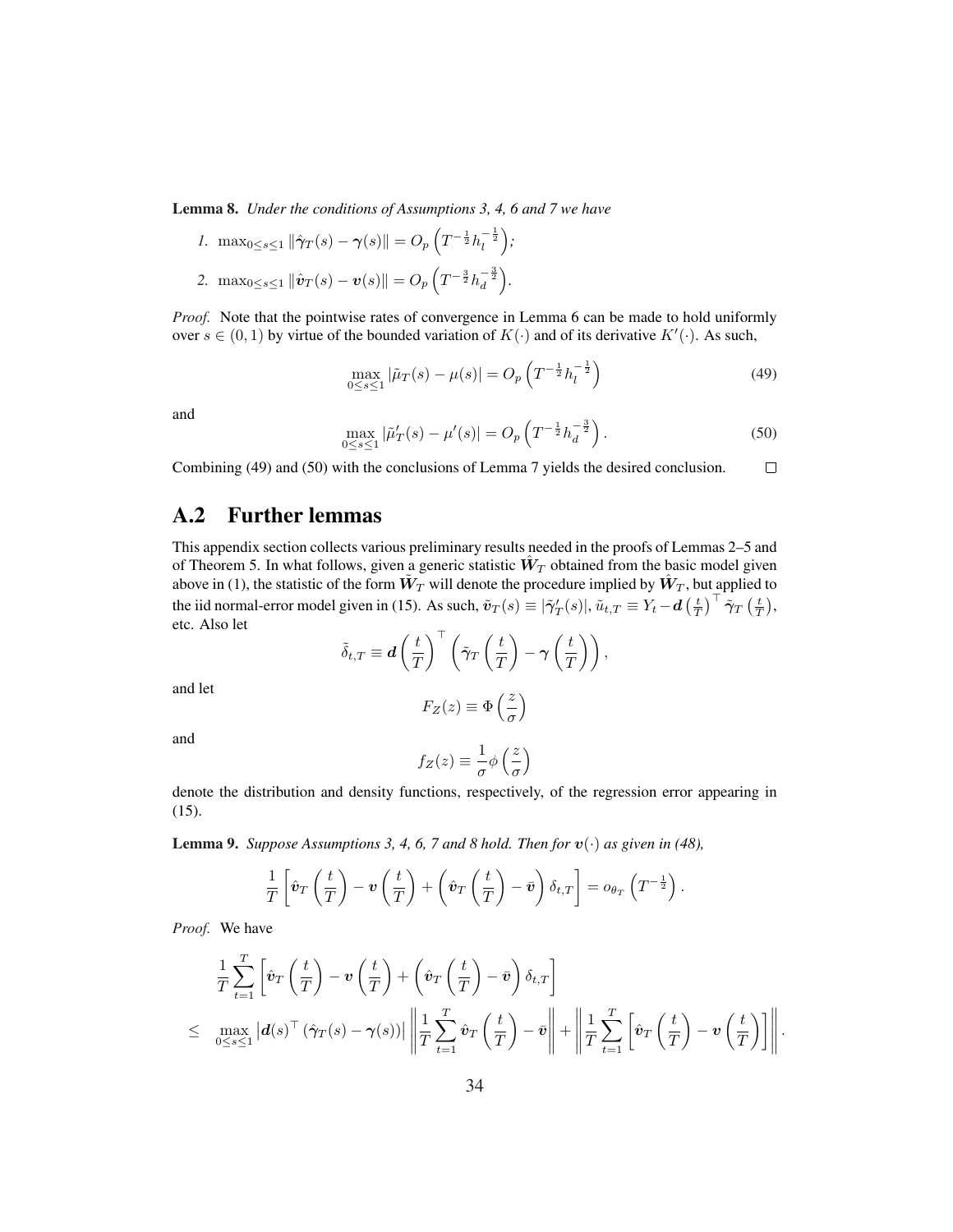Appealing to Lemma 8, note that

$$
\frac{1}{T} \sum_{t=1}^{T} \hat{\boldsymbol{v}}_T \left(\frac{t}{T}\right) - \bar{\boldsymbol{v}}
$$
\n
$$
= \frac{1}{T} \sum_{t=1}^{T} \left[ \hat{\boldsymbol{v}}_T \left(\frac{t}{T}\right) - \boldsymbol{v} \left(\frac{t}{T}\right) \right] + \frac{1}{T} \sum_{t=1}^{T} \boldsymbol{v} \left(\frac{t}{T}\right) - \bar{\boldsymbol{v}}
$$
\n
$$
= o_{\theta_T} \left( T^{-\frac{3}{2}} h^{-\frac{3}{2}} \right) + O\left( T^{-\frac{1}{2}} \right)
$$
\n
$$
= O_{\theta_T} \left( T^{-\frac{1}{2}} \right).
$$

The result follows from a further appeal to Lemma 8.

For  $x \in \mathbb{R}$  and  $\boldsymbol{z} \equiv (z_1, \dots, z_T)^\top$ , write

$$
\tilde{l}_{ZT}(x) \equiv \tilde{l}_{ZT}(x, z) \equiv -\frac{a_T^{-2} \sum_{T=1}^T k' \left(\frac{x - z_t}{a_T}\right)}{b_T + a_T^{-1} \sum_{t=1}^T k \left(\frac{x - z_t}{a_T}\right)},
$$

Let

$$
\tilde{l}_{ZT}^{(i)}(x,z) \equiv \frac{\partial^i}{\partial x^i} \tilde{l}_{ZT}(x,z). \tag{51}
$$

We have the following.

**Lemma 10.** *Given Assumption 8, there exists a positive constant*  $c_0$  *such that for every*  $x \in \mathbb{R}$  *and*  $z, z' \in \mathbb{R}^T$  and  $i \in \{0, 1, 2\}$ , the following bounds hold:

$$
\left| \tilde{l}_{ZT}^{(i)}(x,z) \right| \leq \frac{c_0}{a_T^{i+1}} \tag{52}
$$

$$
\left| \tilde{l}_{ZT}^{(i)}(x, \boldsymbol{z}) - \tilde{l}_{ZT}^{(i)}(x, \boldsymbol{z}') \right| \leq \frac{c_0}{a_T^{3+i} b_T} \sum_{t=1}^T \min \left\{ a_T, \| \boldsymbol{z}_t' - \boldsymbol{z}_t \| \right\} \tag{53}
$$

$$
\left|\tilde{l}_{ZT}^{(i)}(x,z)-\tilde{l}_{ZT}^{(i)}(x,z')\right|^2 \leq \frac{c_0}{a_T^{5+2i}b_T} \sum_{t=1}^T \left\|z_t'-z_t\right\|^2.
$$
 (54)

*Proof.* Follows directly from the definitions.

The following modification of Schick (1987, Lemma 3.1) is needed in order to prove Lemmas 3–5.

**Lemma 11.** Let  $\mathbf{Z}^{(T)} \equiv (Z_1, \ldots, Z_T)^{\top}$ . For each pair  $(t, T)$  of positive integers with  $1 \le t \le T$ , let  $\boldsymbol{L}_{t,T}:\mathbb{R}\times\mathbb{R}^T\rightarrow\mathbb{R}^k$  be a measurable function. Let

$$
\tilde{\boldsymbol{L}}_{t,T}(\cdot) \equiv \boldsymbol{\lambda}_{t,T}\left(\cdot, \boldsymbol{Z}^{(T)}\right)
$$

 $\Box$ 

 $\Box$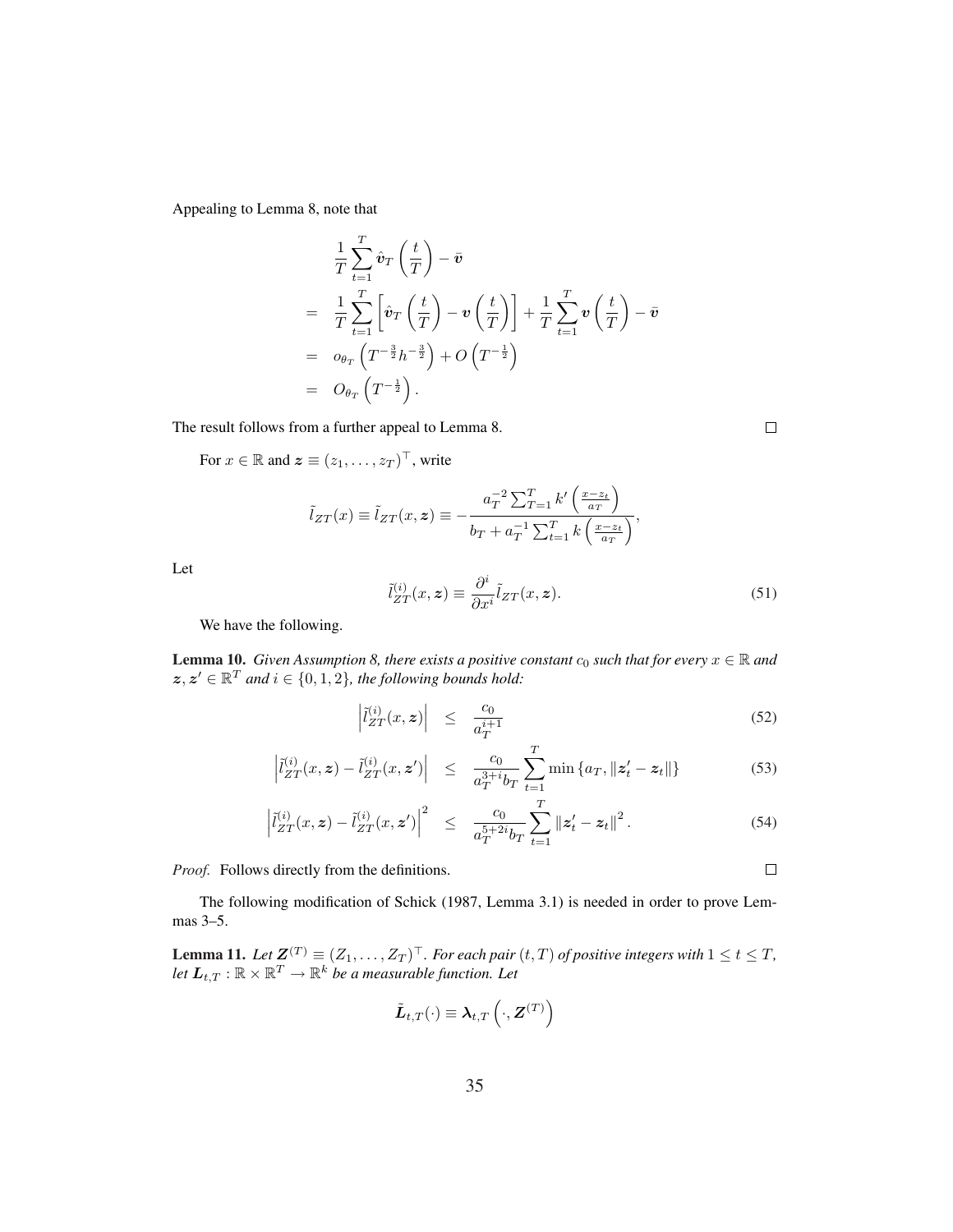be an estimate of  $\boldsymbol{L}_{t,T}\left(\cdot,\boldsymbol{Z}^{(T)}\right)$ , where  $\boldsymbol{\lambda}_{t,T}:\mathbb{R}\times\mathbb{R}^T\rightarrow\mathbb{R}^k$  is a measurable function. Also let

$$
\bar{\bm{L}}_{t,T}(z) \equiv E\left[\tilde{\bm{L}}_{t,T}(z)\middle| Z_1,\ldots,Z_{t-1},Z_{t+1},\ldots,Z_T\right].
$$

*Suppose that the following conditions hold:*

$$
\frac{1}{\sqrt{T}}\sum_{t=1}^{T}\int \tilde{\boldsymbol{L}}_{t,T}(z)dF_Z(z) = o_p(1) \tag{55}
$$

$$
\frac{1}{T} \sum_{t=1}^{T} E\left[\int \left\| \tilde{\boldsymbol{L}}_{t,T}(z) - \boldsymbol{L}_{t,T}(z, \boldsymbol{Z}^{(T)}) \right\|^2 dF_Z(z) \right] = o(1) \tag{56}
$$

$$
\frac{1}{\sqrt{T}}\sum_{t=1}^{T}\left(\tilde{\boldsymbol{L}}_{t,T}(Z_t)-\bar{\boldsymbol{L}}_{t,T}(Z_t)\right) = o_p(1) \tag{57}
$$

$$
\sum_{t=1}^{T} E\left[\int \left\|\tilde{\boldsymbol{L}}_{t,T}(z) - \bar{\boldsymbol{L}}_{t,T}(z)\right\|^2 dF_Z(z)\right] = o(1).
$$
 (58)

*Then*

$$
\frac{1}{\sqrt{T}}\sum_{t=1}^T\left(\tilde{\boldsymbol{L}}_{t,T}(Z_t)-\boldsymbol{L}_{t,T}(Z_t,\boldsymbol{Z}^{(T)})\right)=o_p(1).
$$

*Proof.* We write

$$
\frac{1}{\sqrt{T}}\sum_{t=1}^T \left( \tilde{\bm{L}}_{t,T}(Z_t) - \bm{L}_{t,T}(Z_t, \bm{Z}^{(T)}) \right) = \frac{1}{\sqrt{T}}\sum_{t=1}^T \left( \bm{B}_{t1} + \bm{B}_{t2} + \bm{B}_{t3} \right),
$$

where

$$
\begin{array}{rcl}\n\mathbf{B}_{t3} & \equiv & \int \bar{\mathbf{L}}_{t,T}(z) dF_Z(z) \\
\mathbf{B}_{t1} & \equiv & \tilde{\mathbf{L}}_{t,T}(Z_t) - \bar{\mathbf{L}}_{t,T}(Z_t) \\
\mathbf{B}_{t2} & \equiv & \bar{\mathbf{L}}_{t,T}(Z_t) - \mathbf{L}_{t,T}(Z_t, \mathbf{Z}^{(T)}) - \mathbf{B}_{t3}.\n\end{array}
$$

By  $(57)$ , we have

$$
\frac{1}{\sqrt{T}}\sum_{t=1}^T B_{t1} = o_p(1).
$$

By  $(55)$  and  $(58)$ , we have

$$
\frac{1}{\sqrt{T}}\sum_{t=1}^{T} \bm{B}_{t3} = o_p(1).
$$

As such, it remains to show that

$$
E\left[\left(\frac{1}{\sqrt{T}}\sum_{t=1}^T \boldsymbol{B}_{t2}\right)\left(\frac{1}{\sqrt{T}}\sum_{t=1}^T \boldsymbol{B}_{t2}\right)^{\top}\right] = \frac{1}{T}\sum_{t=1}^T E\left[\boldsymbol{B}_{t2}\boldsymbol{B}_{t2}^{\top}\right] + \frac{1}{T}\sum_{t \neq s} E\left[\boldsymbol{B}_{t2}\boldsymbol{B}_{s2}^{\top}\right] \rightarrow 0.
$$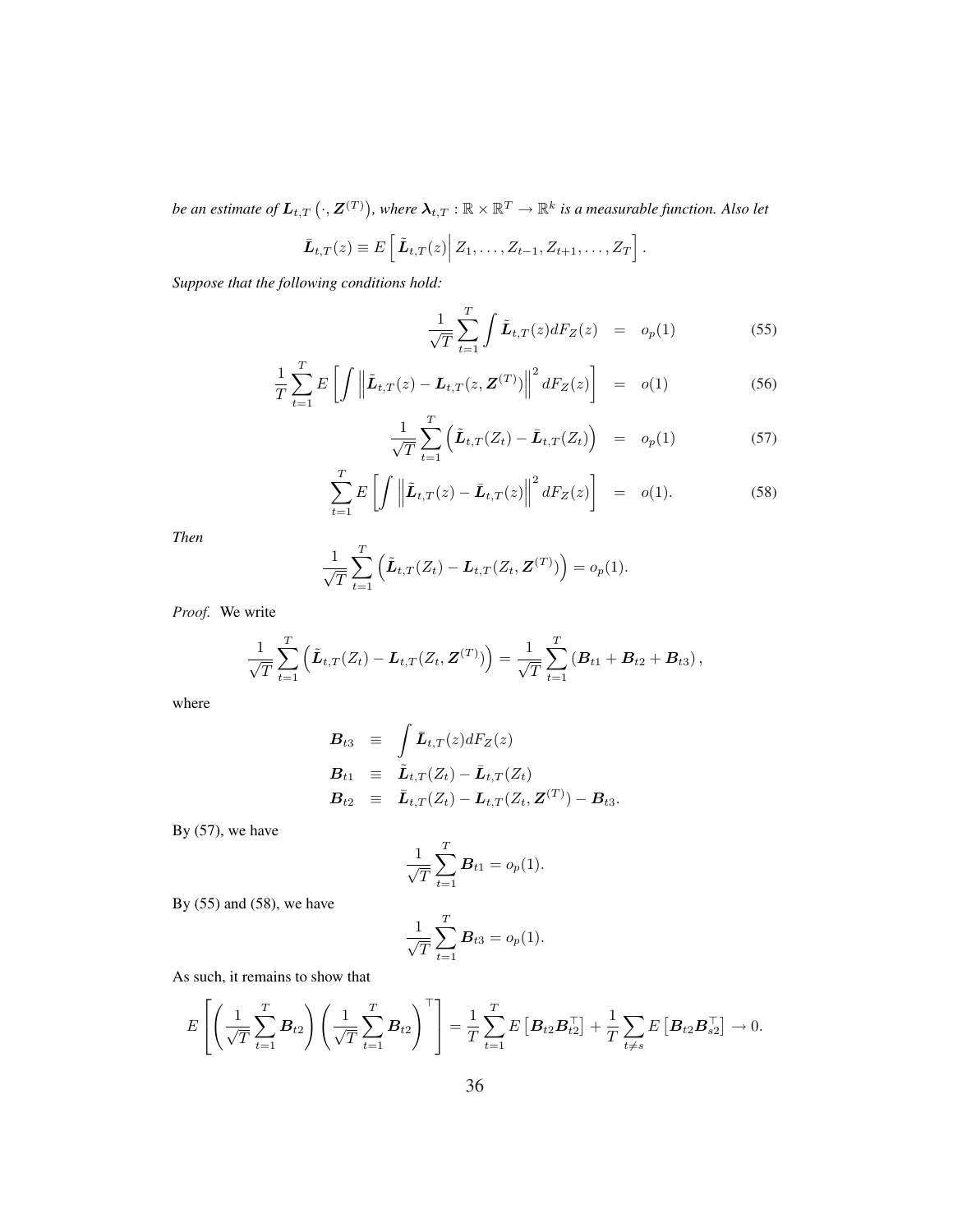By (56) and (58) and the nature of conditional variances, we have

$$
\left\| \frac{1}{T} \sum_{t=1}^T E\left[\mathbf{B}_{t2} \mathbf{B}_{t2}^\top \right] \right\| \leq \frac{1}{T} \sum_{t=1}^T \left\| E\left[ \left( \bar{\mathbf{L}}_{t,T}(Z_t) - \mathbf{L}_{t,T}(Z_t, \mathbf{Z}^{(T)}) \right) \left( \bar{\mathbf{L}}_{t,T}(Z_t) - \mathbf{L}_{t,T}(Z_t, \mathbf{Z}^{(T)}) \right)^\top \right] \right\|
$$
  

$$
\to 0.
$$

Let

$$
\bar{\bm{B}}_{t2}^{(s)} \equiv E[\bm{B}_{t2} | Z_1, \ldots, Z_{s-1}, Z_{s+1}, \ldots, Z_T].
$$

(Clearly,  $\bar{B}_{s2}^{(s)} = 0$  with probability one.)

It is possible to show that for  $t \neq s$ ,

$$
E\left[\bar{\boldsymbol{B}}_{t2}^{(s)} \boldsymbol{B}_{s2}^\top \right] = E\left[\boldsymbol{B}_{t2}\bar{\boldsymbol{B}}_{s2}^{(t)\top}\right] = E\left[\bar{\boldsymbol{B}}_{t2}^{(s)} \bar{\boldsymbol{B}}_{s2}^{(t)\top}\right] = \boldsymbol{0}.
$$

This, along with the Cauchy-Schwarz inequality, the nature of conditional variances and (58) yields

$$
\frac{1}{T} \sum_{t \neq s} \left\| E\left[\boldsymbol{B}_{t2} \boldsymbol{B}_{s2}^\top \right] \right\|
$$
\n
$$
= \frac{1}{T} \sum_{t \neq s} \left\| E\left[\left(\boldsymbol{B}_{t2} - \bar{\boldsymbol{B}}_{t2}^{(s)}\right) \left(\boldsymbol{B}_{s2} - \bar{\boldsymbol{B}}_{s2}^{(t)}\right)^\top \right] \right\|
$$
\n
$$
\leq \frac{1}{T} \sum_{t \neq s} \left\| E\left[\left(\boldsymbol{B}_{t2} - \bar{\boldsymbol{B}}_{t2}^{(s)}\right) \left(\boldsymbol{B}_{t2} - \bar{\boldsymbol{B}}_{t2}^{(s)}\right)^\top \right] \right\|
$$
\n
$$
\leq \frac{1}{T} \sum_{t \neq s} E\left[\int \left\| \tilde{\boldsymbol{L}}_{t,T}(z) - \bar{\boldsymbol{L}}_{s,T}(z) \right\|^2 dF_Z(z) \right]
$$
\n
$$
\to 0.
$$

This concludes the proof.

The next preliminary result requires the use of the following quantities. For  $s \in (0,1)$ , let  $\tilde{\mu}_{T, -k}(s)$  denote the Priestley-Chao estimator applied to  $\mu(s)$  in (43) without the use of the kth observation, i.e.,  $\overline{\phantom{a}}$ 

 $\Box$ 

$$
\tilde{\mu}_T(s) \equiv \sum_{t \neq k} w_{l,t,T}(s) \tilde{Y}_t,
$$

where as before

$$
w_{l,t,T}(s) \equiv \frac{1}{Th_l} K\left(\frac{1}{h_l}\left(\frac{t}{T} - s\right)\right).
$$

Define

$$
N_{T1} \equiv \frac{1}{T} \sum_{t=1}^{T} E\left[ \left( \tilde{\mu}_T \left( \frac{t}{T} \right) - \mu \left( \frac{t}{T} \right) \right)^2 \right];
$$
  
\n
$$
N_{T2} \equiv \sum_{t=1}^{T} E\left[ \left( \tilde{\mu}_T \left( \frac{t}{T} \right) - \tilde{\mu}_{T,-t} \left( \frac{t}{T} \right) \right)^2 \right];
$$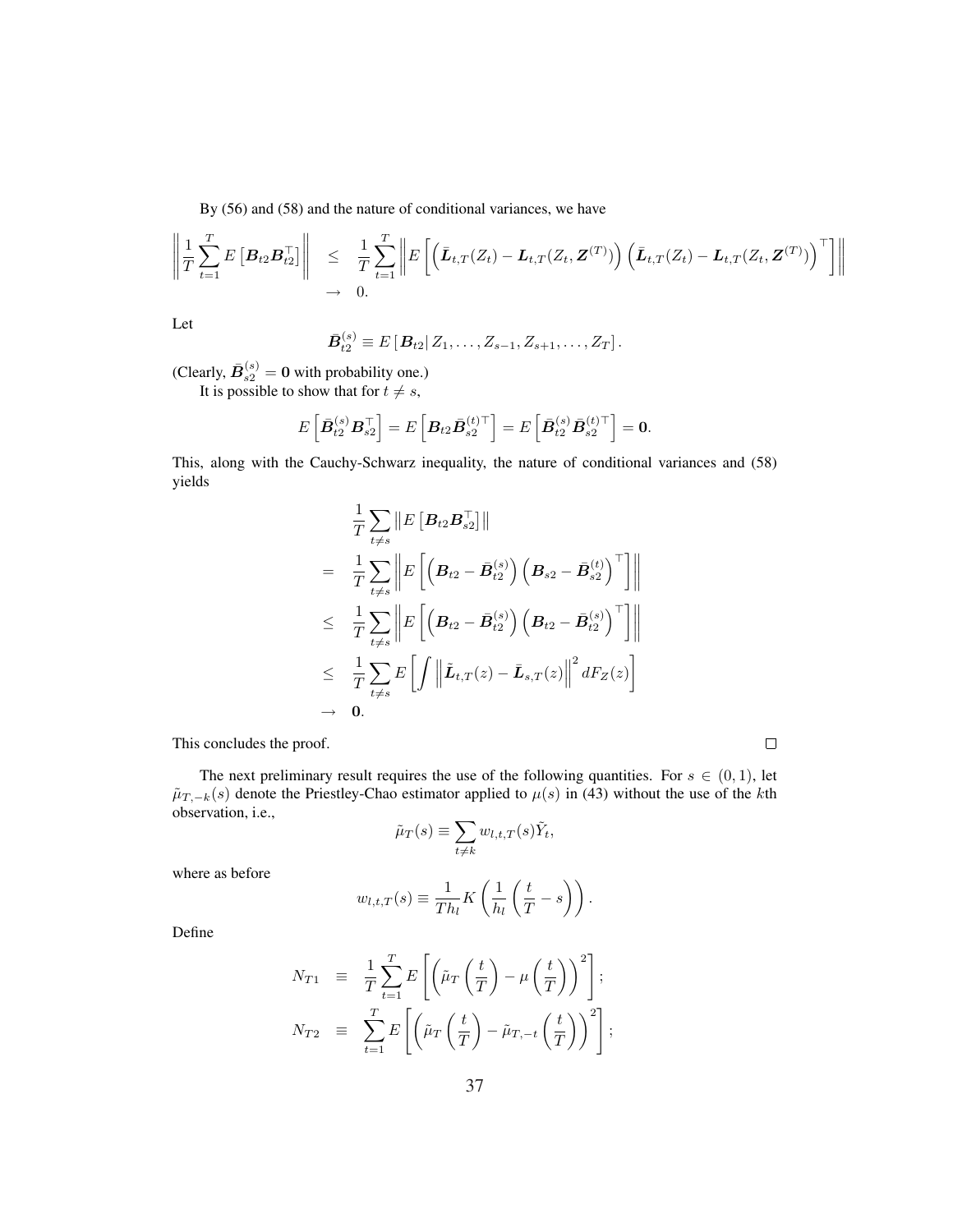$$
N_{T3} \equiv \frac{1}{T} \sum_{t=1}^{T} \sum_{k \neq t} E\left[ \left( \tilde{\mu}_T \left( \frac{t}{T} \right) - \tilde{\mu}_{T, -k} \left( \frac{t}{T} \right) \right)^2 \right].
$$

Note that

$$
N_{T1} = O\left(T^{-(1+r)}\right) \tag{59}
$$

$$
N_{T2} = O\left(T^{-(1+2r)}\right) \tag{60}
$$

$$
N_{T3} = O\left(T^{-(1+2r)}\right). \tag{61}
$$

Conditions (59)–(61) are used in the lemma that follows. For brevity, let  $\alpha \equiv 1+r$  and  $\alpha_* \equiv 1+2r$ , and let

$$
\tilde{\boldsymbol{Y}}_{-t,T} \equiv (\tilde{Y}_1, \ldots, \tilde{Y}_{t-1}, \tilde{Y}_{t+1}, \ldots, \tilde{Y}_T)^{\top}.
$$

**Lemma 12.** Suppose that  $Ta_T^4b_T^2 \rightarrow \infty$ . Then for  $i \in \{0,1\}$ , define

$$
L_{T1}^{(i)} \equiv \frac{1}{T} \sum_{t=1}^{T} E \left[ \sup_{y \in \mathbb{R}} \left( \tilde{l}_{ZT}^{(i)} \left( y - \tilde{\mu}_T \left( \frac{t}{T} \right) \right) - \tilde{l}_{ZT}^{(i)} \left( y - \tilde{\mu}_{T,-t} \left( \frac{t}{T} \right) \right) \right)^2 \right];
$$
  
\n
$$
L_{T2} \equiv \frac{1}{T^2} \sum_{t=1}^{T} E \left[ \sup_{z \in \mathbb{R}} \left( \tilde{l}_{ZT} \left( z + \mu \left( \frac{t}{T} \right) - \tilde{\mu}_{T,-t} \left( \frac{t}{T} \right) \right) - \tilde{l}_{ZT}(z) \right)^2 \right];
$$
  
\n
$$
L_{T3}^{(i)} \equiv \frac{1}{T^2} \sum_{t=1}^{T} \sum_{k \neq t} E \left[ \left( \tilde{l}_{ZT}^{(i)} \left( \tilde{Y}_t - \tilde{\mu}_{T,-t} \left( \frac{t}{T} \right) \right) - \tilde{l}_{ZT}^{(i)} \left( \tilde{Y}_t - E \left[ \tilde{\mu}_{T,-t} \left( \frac{t}{T} \right) \right| \tilde{Y}_{-t,T} \right] \right) \right)^2 \right];
$$
  
\n
$$
L_{T4} \equiv E \left[ \int \left( \tilde{l}_{ZT}(z) - l_Z(z) \right)^2 dF_Z(z) \right];
$$

where  $\tilde{l}_{ZT}^{(i)}$  is as given above in (51). *Then*

$$
L_{T1}^{(i)} = T^{-1} a_T^{-2i} O_p \left( a_T^{-4} T^{-\alpha_*} + T^{-1} a_T^{-4} b_T^{-2} + a_T^{-5} b_T^{-1} T^{-2\alpha} \right)
$$
(62)

$$
L_{T2} = T^{-1}O_p(T^{-2}a_T^{-4}b_T^{-2} + a_T^{-5}b_T^{-1}T^{-2\alpha})
$$
\n(63)

$$
L_{T3}^{(i)} = T^{-1} a_T^{-2i} O_p \left( T^{-1} a_T^{-4} b_T^{-2} + a_T^{-5} b_T^{-1} T^{-2\alpha} \right)
$$
\n
$$
(64)
$$

$$
L_{T4} = O\left(a_T^{-5}b_T^{-1}T^{-2\alpha}\right). \tag{65}
$$

 $\Box$ *Proof.* The proof is given in detail in the following appendix section, i.e., Appendix A.3.

### A.3 Proof of Lemma 12

The proof of Lemma 12 requires the following two lemmas, the first of which is a result of Schick (1987).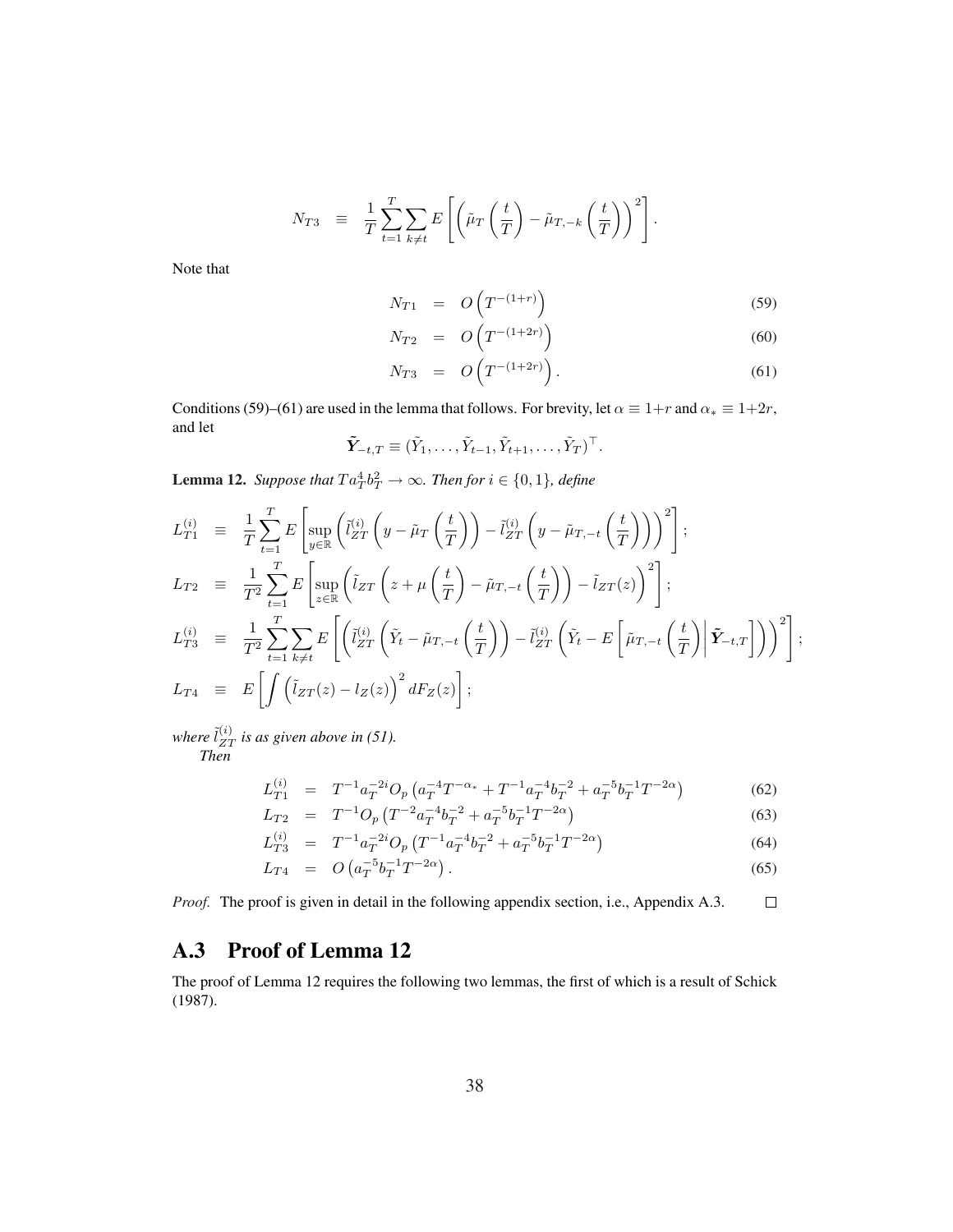**Lemma 13.** *Under Assumption 8 on a kernel function*  $k(\cdot)$ *, if for*  $z \in \mathbb{R}$  *we have* 

$$
f_T(z) \equiv \int f(z - a_T t) k(t) dt,
$$

*then*

$$
\Sigma_{T1} \equiv E \left[ \int \left( \tilde{l}_{ZT}(z) + \frac{f'_T(z)}{f_T(z) + b_T} \right)^2 dF_Z(z) \right] = O\left(T^{-1} a_T^{-4} b_T^{-2}\right);
$$
\n
$$
\Sigma_{T2} \equiv \int \left( \frac{f'_T(z)}{b_T + f_T(z)} - \frac{f'_Z(t)}{f_Z(t)} \right)^2 f_Z(t) dt \to 0.
$$

The next lemma is an easy consequence of conditions (59)–(61).

Lemma 14. *Define*

$$
M_{T1} = \frac{1}{T^2} \sum_{t=1}^{T} \sum_{k \neq t} E\left[ (Z_t - \tilde{u}_{t,T,-k})^2 \right];
$$
  
\n
$$
M_{T2} = \frac{1}{T} \sum_{t=1}^{T} \sum_{k \neq t} E\left[ (\tilde{u}_{t,T} - \tilde{u}_{t,T,-k})^2 \right];
$$
  
\n
$$
M_{T3} = \frac{1}{T^2} \sum_{t=1}^{T} \sum_{k \neq t} \sum_{l \neq t} \sum_{k \neq l} E\left[ (\tilde{u}_{l,T,-k} - E[\tilde{u}_{l,T,-k} | Z_1, \dots, Z_{t-1}, Z_{t+1}, \dots, Z_T])^2 \right].
$$

*Then*

$$
M_{T1} = O(T^{-2\alpha});
$$
  
\n
$$
M_{T2} = O(T^{-\alpha_*});
$$
  
\n
$$
M_{T3} = O(T^{-\alpha_*}).
$$

*Proof.* We have

$$
M_{T1} \le \frac{1}{T} \sum_{t=1}^{T} E\left[ \left( Z_t - \tilde{u}_{t,T} \right)^2 \right] \le N_{T1},
$$

while

$$
M_{T3} \le M_{T2} = N_{T3}.
$$

 $\Box$ 

Returning to the argument of Lemma 12 proper, appeal to results (52)–(54) in Lemma 10 to deduce that there exists a positive constant  $C$  such that

$$
L_{T1}^{(i)} \leq Ca_T^{-2i} \left( T^{-1} a_T^{-4} N_{T2} + T^{-2} a_T^{-4} b_T^{-2} + T^{-1} a_T^{-5} b_T^{-1} M_{T2} \right); \tag{66}
$$

$$
L_{T2} \leq C \left( T^{-1} a_T^{-4} N_{T1} + T^{-3} a_T^{-4} b_T^{-2} + T^{-1} a_T^{-5} b_T^{-1} M_{T1} \right); \tag{67}
$$

$$
L_{T3}^{(i)} \leq Ca_T^{-2i} \left( T^{-1} a_T^{-4} N_{T3} + T^{-2} a_T^{-4} b_T^{-2} + T^{-1} a_T^{-5} b_T^{-1} M_{T3} \right); \tag{68}
$$

$$
L_{T4} \leq C \left( a_T^{-5} b_T^{-1} N_{T1} + \Sigma_{T1} + \Sigma_{T2} \right). \tag{69}
$$

Conclusions  $(62)$ – $(65)$  follow from  $(66)$ – $(69)$ , Lemma 13, Lemma 14 and conditions  $(59)$ – $(61)$ . This concludes the proof of Lemma 12.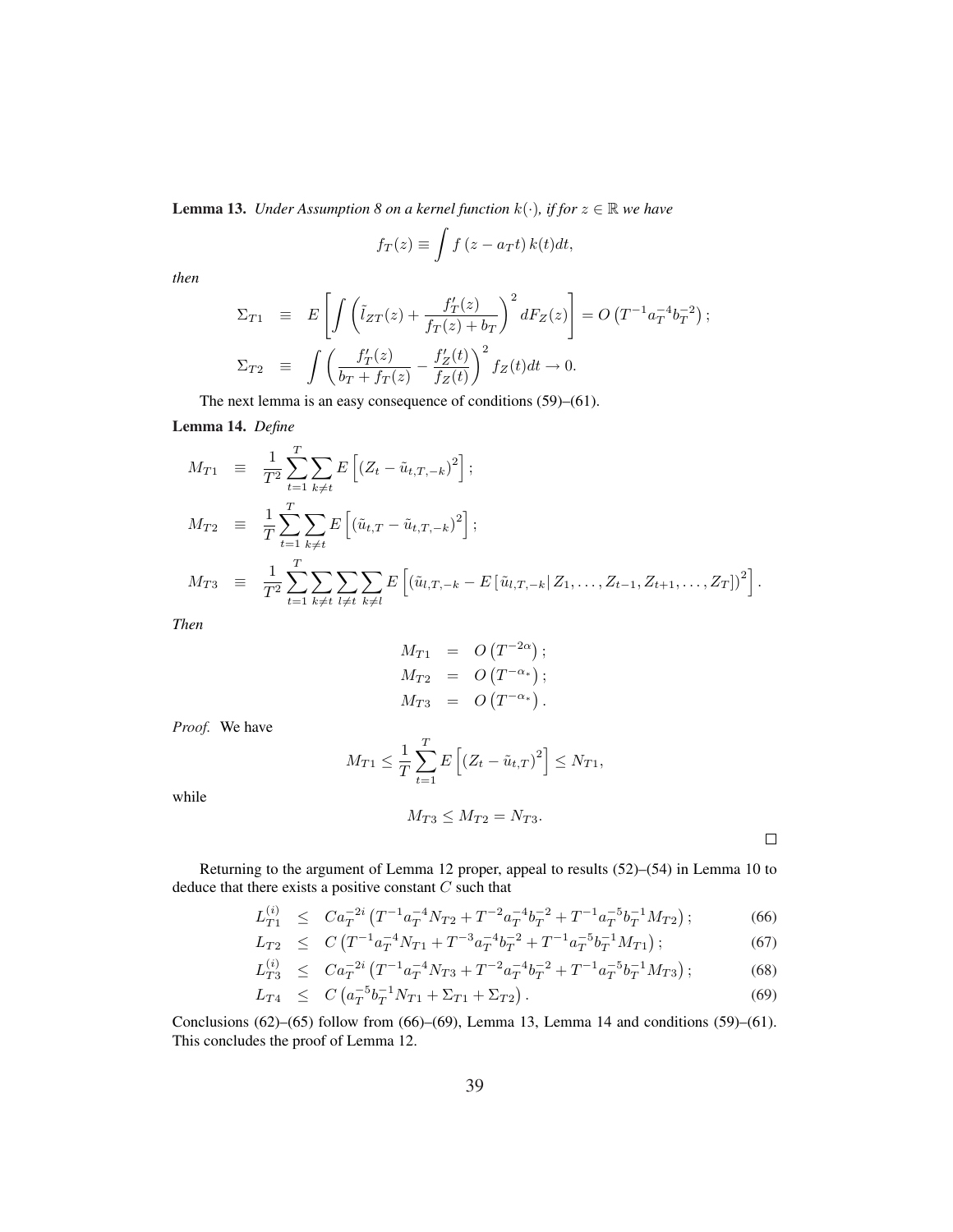# B Proofs of Lemmas 2–5

# B.1 Proof of Lemma 2

Note the following.

$$
\frac{1}{T} \sum_{t=1}^{T} \int \left( \hat{l}'_{UT}(u - \delta_{t,T}) - \hat{l}'_{UT}(u) \right) dF_U(u)
$$
\n
$$
= \frac{1}{T} \sum_{t=1}^{T} \left[ \int \left( \hat{l}'_{UT}(u - \delta_{t,T}) - \hat{l}'_{UT}(u) \right) dF_U(u) - \int \left( \tilde{l}'_{ZT}\left(z - \tilde{\delta}_{t,T}\right) - \tilde{l}'_{ZT}(z) \right) dF_Z(z) \right]
$$
\n
$$
+ \frac{1}{T} \sum_{t=1}^{T} \int \left( \tilde{l}'_{ZT}\left(z - \tilde{\delta}_{t,T}\right) - \tilde{l}'_{ZT}(z) \right) dF_Z(z).
$$
\n(70)

The first term in (70) is seen to be bounded above by

$$
\max_{1 \leq t \leq T} \left| \delta_{t,T} - \tilde{\delta}_{t,T} \right| \left| \int \hat{l}'_{UT}(u) f'_U(u) du - \int \tilde{l}'_{ZT} f'_Z(z) dz \right|
$$
  
=  $o_{a.s.} \left( T^{-\frac{3}{4} + 2r} \log T \right) \cdot o_{a.s.} \left( T^{-\frac{3}{4}} \log T \cdot T^{-1} a_T^{-2} \right)$   
=  $o_{a.s.} \left( T^{-\frac{1}{2}} \right).$ 

Now consider the second term in (70). We note that for

$$
\tilde{A}_T \equiv \max_{0 \le s \le 1} \|\tilde{\boldsymbol{v}}_T(s)\| + 1,
$$

we have

$$
\max_{1 \leq t \leq T} \left\| \tilde{\boldsymbol{v}}_T \left( \frac{t}{T} \right) \right\| = O_p\left(\tilde{A}_T\right).
$$

Let  $J_Z$  denote the Fisher information for location corresponding to  $F_Z$ . Note that it is finite, and therefore that

$$
\int |f_Z(z+d) - f_Z(z)| dz \le |d|\sqrt{J_Z}.
$$

Combining this with (52) in Lemma 10, we have

$$
\left| \int \left( \tilde{l}'_{ZT}(z-d) - \tilde{l}'_{ZT}(z) \right) f_Z(z) dz \right|
$$
  
\n
$$
\leq \int \left| \tilde{l}'_{ZT}(z) \right| |f_Z(z+d) - f_Z(z)| dz
$$
  
\n
$$
\leq c_0 a_T^{-2} |d| \sqrt{J_Z}.
$$

The second term in (70) is accordingly  $o_{\theta_T}$  $\overline{a}$  $T^{-\frac{1}{2}}$ ´ .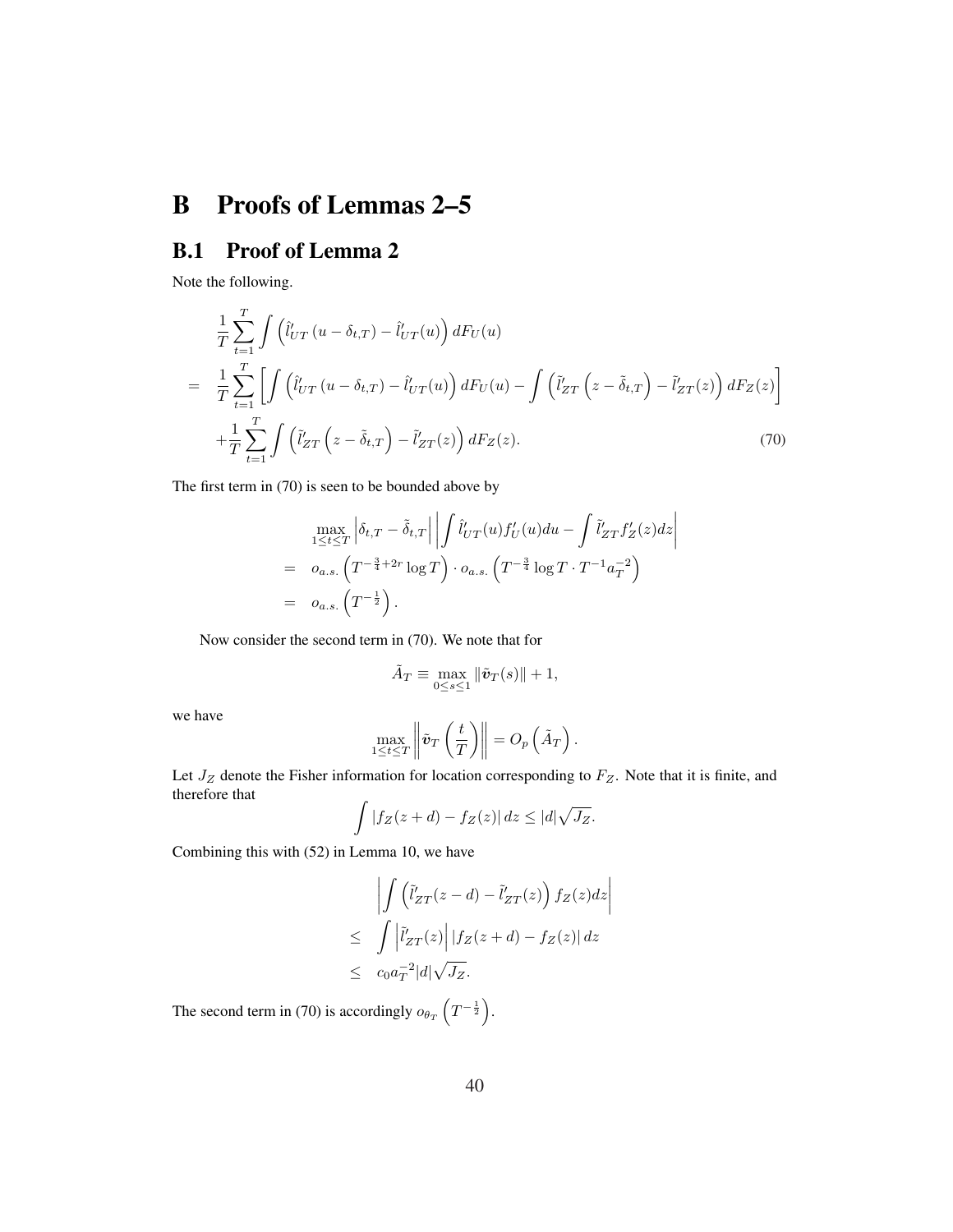$$
\left| \int \left( \tilde{l}_{ZT}(z-d) - \tilde{l}_{ZT}(z) + d\tilde{l}'_{ZT}(z) \right) f_Z(z) dz \right|
$$
  
\n
$$
\leq |d| \int_0^1 \left| \int \left( \tilde{l}'_{ZT}(z-\lambda d) - \tilde{l}'_{ZT}(z) \right) f_Z(z) dz \right| d\lambda
$$
  
\n
$$
\leq |d| \int_0^1 \int \left| \tilde{l}'_{ZT}(z) \left( f_Z(z+\lambda d) - f_Z(z) \right) \right| dz d\lambda
$$
  
\n
$$
\leq c_0 a_T^{-2} d^2 \sqrt{J_Z}.
$$

The demonstration of the second part of Lemma 2 is similar.

# B.2 Proof of Lemma 3

The proof is organized along the lines of showing the convergence of the quantities corresponding to  $\Delta_{T1}$ ,  $\Delta_{T2}$  and  $\Delta_{T3}$  in (33) above. The focus here is on showing the convergence of  $\Delta_{T2}$ , since the convergence of  $\Delta_{T1}$  and  $\Delta_{T3}$  is easily shown. In particular, we show that  $\Delta_{T2}$  converges by applying Lemma 11 with

$$
\tilde{\mathbf{L}}_{t,T}(z) \equiv \tilde{\mathbf{v}}_T \left( \frac{t}{T} \right) \left\{ \tilde{l}_{ZT}(z) - \int \tilde{l}_{ZT} \left( z - \tilde{\delta}_{t,T} \right) dF_Z(z) \right\};
$$
\n
$$
\mathbf{L}_{t,T}(z) \equiv \tilde{\mathbf{v}}_T \left( \frac{t}{T} \right) l_Z(z).
$$

It follows that conditions (55)–(58) need to be shown. This is done in sequence.

#### B.2.1 Verification of condition (55):

Applying Lemma 8 to the model in (15) at the appropriate location, and recalling the definition of  $L_{T2}$  in Lemma 12, we have

$$
\|E\left[\frac{1}{\sqrt{T}}\sum_{t=1}^{T}\int \tilde{L}_{t,T}(z)dF_{Z}(z)\right]\|^{2}
$$
\n
$$
\leq \left\|\frac{1}{\sqrt{T}}\sum_{t=1}^{T}E\left[\tilde{v}_{T}\left(\frac{t}{T}\right)\left\{\tilde{l}_{ZT}(z)dF_{Z}(z)-\int \tilde{l}_{ZT}\left(z-\tilde{\delta}_{t,T}\right)dF_{Z}(z)\right\}\right]\right\|^{2}
$$
\n
$$
\leq \frac{2}{T}\left\{\sum_{t=1}^{T}E\left[\left\|\tilde{v}_{T}\left(\frac{t}{T}\right)-\mathbf{v}\left(\frac{t}{T}\right)\right\|^{2}\right]+\sum_{t=1}^{T}\left\|\mathbf{v}\left(\frac{t}{T}\right)\right\|^{2}\right\}\times T^{2}L_{T2}
$$
\n
$$
= 2T\left\{O\left(T^{3r}\right)+O\left(T\right)\right\}\times T^{-1}O\left(T^{-2}a_{T}^{-4}b_{T}^{-2}+a_{T}^{-5}b_{T}^{-1}T^{-2-2r}\right)
$$
\n
$$
= O\left(T\right)\times O\left(T^{-2}a_{T}^{-4}b_{T}^{-2}+a_{T}^{-5}b_{T}^{-1}T^{-2-2r}\right)
$$
\n
$$
= O\left(T^{-1}a_{T}^{-4}b_{T}^{-2}+a_{T}^{-5}b_{T}^{-1}T^{-1-2r}\right)
$$
\n
$$
= o(1).
$$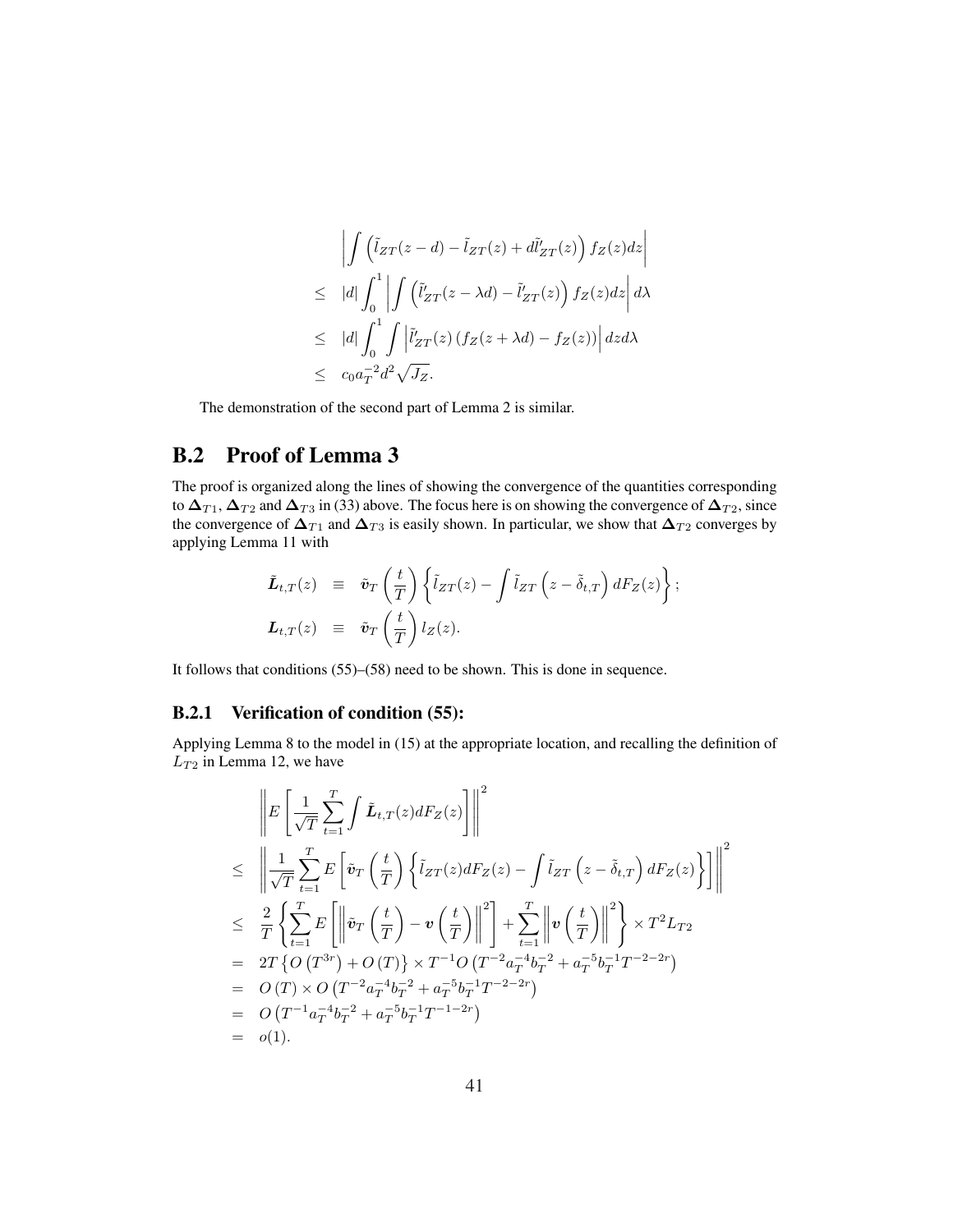### B.2.2 Verification of condition (56):

We have

$$
\frac{1}{T} \sum_{t=1}^{T} E\left[\int \left\|\tilde{\boldsymbol{L}}_{t,T}(z) - \boldsymbol{L}_{t,T}(z)\right\|^2 dF_Z(z)\right] \n\leq \frac{1}{T} \left\{\sum_{t=1}^{T} E\left[\left\|\tilde{\boldsymbol{v}}_T\left(\frac{t}{T}\right) - \boldsymbol{v}\left(\frac{t}{T}\right)\right\|^2\right] + \sum_{t=1}^{T} \left\|\boldsymbol{v}\left(\frac{t}{T}\right)\right\|^2\right\} \n\times \sum_{t=1}^{T} E\left[\left(\int \tilde{l}_{ZT}(z) dF_Z(z) - \int \tilde{l}_{ZT}\left(z - \tilde{\delta}_{t,T}\right) dF_Z(z) - \int l_Z(z) dF_Z(z)\right)^2\right].
$$

Note that

$$
\tilde{l}_{ZT}\left(z-\tilde{\delta}_{t,T}\right)=\tilde{l}_{ZT}(z)-\tilde{\delta}_{t,T}\tilde{l}'_{ZT}(z)+O_p\left(\tilde{\delta}_{t,T}^2\right).
$$

As such,

$$
\int \left(\tilde{l}_{ZT}(z) - l_Z(z)\right) dF_Z(z) - \int \tilde{l}_{ZT}\left(z - \tilde{\delta}_{t,T}\right) dF_Z(z)
$$
\n
$$
\approx \quad \tilde{\delta}_{t,T} \int \tilde{l}'_{ZT}(z) dF_Z(z) - \int l_Z(z) dF_Z(z)
$$
\n
$$
= \quad \tilde{\delta}_{t,T} \int \tilde{l}'_{ZT}(z) dF_Z(z).
$$

Therefore with an appeal to Lemma 8 applied to the model in (15) we have

$$
\frac{1}{T} \sum_{t=1}^{T} E\left[\int \left\|\tilde{\boldsymbol{L}}_{t,T}(z) - \boldsymbol{L}_{t,T}(z)\right\|^2 dF_Z(z)\right]
$$
\n
$$
\leq T^{-1} \left\{O\left(T^{2-3r}\right) + O(T)\right\} \times \sum_{t=1}^{T} E\left[\tilde{\delta}_{t,T}^2 \left(\int \tilde{l}'_{ZT}(z) dF_Z(z)\right)^2\right]
$$
\n
$$
= O\left(T^{1-3r} + 1\right) \times O\left(T^{-1+r}\right)
$$
\n
$$
= O\left(T^{-2r} + T^{-1+r}\right)
$$
\n
$$
= o(1).
$$

### B.2.3 Verification of condition (57):

Noting that

$$
Z_t = \tilde{Y}_t - \mu\left(\frac{t}{T}\right) = \tilde{Y}_t - \tilde{\mu}_{T, -t}\left(\frac{t}{T}\right) + O_p\left(T^{-1+r}\right),
$$

we have

$$
\left\| E \left[ \frac{1}{\sqrt{T}} \sum_{t=1}^{T} \left( \tilde{\boldsymbol{L}}_{t,T}(Z_t) - \bar{\boldsymbol{L}}_{t,T}(Z_t) \right) \right] \right\|^2
$$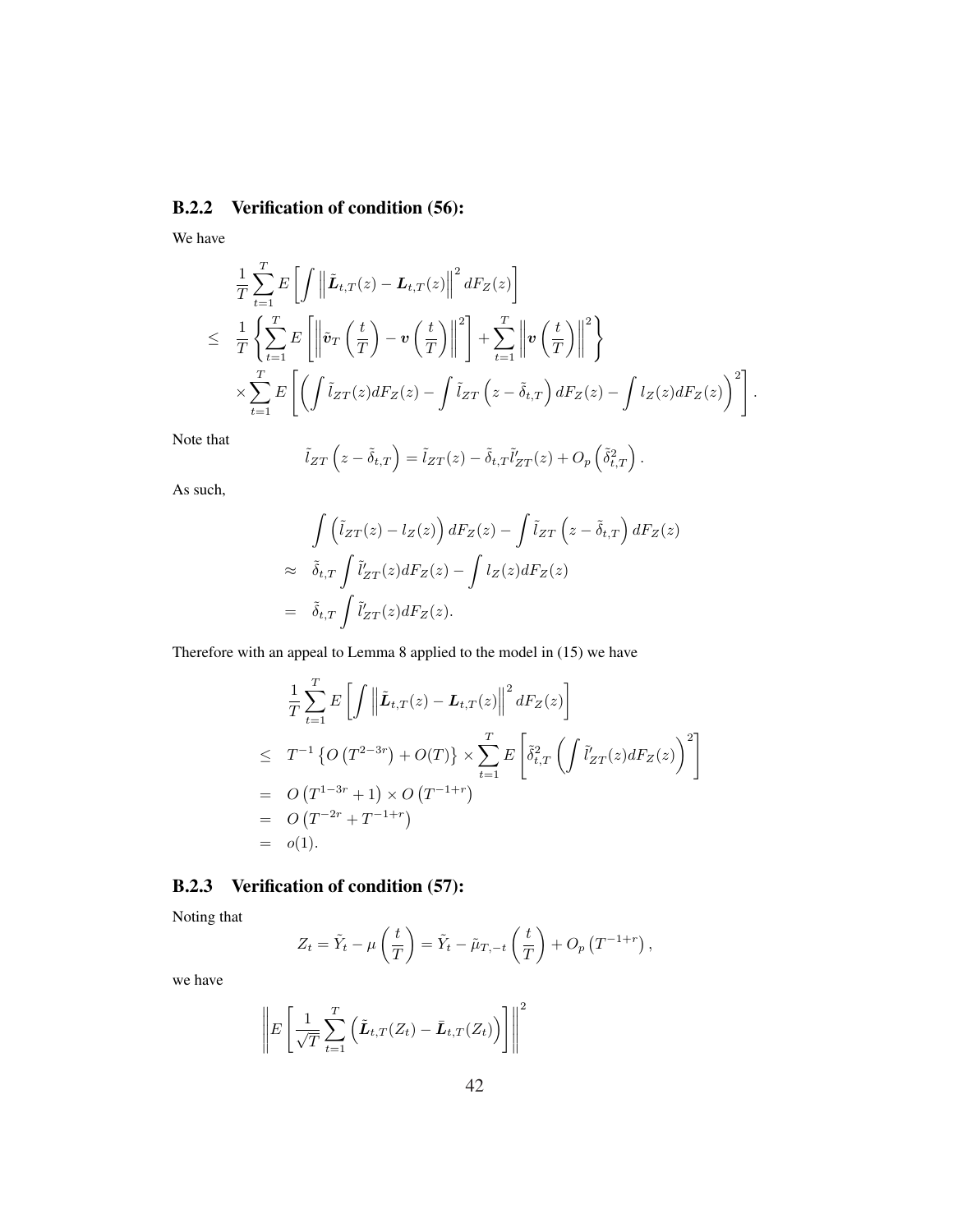$$
\leq 2 \sum_{t=1}^{T} E\left[\left\| \tilde{v}_{T}\left(\frac{t}{T}\right) - E\left[\tilde{v}_{T}\left(\frac{t}{T}\right) \middle| \tilde{Y}_{1}, \ldots, \tilde{Y}_{t-1}, \tilde{Y}_{t+1}, \ldots, \tilde{Y}_{T}\right] \right\|^{2}\right] \times \frac{1}{T} \sum_{t=1}^{T} E\left[\tilde{l}_{ZT}^{2}\left(\tilde{Y}_{t} - \mu\left(\frac{t}{T}\right)\right) + 2T^{2}L_{T3}^{(0)} \times \frac{1}{T} \sum_{t=1}^{T} E\left[\left\|\tilde{v}_{T}\left(\frac{t}{T}\right)\right\|^{2}\right] \n= o(1) + T \times T^{-1}O(T^{-1}a_{T}^{-4}b_{T}^{-2} + a_{T}^{-5}b_{T}^{-1}T^{-2-2r}) O(T^{3r}) \n= O(T^{-1+3r}a_{T}^{-4}b_{T}^{-2} + a_{T}^{-5}b_{T}^{-1}T^{-2+r}) \n= o(1),
$$

where  $L_{T3}^{(0)}$  $T_3^{(0)}$  is as in Lemma 12 and the conclusion of Lemma 8 as applied to the model in (15) is used in the appropriate location.

#### B.2.4 Verification of condition (58):

This follows the same approach as was used to show condition (57).

The conditions of Lemma 11 hold. This concludes the proof.

### B.3 Proof of Lemma 4

The proof follows the same pattern as was used in the proof of Lemma 3. In particular, the convergence of the quantities corresponding to  $\Delta_{T1}$ ,  $\Delta_{T2}$  and  $\Delta_{T3}$  in (33) above is shown. The focus here, as in the proof of Lemma 3, is on showing the convergence of  $\Delta_{T2}$ , since the convergence of  $\Delta_{T1}$  and of  $\Delta_{T3}$  is straightforward.

As such, we show that  $\Delta_{T2}$  converges by applying Lemma 11 with

$$
\tilde{L}_{t,T}(z) \equiv \frac{1}{\sqrt{T}} \left( \tilde{l}'_{ZT}(z) - \int \tilde{l}'_{ZT} \left( z - \tilde{\delta}_{t,T} \right) dF_Z(z) \right);
$$
\n
$$
L_{t,T}(z) \equiv 0.
$$

Conditions (55)–(58) will be shown in sequence.

#### B.3.1 Verification of condition (55):

Recalling the definition of  $L_{T_1}^{(1)}$  $_{T_1}^{(1)}$  in Lemma 12, we have

$$
\left(E\left[\frac{1}{\sqrt{T}}\left|\sum_{t=1}^{T}\int \tilde{L}_{t,T}(z)dF_Z(z)\right|\right]\right)^2
$$
\n
$$
\leq \frac{2}{T}L_{T1}^{(1)}
$$
\n= O\left(T^{-2}a\_T^{-2}\left\{a\_T^{-4}T^{-1-2r}+T^{-1}a\_T^{-4}b\_T^{-2}+a\_T^{-5}b\_T^{-1}T^{-2-2r}\right\}\right)\n= O\left(a\_T^{-6}T^{-3-2r}+T^{-3}a\_T^{-6}b\_T^{-2}+a\_T^{-7}b\_T^{-1}T^{-4-2r}\right)\n= o(1).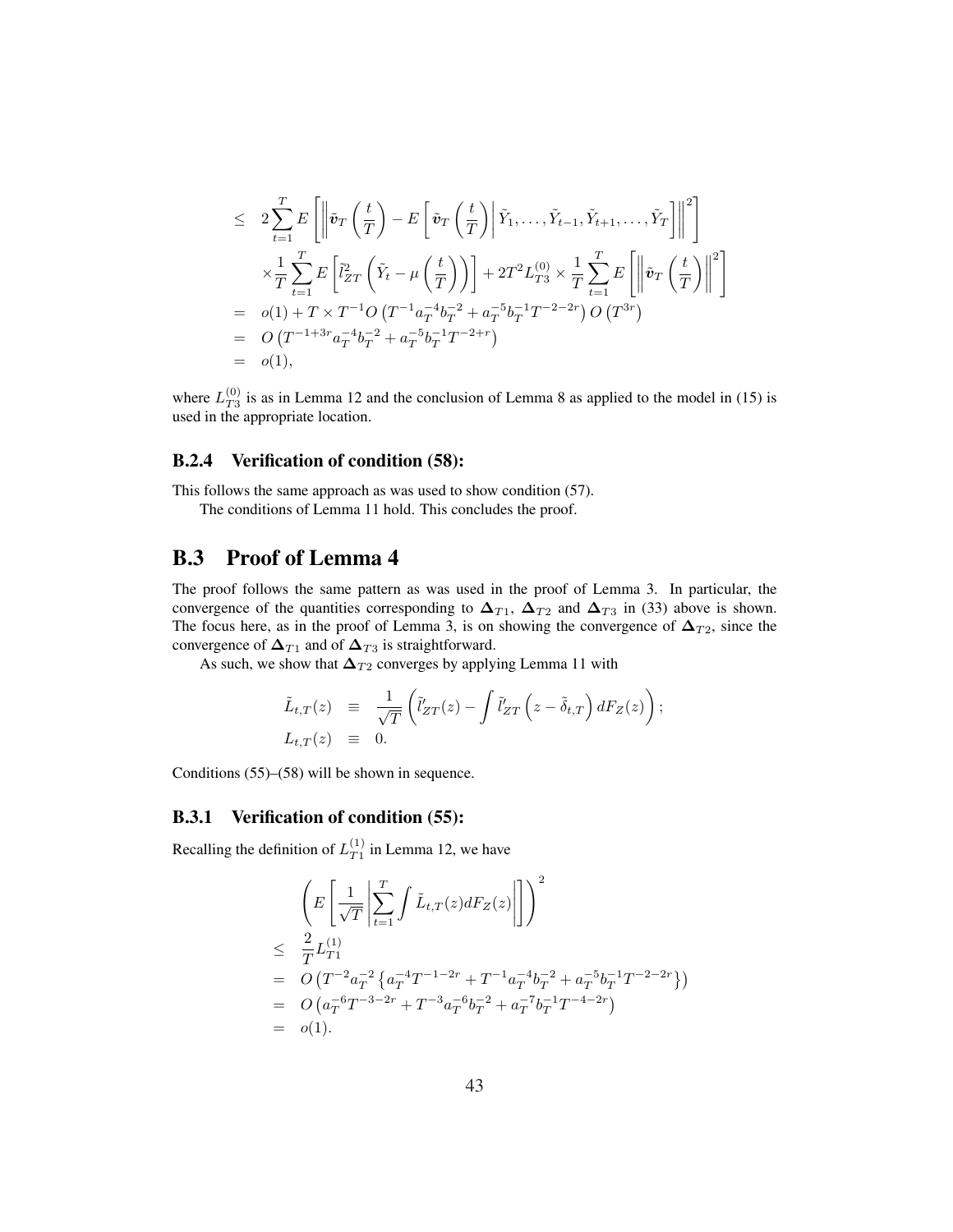#### B.3.2 Verification of condition (56):

This is similar to the verification of condition (55).

#### B.3.3 Verification of condition (57):

As was done above we note that

$$
Z_t = \tilde{Y}_t - \mu\left(\frac{t}{T}\right) = \tilde{Y}_t - \tilde{\mu}_{T, -t}\left(\frac{t}{T}\right) + O_p\left(T^{-1+r}\right),
$$

and get

$$
\left( E\left[ \frac{1}{\sqrt{T}} \left| \sum_{t=1}^{T} \left( \tilde{L}_{t,T}(Z_t) - \bar{L}_{t,T}(Z_t) \right) \right| \right] \right)^2
$$
\n
$$
\leq L_{T3}^{(1)}
$$
\n
$$
= O\left( T^{-1} a_T^{-2} \left\{ T^{-1} a_T^{-4} b_T^{-2} + a_T^{-5} b_T^{-1} T^{-2-2r} \right\} \right)
$$
\n
$$
= O\left( T^{-2} a_T^{-6} b_T^{-2} + a_T^{-7} b_T^{-1} T^{-3-2r} \right)
$$
\n
$$
= o(1),
$$

where  $L_{T3}^{(1)}$  $T_3^{(1)}$  is as given in the statement of Lemma 12.

#### B.3.4 Verification of condition (58):

This is similar to the verification of condition (57).

The conditions of Lemma 11 have been shown to hold. This concludes the proof.

### B.4 Proof of Lemma 5

We again use the framework of (33) above and focus on showing the convergence of  $\Delta_{T2}$ . In order to do this, we apply Lemma 11 with

$$
\tilde{\bm{L}}_{t,T}(z) \equiv \frac{z}{\sqrt{T}} \bar{\bm{v}}_T; \n\bm{L}_{t,T}(z) \equiv z \bar{\bm{v}},
$$

where

$$
\bar{\boldsymbol{v}} \equiv \left( \int_0^1 |\gamma_1'(s)| \, ds, \ldots, |\gamma_k'(s)| \, ds \right)^\top.
$$

The four conditions of Lemma 11 are shown in sequence.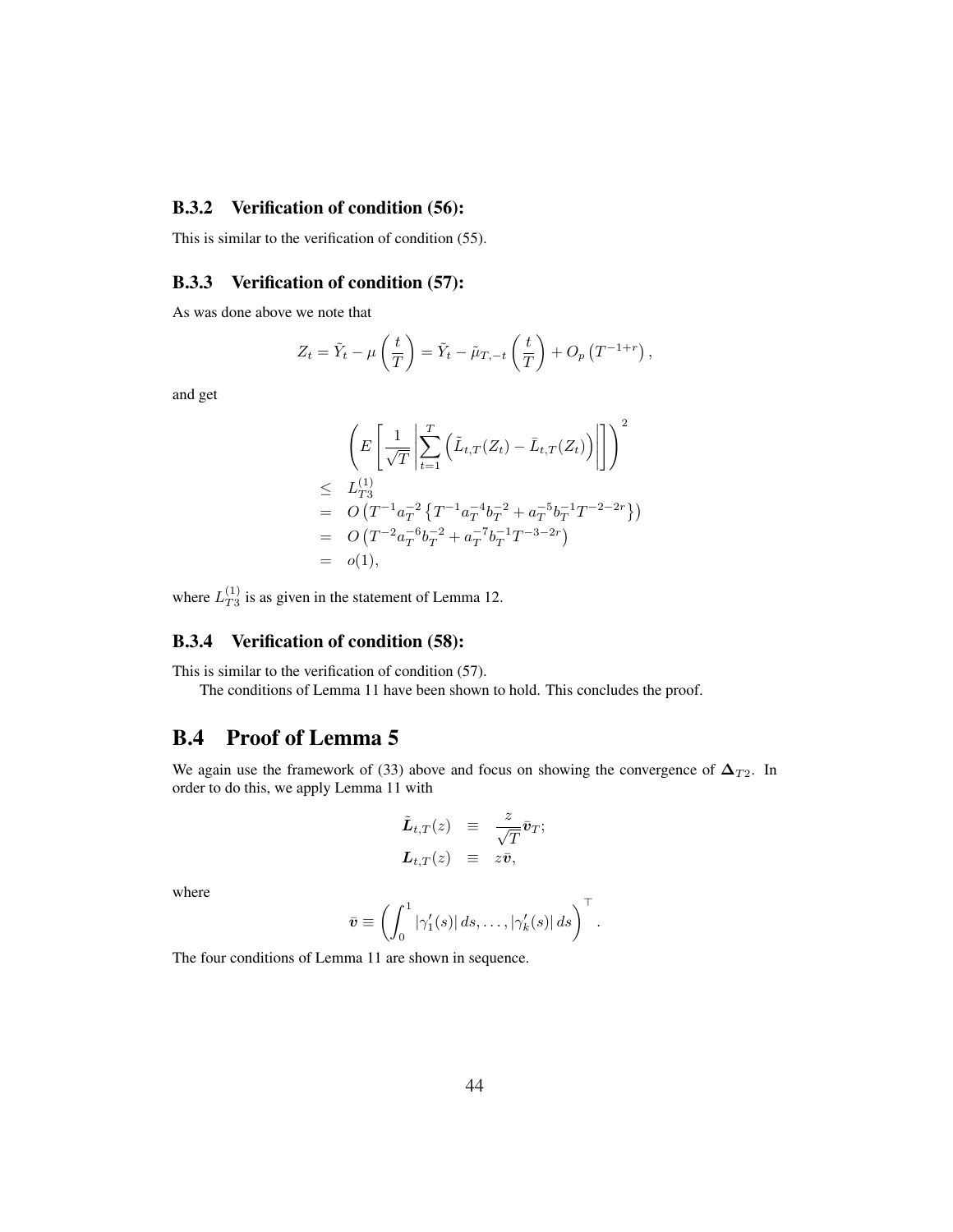### B.4.1 Verification of condition (55):

We have

$$
\left\| E \left[ \frac{1}{\sqrt{T}} \sum_{t=1}^{T} \int \tilde{L}_{t,T}(z) dF_Z(z) \right] \right\|^2 \leq \frac{2}{T} \left\{ E \left[ \left\| \bar{v}_T - \bar{v} \right\|^2 \right] + \left\| \bar{v} \right\|^2 \right\} \int z^2 dF_Z(z) = o(1),
$$

where use was made of Lemma 8 as applied to the model given in (15).

### B.4.2 Verification of condition (56):

This is similar to the verification of condition (55).

#### B.4.3 Verification of conditions (57) and (58):

Easy. This concludes the proof.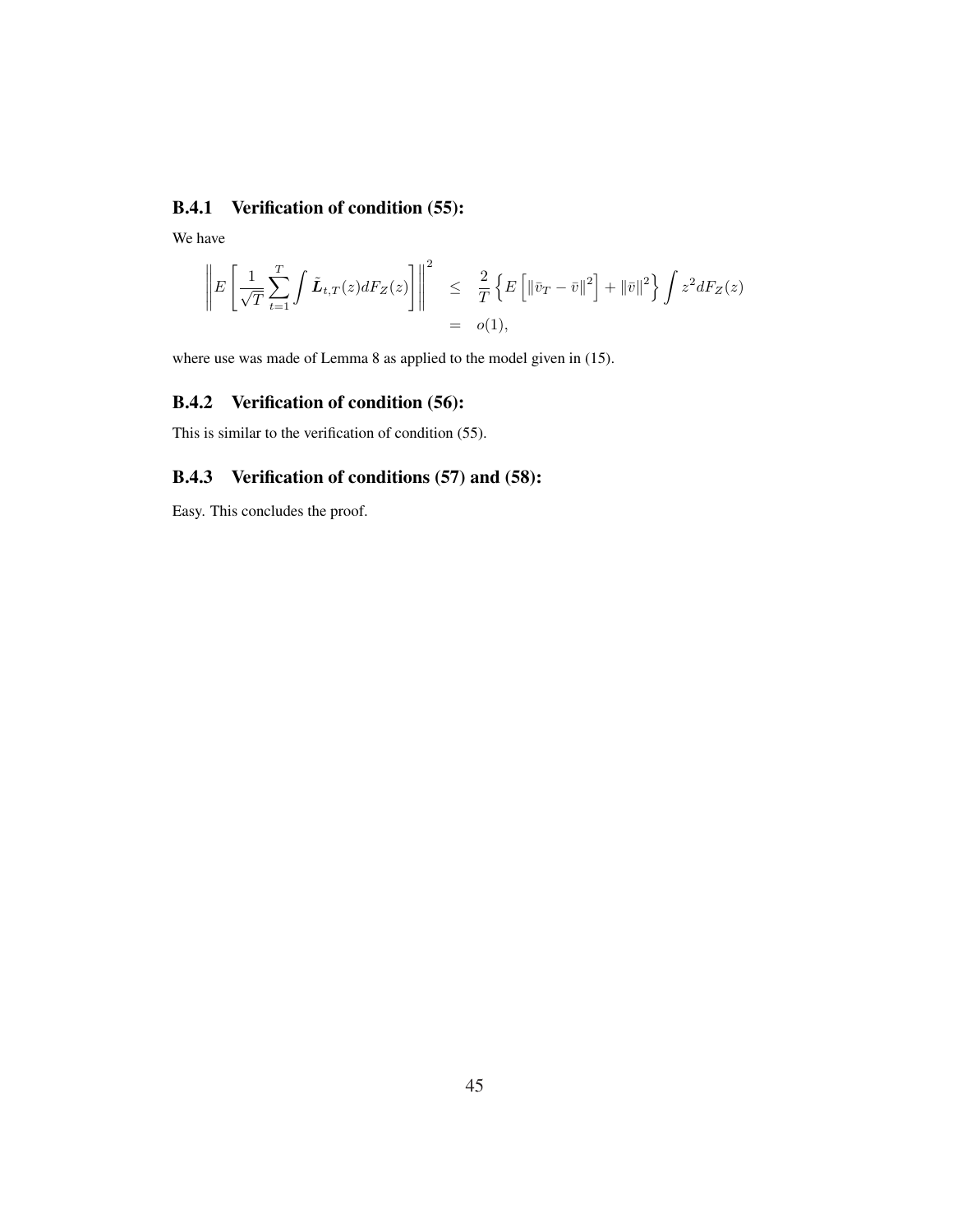| Bandwidth        |       |       | Sample size    |                    |                |
|------------------|-------|-------|----------------|--------------------|----------------|
| $\mathfrak{C}_h$ | $c_a$ | $c_b$ | $T = 100$      | $\overline{T=200}$ | $T = 300$      |
| 0.5              | 0.5   | 0.5   | 0.076          | 0.043              | 0.062          |
| 1.0              | 1.0   | 1.0   | 0.176          | 0.085              | 0.022          |
| 1.5              | 1.5   | 1.5   | 0.014          | 0.167              | 0.036          |
| 1.0              | 0.5   | 0.5   | 0.169          | 0.054              | 0.010          |
| 0.5              | 1.0   | 0.5   | 0.099          | 0.094              | 0.068          |
| 0.5              | 0.5   | 1.0   | 0.051          | 0.138              | 0.027          |
| 1.5              | 0.5   | 0.5   | 0.009          | 0.044              | 0.089          |
| 0.5              | 1.5   | 0.5   | 0.029          | 0.061              | 0.180          |
| 0.5              | 0.5   | 1.5   | 0.243          | 0.171              | 0.023          |
| 0.5              | 1.0   | 1.0   | 0.124          | 0.126              | 0.094          |
| 0.5              | 1.0   | 0.5   | 0.125          | 0.171              | 0.076          |
| 1.0              | 1.0   | 0.5   | 0.165          | 0.099              | 0.059          |
| 1.5              | 1.0   | 1.0   | 0.031          | 0.361              | 0.146          |
| 1.0              | 1.5   | 1.0   | 0.090          | 0.039              | 0.075          |
| 1.0              | 1.0   | 1.5   | 0.002          | 0.195              | 0.007          |
| 0.5              | 1.5   | 1.5   | 0.014          | 0.096              | 0.060          |
| 1.5              | 0.5   | 1.5   | 0.100          | 0.249              | 0.319          |
| 1.5              | 1.5   | 0.5   | 0.052          | 0.006              | 0.049          |
| 1.0              | 1.5   | 1.5   | 0.032          | 0.039              | 0.069          |
| 1.5              | 1.0   | 1.5   | 0.108          | 0.056              | 0.222          |
| 1.5              | 1.5   | 1.0   | 0.011          | 0.007              | 0.128          |
| 0.5              | 1.0   | 1.5   | 0.109          | 0.094              | 0.107          |
| 0.5              | 1.5   | 1.0   | 0.105          | 0.073              | 0.033          |
| 1.0              | 0.5   | 1.5   | 0.058          | 0.003              | 0.063          |
| 1.0              | 1.5   | 0.5   | $\overline{0}$ | 0.018              | 0.084          |
| 1.5              | 0.5   | 1.0   | 0.118          | $\overline{0}$     | $\overline{0}$ |
| 1.5<br>Ξ         | 1.0   | 0.5   | 0.105          | 0.069              | 0.066          |

Table 1: Empirical size at a nominal level of 5%

Notes to Table 1:

1. Normal  $AR(1)$ -error design in (40) with  $\gamma$  $\left(\frac{t}{T}\right)$ ¢  $\equiv 0, \rho = \frac{1}{2}$  and 1000 replications.

2. Bandwidths  $h_T$ ,  $a_T$  and  $b_T$  are scaled by constants  $c_h$ ,  $c_a$  and  $c_b$ , respectively. In particular,

$$
h_T = c_h T^{-\frac{2}{5}};
$$
  
\n
$$
a_T = c_a T^{-\frac{2}{9}};
$$
  
\n
$$
b_T = c_b T^{-\frac{2}{9}}.
$$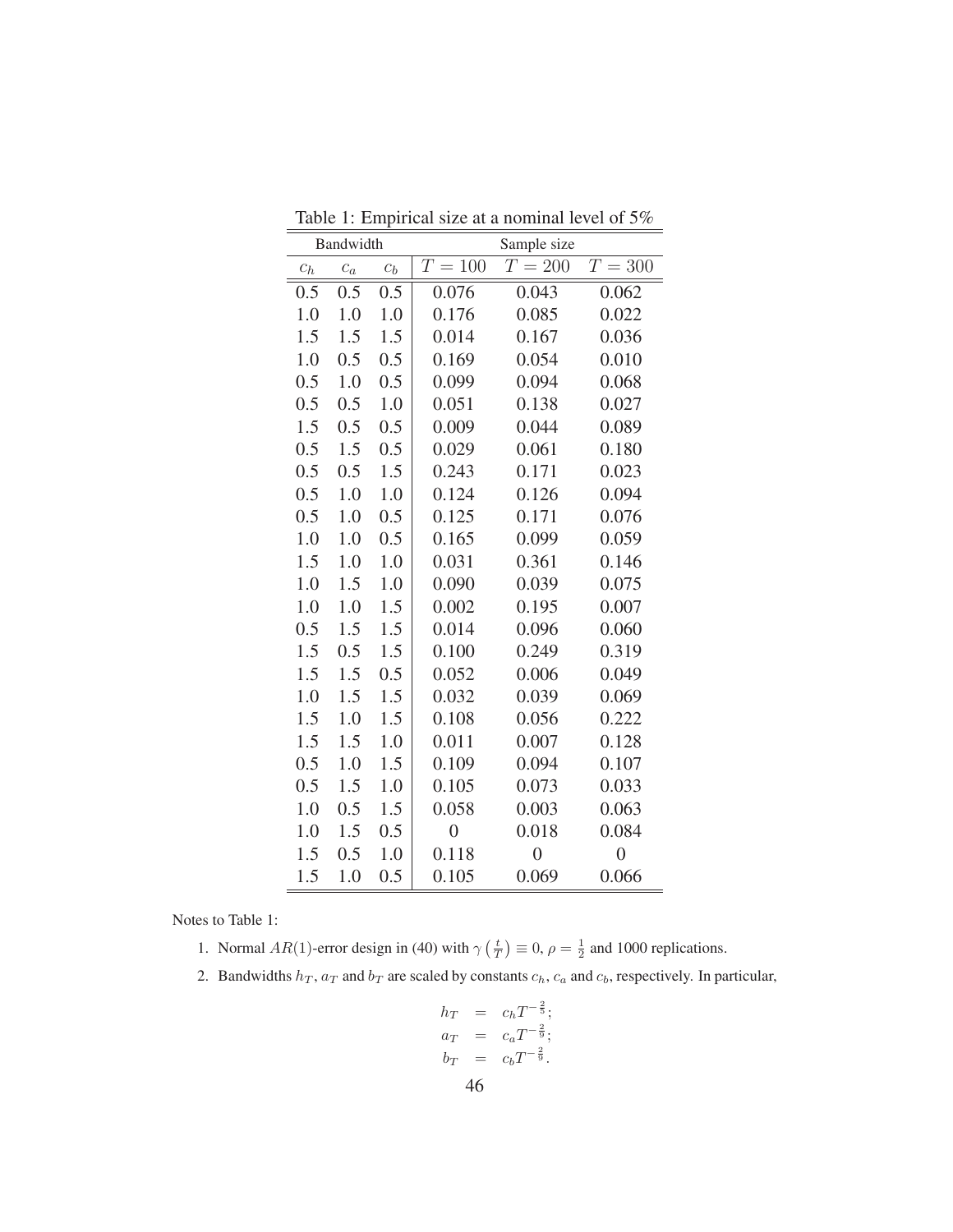

Figure 1: Power performance at a nominal level of 5% against a one-time break in trend

Notes to Figure 1:

- 1. Normal  $AR(1)$ -error design in (40) with  $\rho = \frac{1}{2}$ ,  $T = 200$  and 1000 replications.
- 2. The trend function is given by

$$
\gamma\left(\frac{t}{T}\right) = 1\left(\frac{t}{T} > .5\right)\gamma_0,
$$

where the break size  $\gamma_0$  takes values in a grid of 50 equally-spaced points in the interval [0, 1].

3. The bandwidths used are  $h_T = .5T^{-\frac{2}{5}}$ ,  $a_T = b_T = .5T^{-\frac{2}{9}}$ , where  $T = 200$ .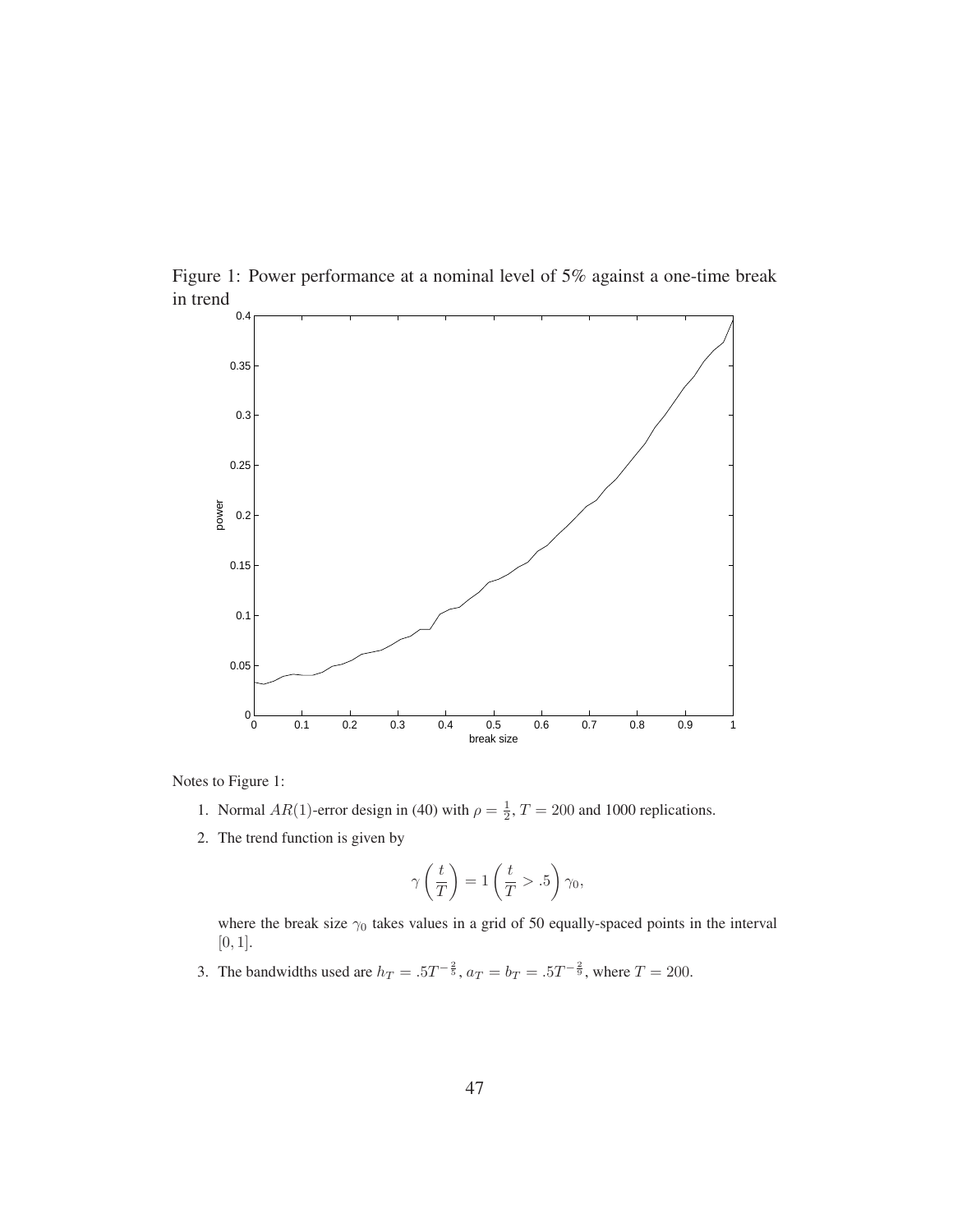

Figure 2: Power performance at a nominal level of 5% against two breaks in trend

Notes to Figure 2:

- 1. Normal  $AR(1)$ -error design in (40) with  $\rho = \frac{1}{2}$ ,  $T = 200$  and 1000 replications.
- 2. The trend function is given by

$$
\gamma\left(\frac{t}{T}\right) = \left(\frac{1}{2} \times 1\left(.25 < \frac{t}{T} < .75\right) + 1\left(\frac{t}{T} \geq .75\right)\right)\gamma_0,
$$

where  $\gamma_0$  takes values in a grid of 50 equally-spaced points in the interval [0, 1].

3. The bandwidths used are  $h_T = .5T^{-\frac{2}{5}}$ ,  $a_T = b_T = .5T^{-\frac{2}{9}}$ , where  $T = 200$ .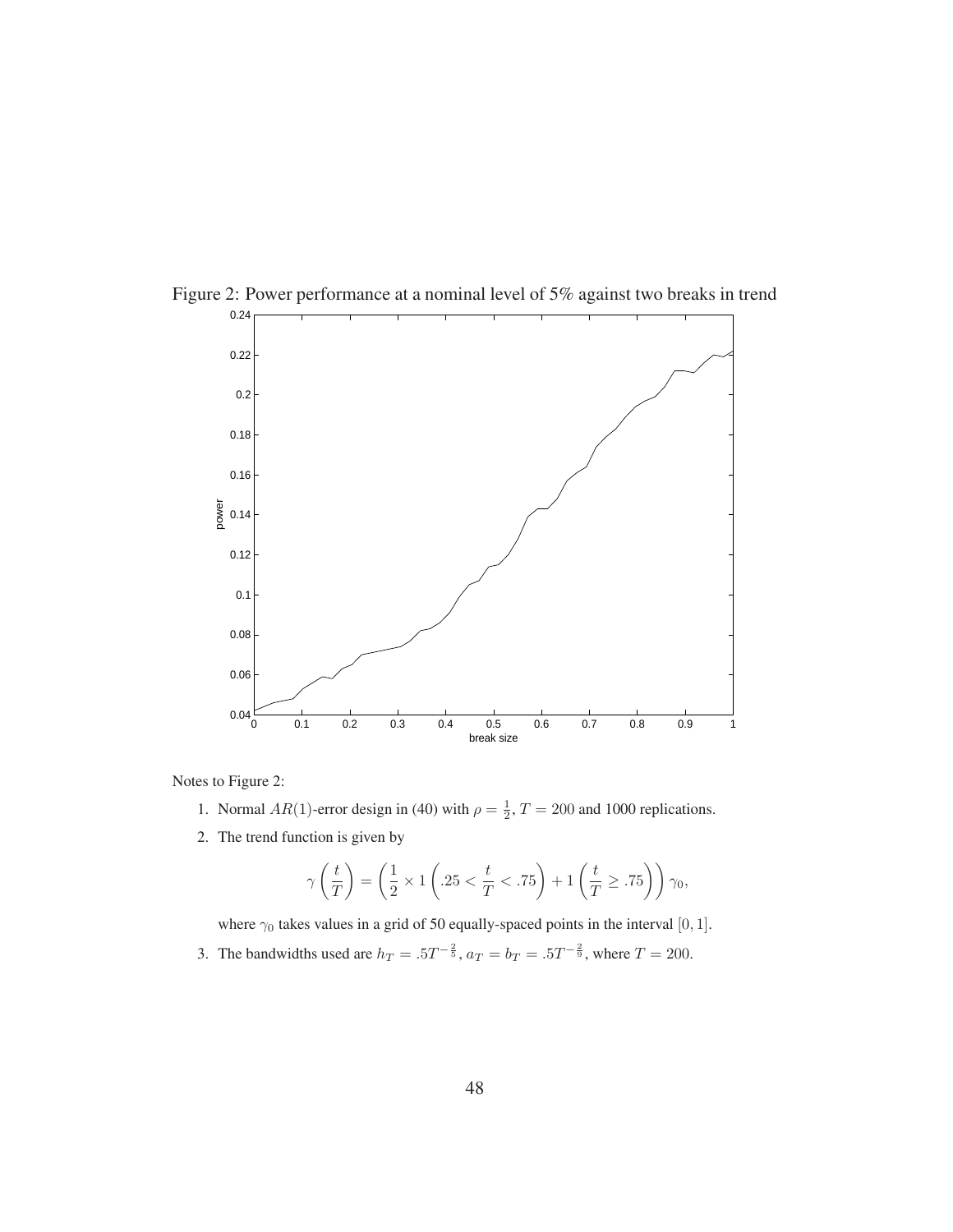

Figure 3: Power performance at a nominal level of 5% against a continuous linear change in mean

Notes to Figure 3:

- 1. Normal  $AR(1)$ -error design in (40) with  $\rho = \frac{1}{2}$ ,  $T = 200$  and 1000 replications.
- 2. The trend function is given by

$$
\gamma\left(\frac{t}{T}\right) = \left\{1\left(.25 < \frac{t}{T} < .75\right)\left[2\left(\frac{t}{T} - \frac{1}{4}\right)\right] + 1\left(\frac{t}{T} \geq .75\right)\right\}\gamma_0,
$$

where  $\gamma_0$  takes values in a grid of 50 equally-spaced points in the interval [0, 1].

3. The bandwidths used are  $h_T = .5T^{-\frac{2}{5}}$ ,  $a_T = b_T = .5T^{-\frac{2}{9}}$ , where  $T = 200$ .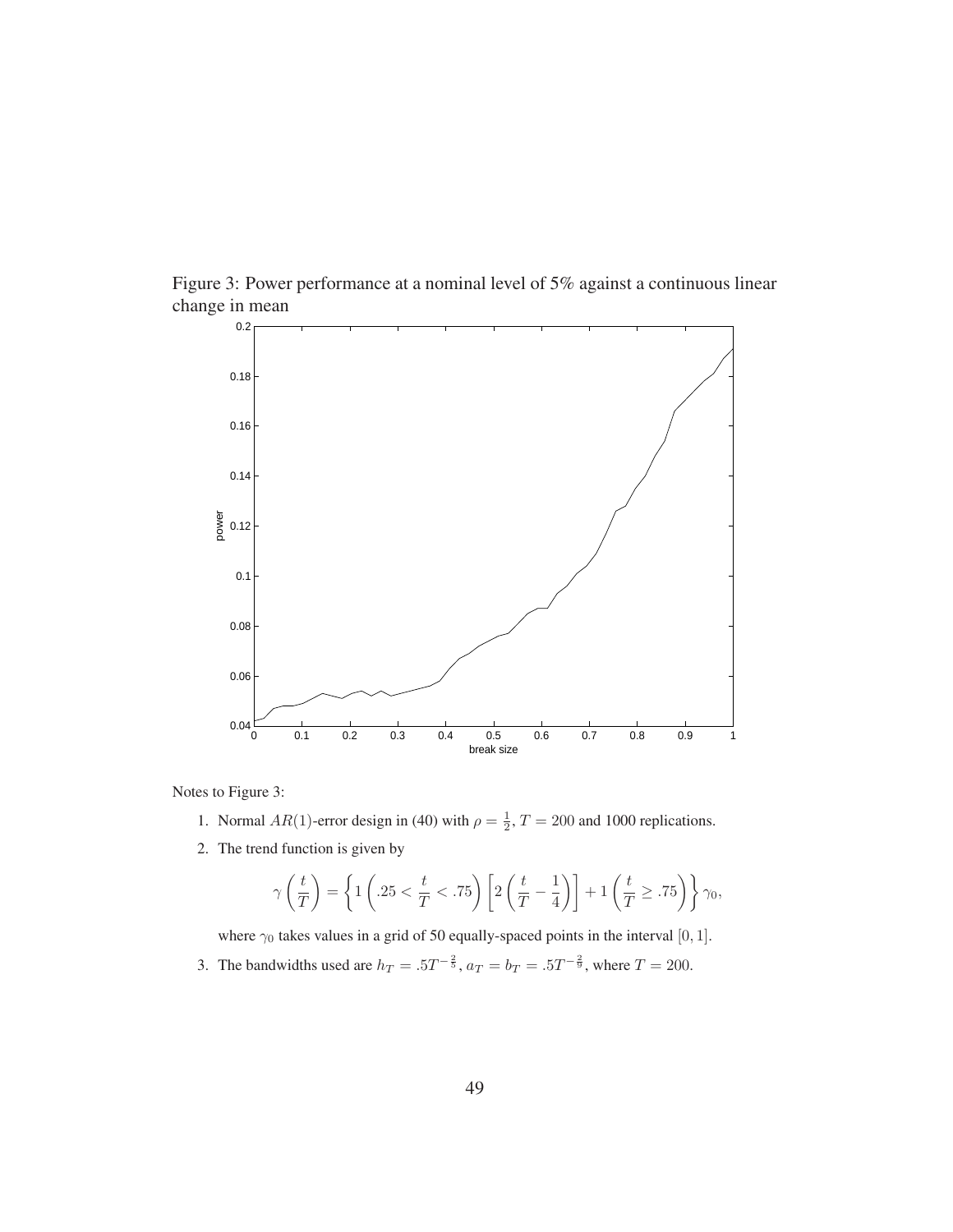Figure 4: Power performance at a nominal level of 5% against increasing persistence in the data-generating process



Notes to Figure 4:

- 1. Normal  $AR(1)$ -error design in (40) with  $\gamma$  $\left(\frac{t}{T}\right)$ ¢  $\equiv 0, T = 200$  and 1000 replications.
- 2. The autoregressive coefficient in the error process takes values in a grid of 50 equallyspaced points in the interval [.5, 1].
- 3. The bandwidths used are  $h_T = .5T^{-\frac{2}{5}}$ ,  $a_T = b_T = .5T^{-\frac{2}{9}}$ , where  $T = 200$ .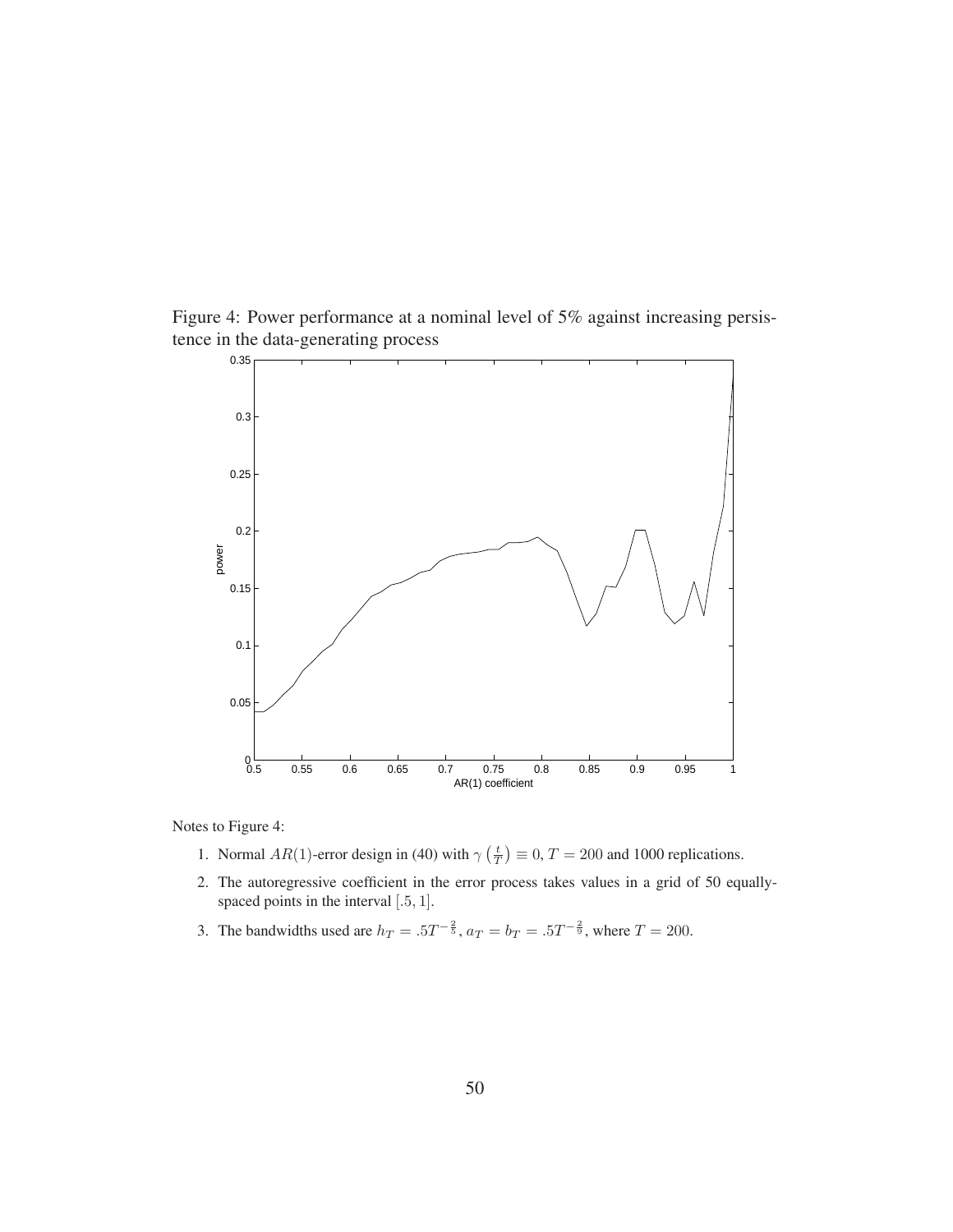

Figure 5: Nonparametric fits of the Nelson and Plosser (1982) real GNP series

Notes to Figure 5:

- 1. The data used were annual measurements of natural logarithms of real GNP for the United States from 1909 to 1970. The source of the data is indicated in Nelson and Plosser (1982, note 10).
- 2. The broken lines indicate various implementations of the basic Priestley and Chao (1972) estimator given in (46) applied to the real GNP series with different bandwidth settings. In particular, the bandwidth used is given by  $h_l = c_l T^{-\frac{2}{5}}$ , where  $c_l \in \{.125, 1.0, 8.0\}$ . The standard normal kernel was used throughout.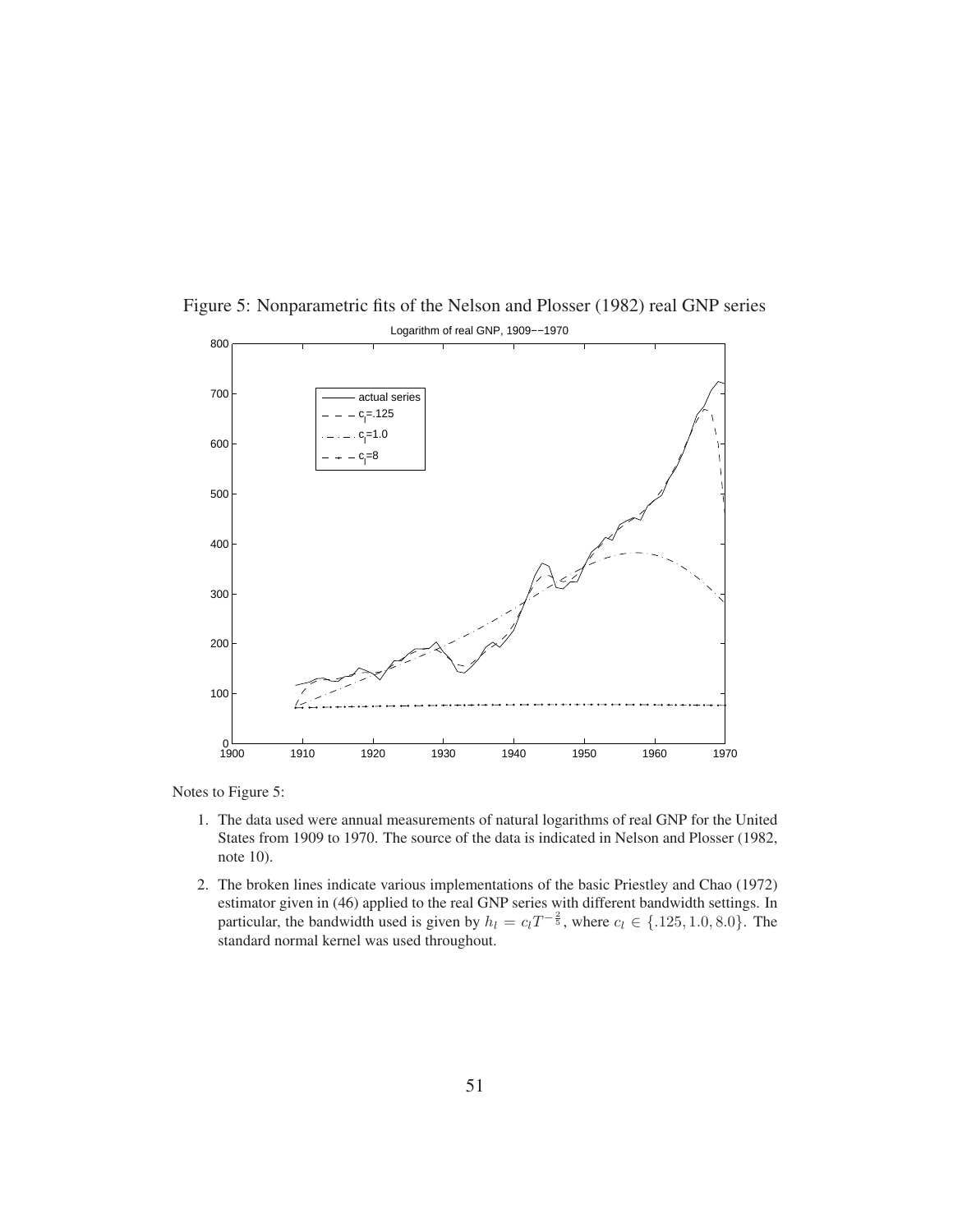



Notes to Figure 6:

- 1. The broken lines indicate various implementations of the Priestley-Chao estimator given in (47) applied to the first differences of the log real GNP series used by Nelson and Plosser (1982).
- 2. The bandwidth used is given by  $h_d = c_d T^{-\frac{2}{7}}$ , where  $c_d \in \{.125, 1.0, 8.0\}$ . The standard normal kernel was used throughout.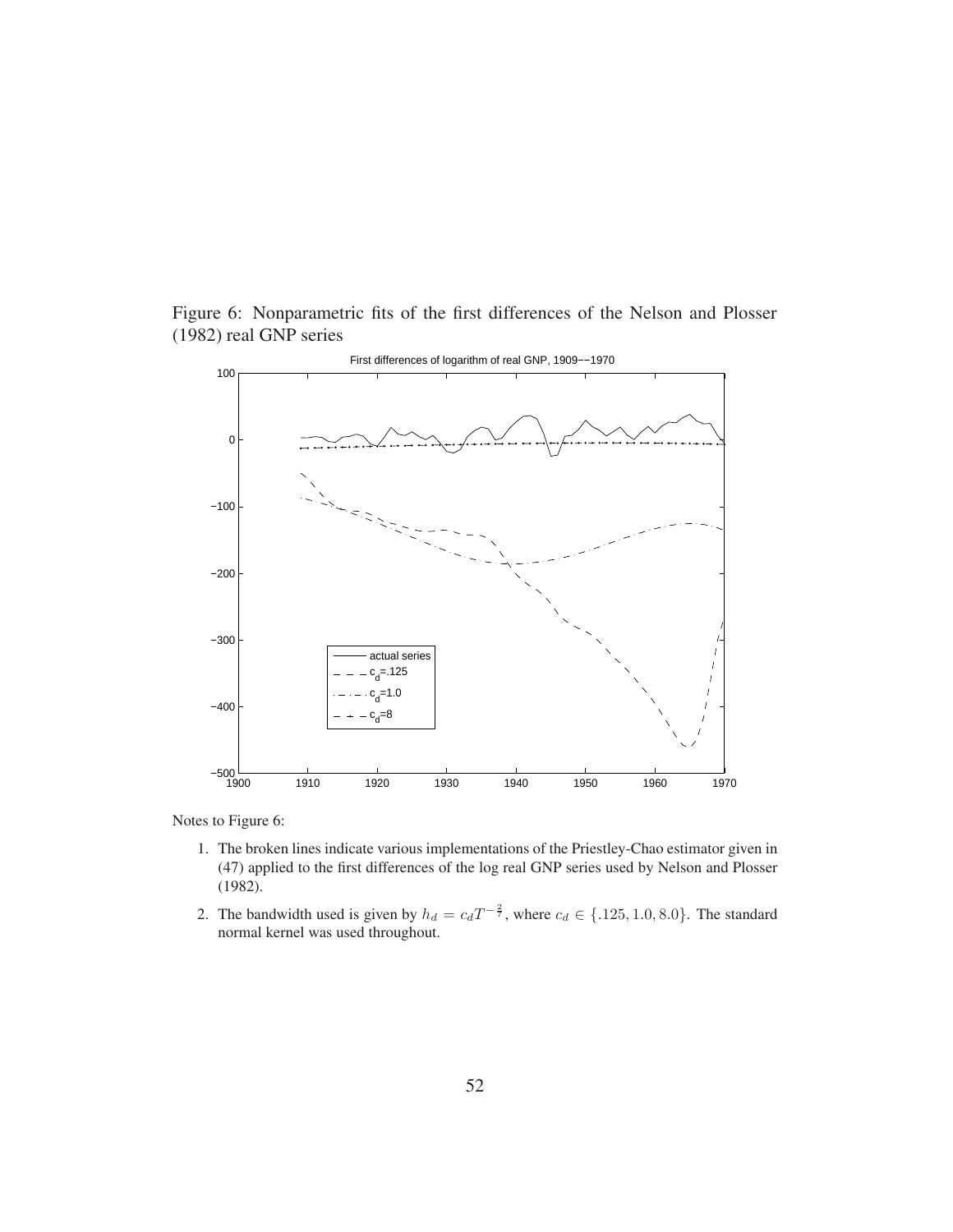| Bandwidth |       | Wald statistic |
|-----------|-------|----------------|
| Сı        | $c_d$ |                |
| .125      | .125  | 1.5572         |
| .125      | 1.0   | 1.5586         |
| .125      | 8.0   | 1.5571         |
| 1.0       | .125  | 3.3145         |
| 1.0       | 1.0   | 3.3142         |
| 1.0       | 8.0   | 3.3145         |
| 8.0       | .125  | 6.2229         |
| 8.0       | 1.0   | 6.2228         |
| 8.0       | 8.0   | 6.2229         |

Table 2: Empirical results for the Nelson and Plosser (1982) real GNP series

Notes to Table 2:

1. The model being validated is that of linear trend-stationarity with a single break in level just after 1929, i.e.,  $\overline{a}$  $\mathbf{r}$ 

$$
Y_t = \gamma_{01} + d_2 \left(\frac{t}{T}\right) \gamma_{02} + \frac{t}{T} \gamma_{03} + u_t,
$$

where  $d_2(\cdot)$  is unity for all observations corresponding to 1930 or later and zero for all observations corresponding to years 1909 through 1929. Cf. Perron (1989, §5).

- 2. The bandwidths used are given by  $h_l = c_l T^{-\frac{2}{5}}$ ,  $h_d = c_d T^{-\frac{2}{7}}$  with  $c_l, c_d \in$  $\{.125, 1.0, 8.0\}$ , and  $a_T = b_T = .5T^{-\frac{2}{9}}$ .
- 3. The standard normal kernel was used to construct the Priestley-Chao estimates of the trend parameters and their derivatives, while the Epanechnikov (1969) kernel was used to construct the estimate given in (27).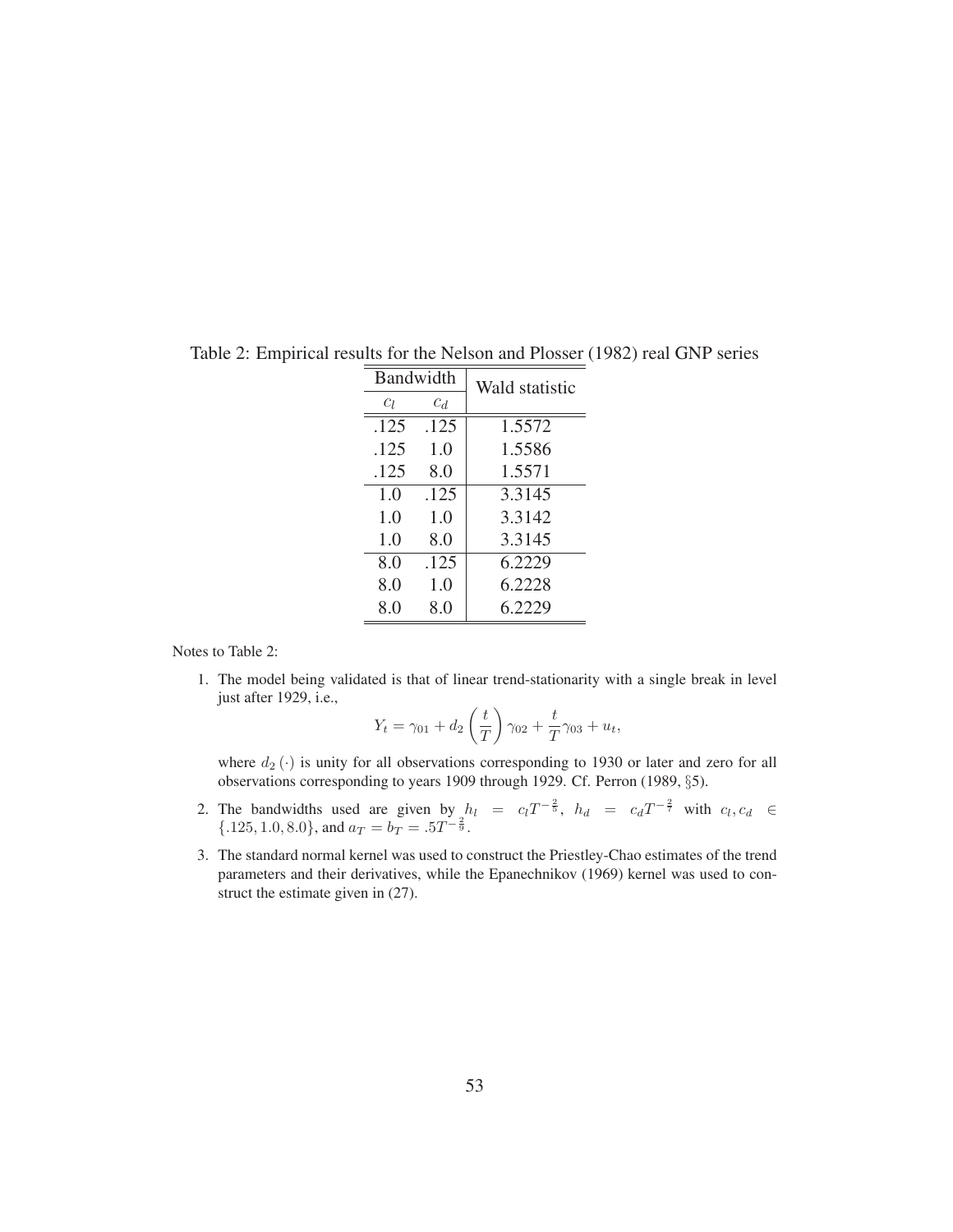

Figure 7: Nonparametric fits of quarterly postwar real GDP Logarithm of quarterly real GDP, 1947:1−−2007:4

Notes to Figure 7:

- 1. The data used were quarterly measurements of natural logarithms of GDP in billions of chained 2000 dollars for the United States between 1947 and 2007, inclusive. The original observations were seasonally adjusted at annual rates. The data were obtained from http: //www.bea.gov.
- 2. The broken lines indicate various implementations of the basic Priestley and Chao (1972) estimator given in (46) applied to the real GDP series with different bandwidth settings. In particular, the bandwidth used is given by  $h_l = c_l T^{-\frac{2}{5}}$ , where  $c_l \in \{.125, 1.0, 8.0\}$ . The standard normal kernel was used throughout.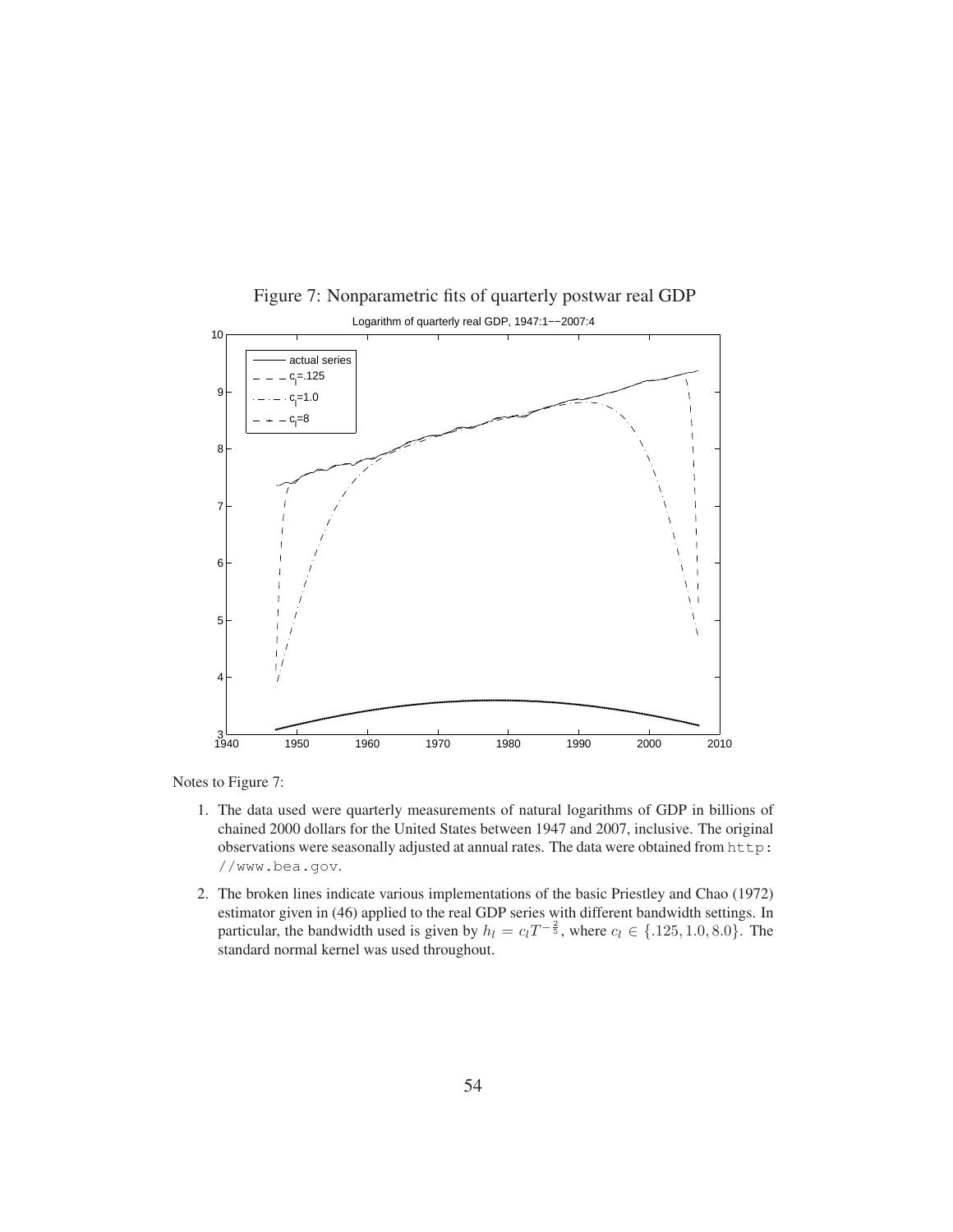

Figure 8: Nonparametric fits of the first differences of quarterly postwar GDP

Notes to Figure 8:

- 1. The broken lines indicate various implementations of the Priestley-Chao estimator given in (47) applied to the first differences of the logarithms of quarterly postwar GDP series considered in Figure 7.
- 2. The bandwidth used is given by  $h_d = c_d T^{-\frac{2}{7}}$ , where  $c_d \in \{.125, 1.0, 8.0\}$ . The standard normal kernel was used throughout.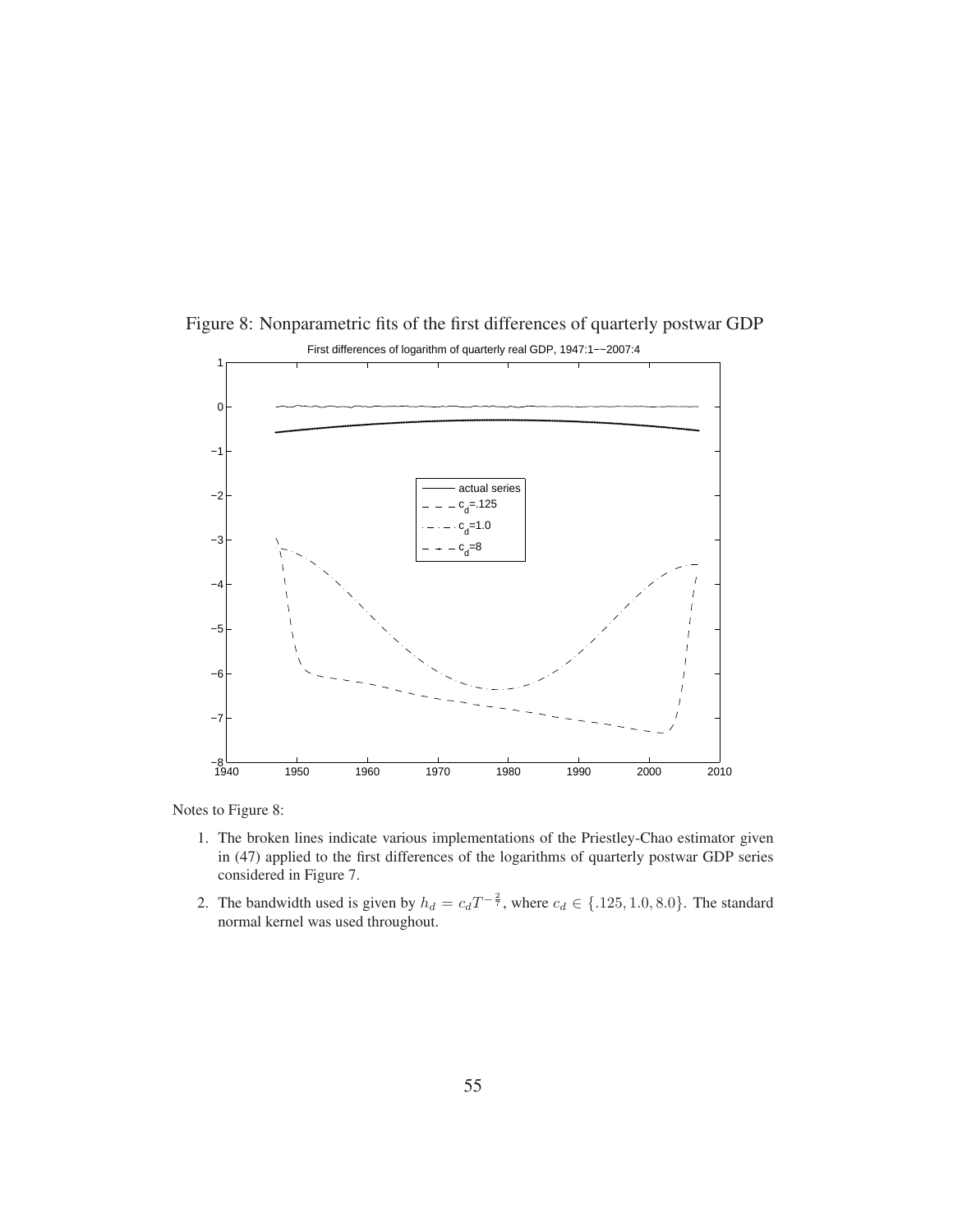| Bandwidth |       | Wald statistic |
|-----------|-------|----------------|
| Cį        | $c_d$ |                |
| .125      | .125  | 2.8356         |
| .125      | 1.0   | 2.7976         |
| .125      | 8.0   | 2.8739         |
| 1.0       | .125  | 8.3581         |
| 1.0       | 1.0   | 8.2383         |
| 1.0       | 8.0   | 8.1927         |
| 8.0       | .125  | 15.5274        |
| 8.0       | 1.0   | 15.5279        |
| 8.0       | 8.0   | 15.5251        |

Table 3: Empirical results for quarterly postwar real GDP

Notes to Table 3:

1. The model being validated is that of linear trend-stationarity with a single break in slope just after the first quarter of 1973, i.e.,

$$
Y_t = \gamma_{01} + \frac{t}{T} \left( \gamma_{02} + d_3 \left( \frac{t}{T} \right) \gamma_{03} \right) + u_t,
$$

where  $d_3(\cdot)$  is unity for all observations corresponding to 1973:1 or later and zero for all observations corresponding to quarters between 1947:1 and 1973:1, inclusive. Cf. Perron (1989, §5).

- 2. The bandwidths used are given by  $h_l = c_l T^{-\frac{2}{5}}$ ,  $h_d = c_d T^{-\frac{2}{7}}$  with  $c_l, c_d \in$  $\{.125, 1.0, 8.0\}$ , and  $a_T = b_T = .5T^{-\frac{2}{9}}$ .
- 3. The standard normal kernel was used to construct the Priestley-Chao estimates of the trend parameters and their derivatives, while the Epanechnikov (1969) kernel was used to construct the estimate given in (27).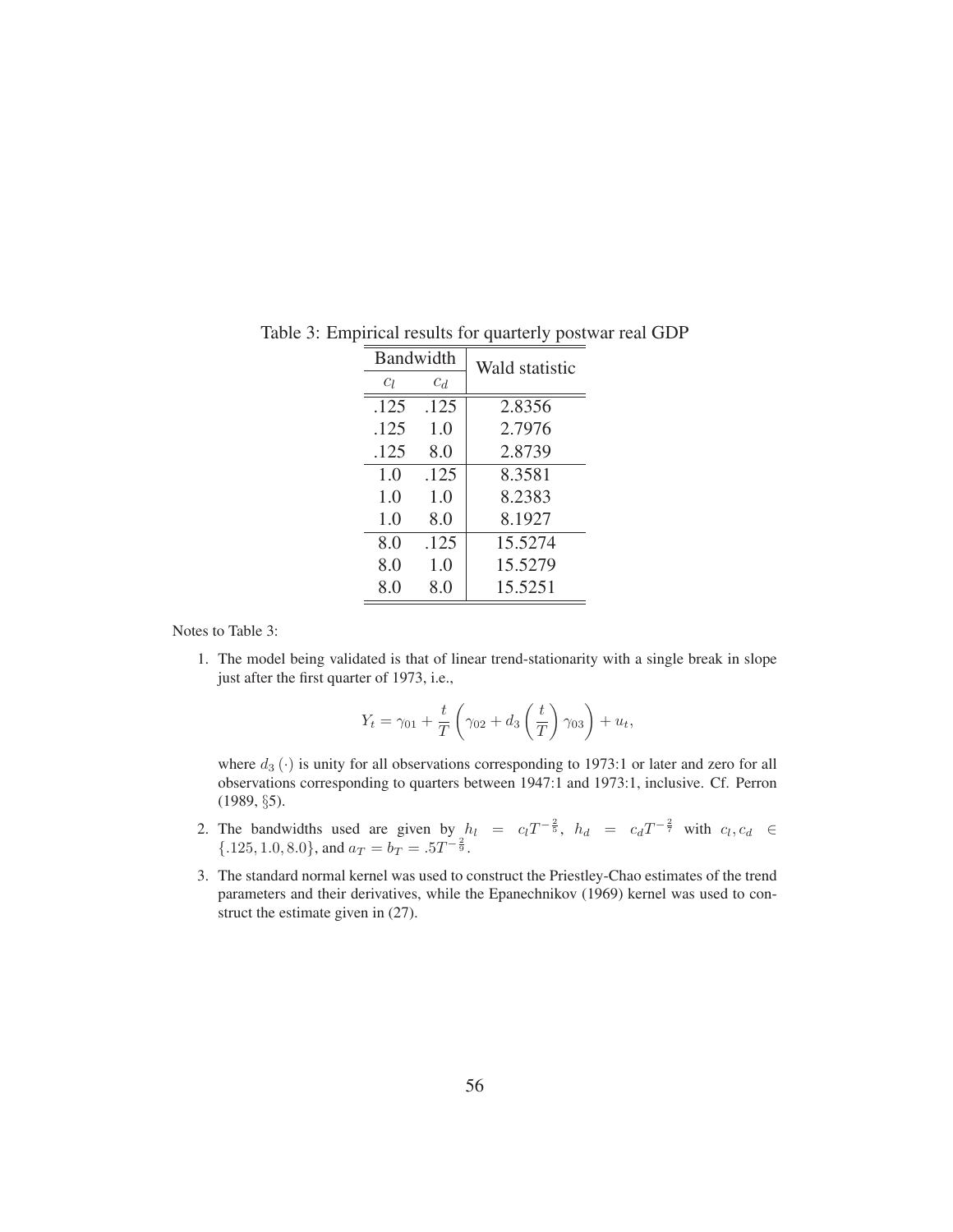# References

- Bai, J. (1996) 'Testing for parameter constancy in linear regressions: An empirical distribution approach.' *Econometrica* 64, 597–622
- Begun, J., W. Hall, W.-M. Huang, and J. Wellner (1983) 'Information and asymptotic efficiency in parametric-nonparametric models.' *Annals of Statistics* 11, 432–452
- Bickel, P. J., C. A. J. Klaassen, Y. Ritov, and J. A. Wellner (1993) *Efficient and Adaptive Estimation for Semiparametric Models* (Baltimore: The Johns Hopkins University Press)
- Blanchard, O. J. (1981) 'What is left of the multiplier-accelerator?' *American Economic Review* 71(2): Papers and Proceedings of the Ninety-Third Annual Meeting of the American Economic Association, 150–54. ed. R. W. Clower, G. W. Harrison and W. St. John
- Blanchard, O. J., and L. H. Summers (1986) 'Hysteresis and the European unemployment problem.' In *NBER Macroeconomics Annual 1986,* ed. S. Fischer (Cambridge, Mass.: MIT Press) pp. 15–77
- Chu, C., and H. White (1992) 'A direct test for changing trend.' *Journal of Business and Economic Statistics* 10, 289–299
- Epanechnikov, V. A. (1969) 'Nonparametric estimates of a multivariate probability density.' *Theory of Probability and Applications* 14, 153–158
- Gallant, A. R., and W. A. Fuller (1973) 'Fitting segmented polynomial regression models whose join points have to be estimated.' *Journal of the American Statistical Association* 68, 144–147
- Goldstein, L., and K. Messer (1992) 'Optimal plug-in estimators for nonparametric functional estimation.' *Annals of Statistics* 20, 1306–1328
- Hájek, J., and Z. Sidák (1967) *Theory of Rank Tests* (New York: Academic Press)
- Haldrup, N., and M. Jansson (2006) 'Improving size and power in unit root testing.' In *Palgrave Handbook of Econometrics,* ed. K. Patterson and T. C. Mills, vol. 1: Econometric Theory (Basingstoke, Hampshire, U.K.: Palgrave Macmillan) pp. 252–277
- Johansen, S. (2006) 'Cointegration: An overview.' In *Palgrave Handbook of Econometrics,* ed. K. Patterson and T. C. Mills, vol. 1: Econometric Theory (Basingstoke, Hampshire, U.K.: Palgrave Macmillan) pp. 540–577
- Juhl, T., and Z. Xiao (2005) 'A nonparametric test for changing trends.' *Journal of Econometrics* 127, 179–199
- King, R., C. Plosser, J. Stock, and M. Watson (1991) 'Stochastic trends and economic fluctuations.' *American Economic Review* 81(4), 819–840
- Klaassen, C. A. J. (1987) 'Consistent estimation of the influence function of locally asymptotically linear estimators.' *Annals of Statistics* 15, 1548–1562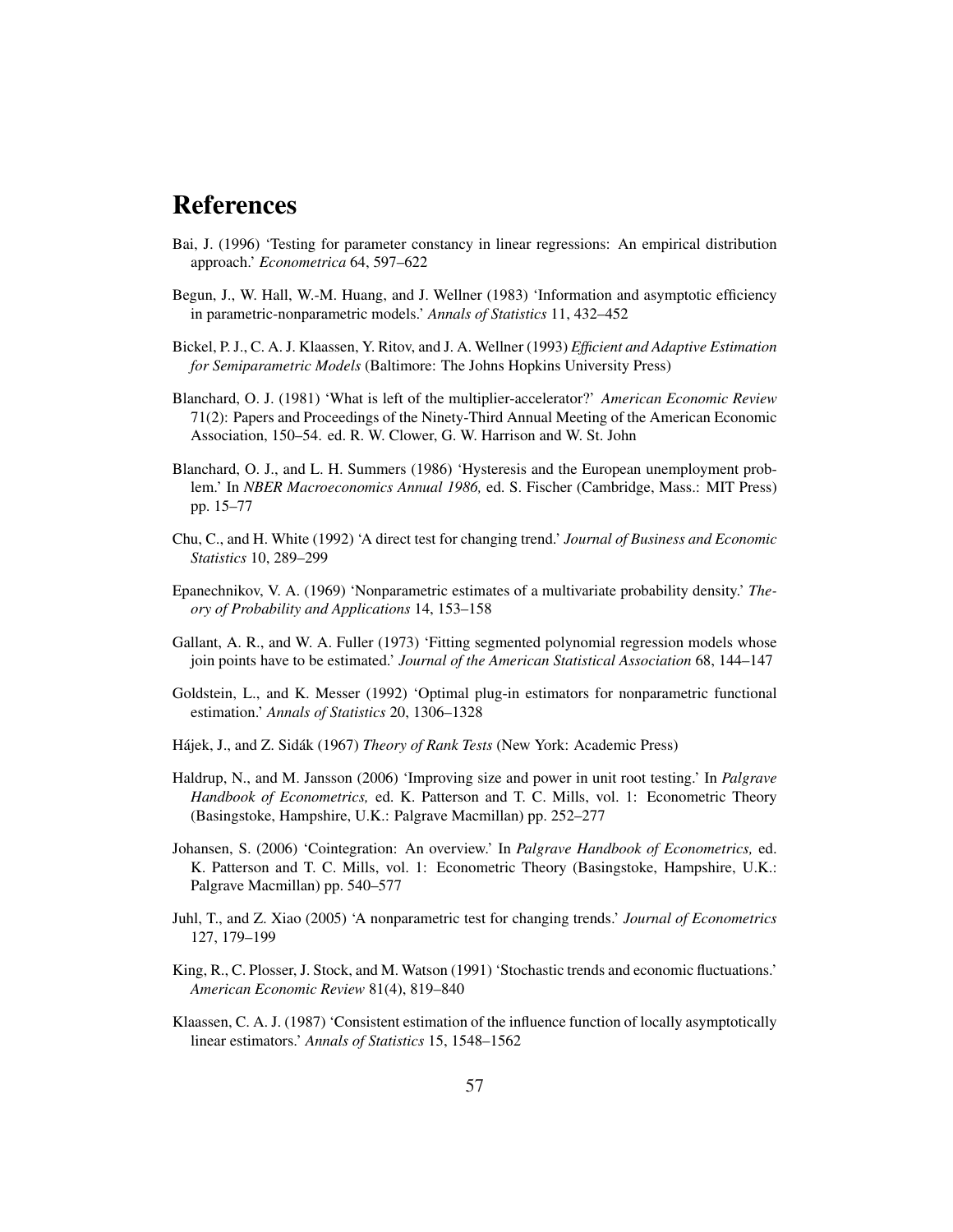- Kuan, C. M. (1998) 'Tests for changes in models with polynomial trends.' *Journal of Econometrics* 84, 75–92
- Kuan, C. M., and K. Hornik (1995) 'The generalized fluctuation test: A unifying view.' *Econometric Reviews* 14, 135–161
- Kydland, F. E., and E. C. Prescott (1980) 'A competitive theory of fluctuations and the feasibility and desirability of stabilization policy.' In *Rational Expectations and Economic Policy,* ed. S. Fischer (Chicago: University of Chicago Press)
- Nelson, C. R., and C. I. Plosser (1982) 'Trends and random walks in macroeconomic time series: Some evidence and implications.' *Journal of Monetary Economics* 10, 139–162
- Park, J. Y., and S. B. Hahn (1999) 'Cointegrating regressions with time-varying coefficients.' *Econometric Theory* 15, 664–703
- Perron, P. (1988) 'Trends and random walks in macroeconomic time series: Further evidence from a new approach.' *Journal of Economic Dynamics and Control* 12, 297–332
- (1989) 'The Great Crash, the oil price shock, and the unit root hypothesis.' *Econometrica* 57, 1361–1401
- (1990) 'Testing for a unit root in a time series with changing mean.' *Journal of Business and Economic Statistics* 8, 153–162
- (2006) 'Dealing with structural breaks.' In *Palgrave Handbook of Econometrics,* ed. K. Patterson and T. C. Mills, vol. 1: Econometric Theory (Basingstoke, Hampshire, U.K.: Palgrave Macmillan) pp. 278–352
- Perron, P., and T. Wada (2006) 'Let's take a break: Trends and cycles in U.S. real GDP.' Department of Economics, Boston University
- Pfanzagl, J., and W. Wefelmeyer (1982) *Contributions to a General Asymptotic Statistical Theory* (Berlin: Springer-Verlag)
- Phillips, P. C. B., and B. E. Hansen (1990) 'Statistical inference in instrumental variables regression with I(1) processes.' *Review of Economic Studies* 57, 99–125
- Ploberger, W., and W. Kramer (1996) 'A trend-resistant test for structural change based on OLS residuals.' *Journal of Econometrics* 70, 175–186
- Priestley, M., and M. Chao (1972) 'Non-parametric function fitting.' *Journal of the Royal Statistical Society, Series B (Methodological)* 34, 386–392
- Rappoport, P., and L. Reichlin (1989) 'Segmented trends and non-stationary time series.' *Economic Journal* 99 (Conference 1989), 168–177
- Ripatti, A., and P. Saikkonen (2001) 'Vector autoregressive processes with nonlinear time trends in cointegrating relations.' *Macroeconomic Dynamics* 5, 577–597